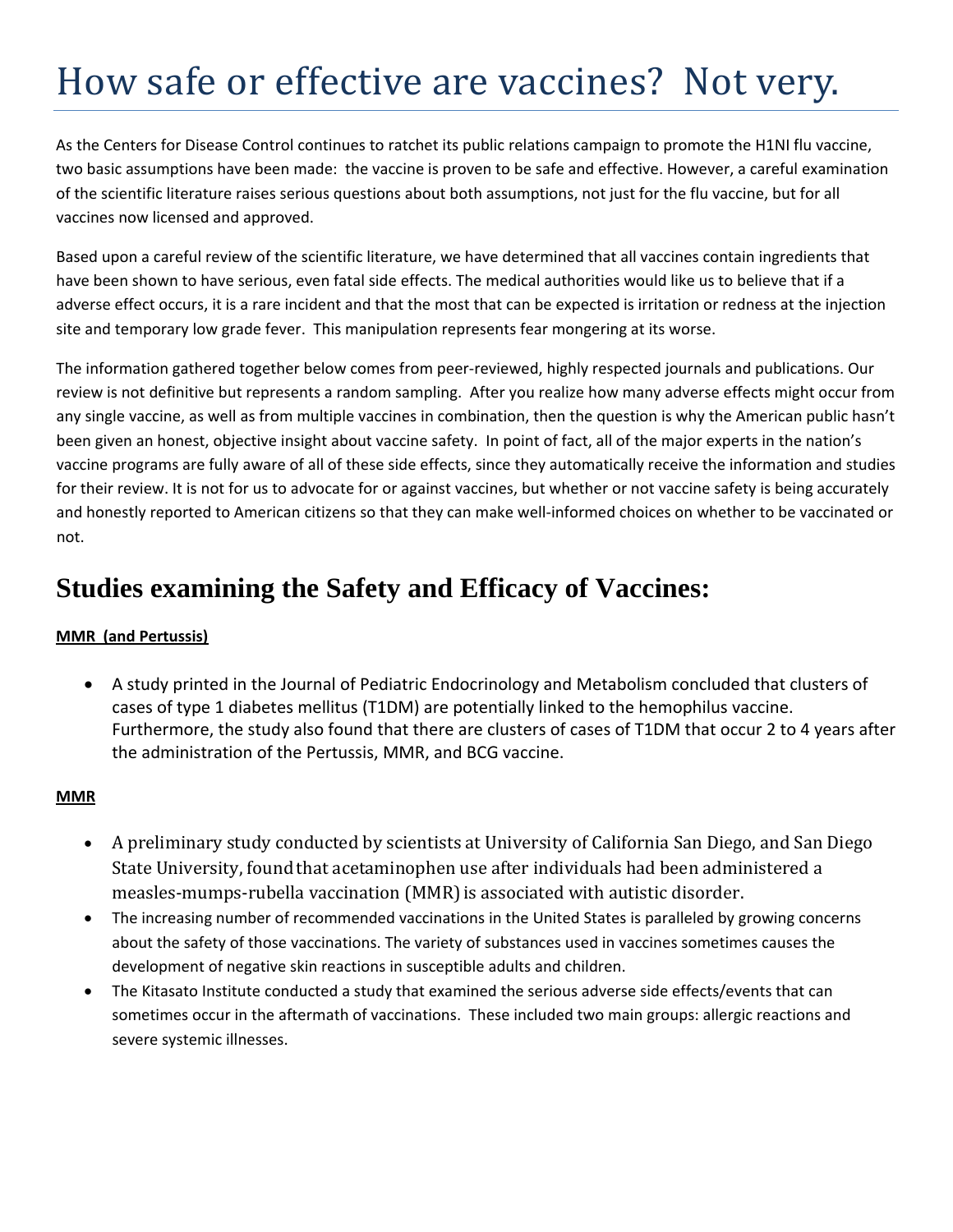#### **NEUROLOGIC DISORDERS AFTER MEASLES‐MUMPS‐RUBELLA VACCINATION**

• According to a study published in Pediatrics, findings of neurologic disorders after the administration of the MMR vaccine included encephalitis, aseptic meningitis, and autistic disorders. In those cases, some of the diseases developed within 3 months of the child receiving the vaccination.

#### **TETANUS VACCINE:**

• Tests showed a significant though temporary drop in T-helper lymphocytes (a class of white blood cells which helps govern the immune system) after adults, in a controlled study, were given a tetanus vaccination.

#### **POLIO VACCINE:**

• According to studies, intramuscular injections (such as the polio virus vaccine) may increase the likelihood of skeletal muscle injury which is known to predispose individuals to neurological complications that are concurrent with polio virus infections, as well as paralytic poliomyelitis.

#### **MEASLES:**

- From 1963 through 1971, eighty-four cases of neurologic disorders with onset less than 30 days after live measles‐virus vaccination were reported in the United States.
- A 10‐year follow‐up study revealed that the incidence of clinical measles was 11.5% among those inoculated with live vaccines in combination with killed vaccines. So despite people receiving the vaccine, they were still also getting measles.

#### **PERTUSSIS:**

• Adverse effects of the pertussis vaccine include: infantile spasms; hypsarrhythmia; aseptic meningitis; encephalopathy (including acute encephalopathy and chronic neurologic damage); deaths classified as sudden infant death syndrome (SIDS); anaphylaxis; autism; erythema multiforme or other rashes; Guillain‐Barré syndrome (polyneuropathy); peripheral mononeuropathy; hemolytic anemia; juvenile diabetes; learning disabilities and hyperactivity; protracted inconsolable crying or screaming; Reye syndrome; shock and "unusual shock-like state" with hypotonicity, hyporesponsiveness, and shortlived convulsions (usually febrile); and thrombocytopenia—and *3 adverse events for rubella vaccine* arthritis (acute and chronic); radiculoneuritis and other neuropathies; and thrombocytopenic purpura.

#### **ADJUVANTS:**

#### **THE DANGERS OF SQUALENE:**

- o Gulf War Syndrome
- o chronic arthritis
- o characteristic pathological changes both in the central and peripheral nervous system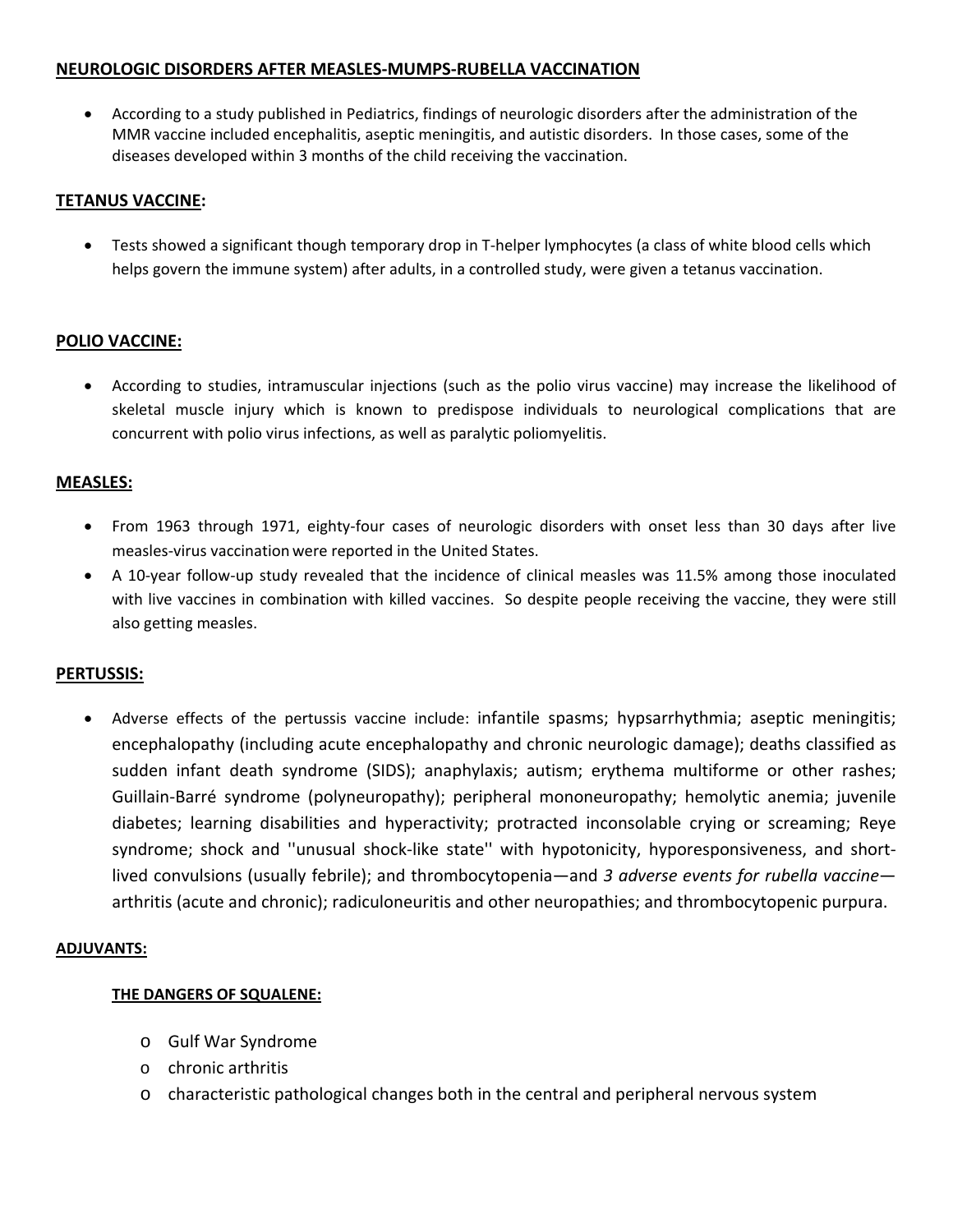#### **ALUMINUM:**

o chronic fatigue and associated manifestations known as the Gulf war syndrome

#### **DTP (or Tetanus)**

• "DTP or tetanus vaccination appears to increase tile risk of allergies and related respiratory symptoms in children and adolescents."

#### **MERCURY/THIMEROSAL**

- contributing to some regressive ASDs
- immune, sensory, neurological, motor, and behavioral dysfunctions similar to traits defining/associated with ASDs
- Kawasaki's Disease

#### **INFLUENZA**

• Aside from containing dangerous adjuvants, according to several some studies (see studies below), mass influenza vaccination campaigns are ineffective in preventing influenza

#### **MMR and Pertussis**

#### Clustering of cases of type 1 diabetes mellitus occurring 2-4 years after vaccination is consistent with **clustering after infections and progression to type 1 diabetes mellitus in autoantibody positive individuals.**

Classen JB, Classen DC. Clustering of cases of type 1 diabetes mellitus occurring 2‐4 years after vaccination is consistent with clustering after infections and progression to type 1 diabetes mellitus in autoantibody positive individuals. J Pediatr Endocrinol Metab. 2003 Apr‐May;16(4):495‐508.

"We previously analyzed data from a hemophilus vaccine trial and identified clusters of extra cases of type 1 diabetes mellitus (T1DM) caused by the vaccine that occurred between 36 and 48 months after immunization. Published reports indicate clustering of cases of T1DM occurring approximately 2‐4 years after mumps infection. Others have reported a 2‐4 year delay between the onset of autoantibodies and the development of T1DM. We attempted to determine whether similar clustering of cases of T1DM occurred after immunization with vaccines other than hemophilus. METHODS: We searched MEDLINE and reviewed references from published papers to find databases on the incidence of T1DM and then searched MEDLINE to determine whether changes in immunization occurred in these regions during the times the incidence of DM was being recorded. RESULTS: Distinct rises in the incidence of T1DM occurred 2‐4 years following the introduction of the MMR and pertussis vaccines. A drop in the incidence of T1DM was detected between 3‐4 years following discontinuation of pertussis and BCG vaccines. CONCLUSION: The identification of clusters of cases of T1DM occurring in consistent temporal time periods allowed a link between the hemophilus vaccine and T1DM to be established. The current findings indicate the there are also clusters of cases of T1DM occurring 2‐4 years post‐immunization with the pertussis, MMR, and BCG vaccine. The data are consistent with the occurrence of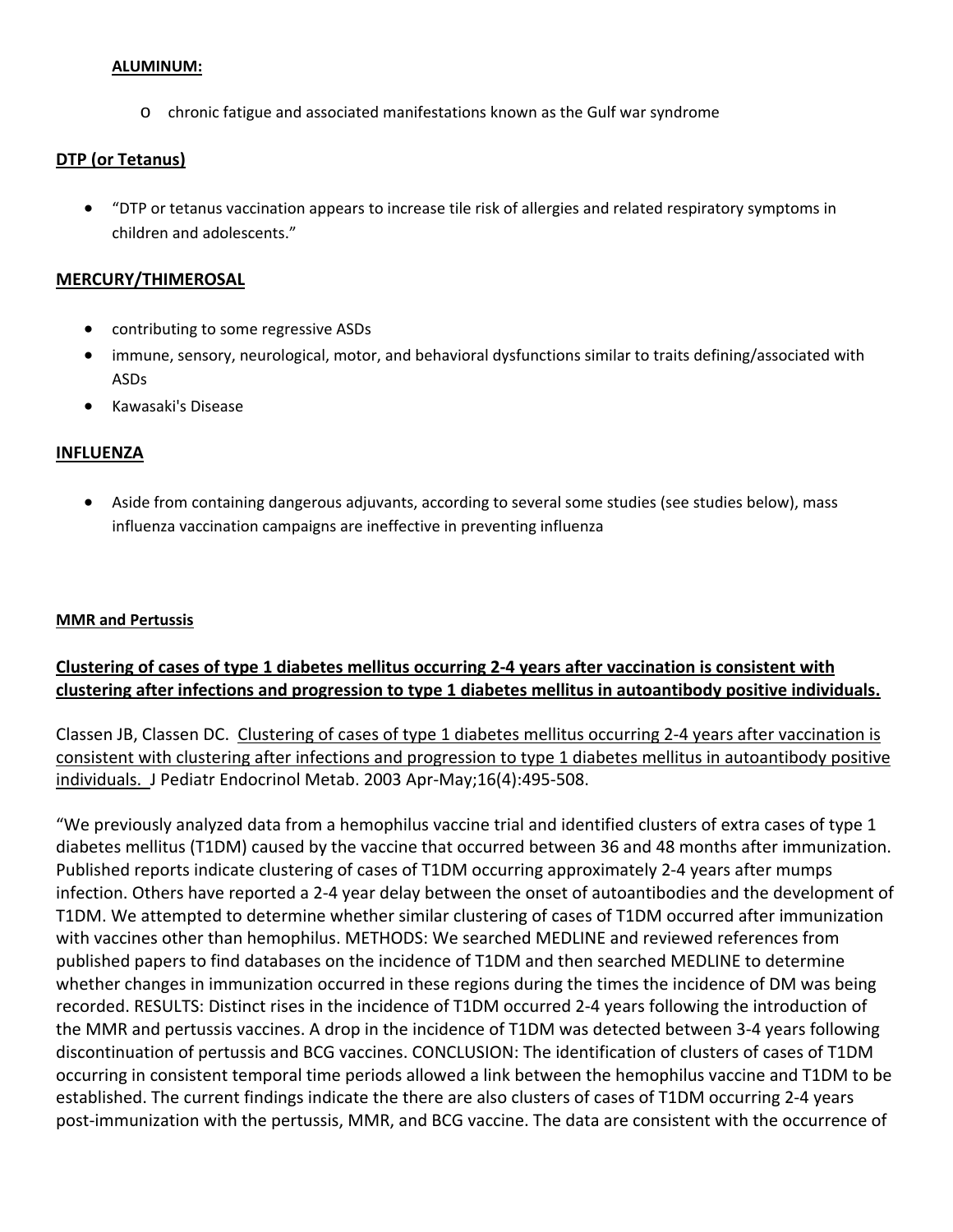clusters following mumps infection and the progression to T1DM in patients with antipancreatic autoantibodies."

## **MMR**

#### **Acetaminophen (paracetamol) use, measles-mumps-rubella vaccination, and autistic disorder**

Stephen T. Schultz University of California San Diego, and San Diego State University, USA, [Stephen.schultz@med.navy.mil](mailto:Stephen.schultz@med.navy.mil), stevendri@hotmail.com

Hillary S. Klonoff-Cohen University of California San Diego, USA

Deborah L. Wingard University of California San Diego, USA

Natacha A. Akshoomoff University of California San Diego, USA

Caroline A. Macera San Diego State University, USA

Ming Ji San Diego State University, USA

The present study was performed to determine whether acetaminophen (paracetamol) use after the measles‐mumps‐rubella vaccination could be associated with autistic disorder. This case‐control study used the results of an online parental survey conducted from 16 July 2005 to 30 January 2006, consisting of 83 children with autistic disorder and 80 control children. Acetaminophen use after measles-mumpsrubella vaccination was significantly associated with autistic disorder when considering children 5 years of age or less (OR 6.11, 95% CI 1.42—26.3), after limiting cases to children with regression in development (OR3.97, 95% CI 1.11—14.3), and when considering only children who had postvaccination sequelae (OR 8.23, 95% CI 1.56—43.3), adjusting for age, gender, mother's ethnicity, and the presence of illness concurrent with measles-mumps-rubella vaccination. Ibuprofen use after measlesmumps‐rubella vaccination was not associated with autistic disorder. This preliminary study found that acetaminophen use after measles‐mumps‐rubella vaccinationwas associated with autistic disorder.

Autism, Vol. 12, No. 3, 293‐307 (2008)

#### **Abnormal measles-mumps-rubella antibodies and CNS autoimmunity in children with autism.**

Singh V, Lin S, Newell E, Nelson C. Abnormal measles-mumps-rubella antibodies and CNS autoimmunity in children with autism. Journal Of Biomedical Science [serial online]. July 2002;9(4):359-364.

 "Autoimmunity to the central nervous system (CNS), especially to myelin basic protein (MBP), may play a causal role in autism, a neurodevelopmental disorder. Because many autistic children harbor elevated levels of measles antibodies, we conducted a serological study of measles-mumps-rubella (MMR) and MBP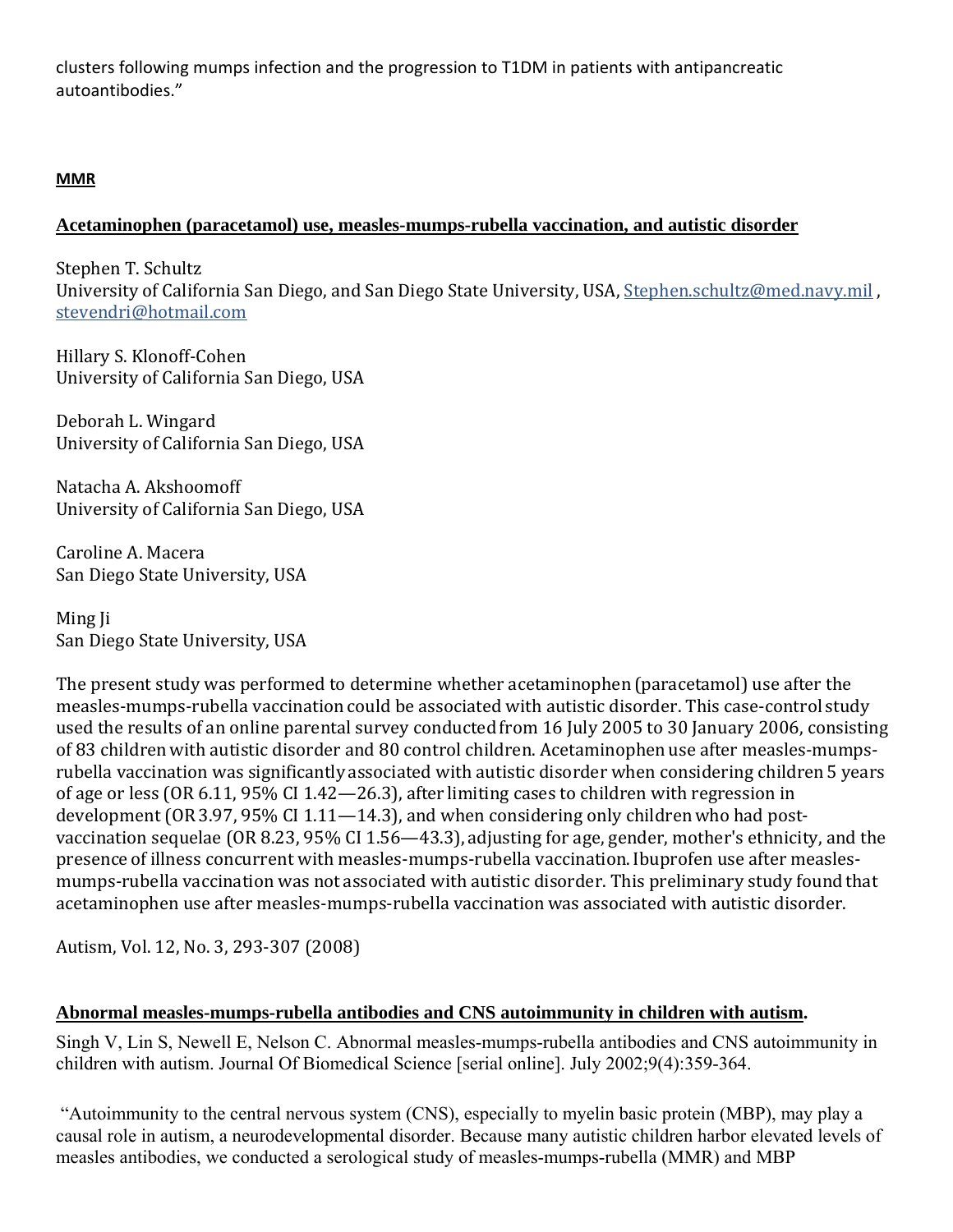autoantibodies. Using serum samples of 125 autistic children and 92 control children, antibodies were assayed by ELISA or immunoblotting methods. ELISA analysis showed a significant increase in the level of MMR antibodies in autistic children. Immunoblotting analysis revealed the presence of an unusual MMR antibody in 75 of 125 (60%) autistic sera but not in control sera. This antibody specifically detected a protein of 73-75 kD of MMR. This protein band, as analyzed with monoclonal antibodies, was immunopositive for measles hemagglutinin (HA) protein but not for measles nucleoprotein and rubella or mumps viral proteins. Thus the MMR antibody in autistic sera detected measles HA protein, which is unique to the measles subunit of the vaccine. Furthermore, over 90% of MMR antibody-positive autistic sera were also positive for MBP autoantibodies, suggesting a strong association between MMR and CNS autoimmunity in autism. Stemming from this evidence, we suggest that an inappropriate antibody response to MMR, specifically the measles component thereof, might be related to pathogenesis of autism."

#### **Hypersensitivity reactions to vaccine components.**

Heidary N, Cohen D. Hypersensitivity reactions to vaccine components. *Dermatitis: Contact, Atopic, Occupational, Drug: Official Journal Of The American Contact Dermatitis Society, North American Contact Dermatitis Group* [serial online]. September 2005;16(3):115-120.

"Vaccines are responsible for the control of many infectious diseases that were once common in the United States, including polio, measles, diphtheria, pertussis (whooping cough), rubella (German measles), mumps, tetanus, and Haemophilus influenzae type b. National efforts to generate collaboration between federal, state, and local governments and public and private health care providers have resulted in record high levels of vaccination coverage in the United States. The high rate of US vaccinations is paralleled by growing concerns about the safety of their delivery. The variety of substances used in vaccines sometimes causes the development of cutaneous reactions in susceptible adults and children. This article will review adverse cutaneous events consistent with hypersensitivity reactions to the following ingredients in vaccines: aluminum, thimerosal, 2‐phenoxyethanol, formaldehyde, and neomycin."

#### **Vaccine adverse events reported in post‐marketing study of the Kitasato Institute from 1994 to 2004.**

Nakayama T, Onoda K. Vaccine adverse events reported in post-marketing study of the Kitasato Institute from 1994 to 2004. *Vaccine* [serial online]. January 5, 2007;25(3):570-576.

"General physicians, pediatricians and parents realize that serious adverse events occur with an extremely rare incidence, but have no information on the incidences of vaccine‐associated adverse events. A proper understanding of vaccine adverse events would be helpful in promoting an immunization strategy. Causal association can rarely be determined in adverse events through laboratory examinations. We examined the cases reported in the post‐marketing surveillance of the Kitasato Institute, categorizing them into two groups: allergic reactions and severe systemic illnesses. Anaphylactic patients with gelatin allergy after immunization with live measles, rubella and mumps monovalent vaccines have been reported since 1993, but the number of reported cases with anaphylaxis dramatically decreased after 1999 when gelatin was removed from all brands of DPT. The incidence of anaphylactic reaction was estimated to be 0.63 per million for Japanese encephalitis virus (JEV) vaccine, 0.95 for DPT and 0.68 for Influenza vaccine, but the causative component has not yet been specified. Among 67.2 million immunization practices, 6 cases with encephalitis or encephalopathy, 7 with acute disseminated encephalomyelitis (ADEM), 10 with Guillain‐Barré syndrome and 12 with idiopathic thrombocytopenic purpura (ITP) were reported. The wild‐type measles virus genome was detected in a patient with encephalitis and in two of four bone marrow aspirates obtained from ITP after measles vaccination. Enterovirus infection was identified in two patients after mumps vaccination (one each with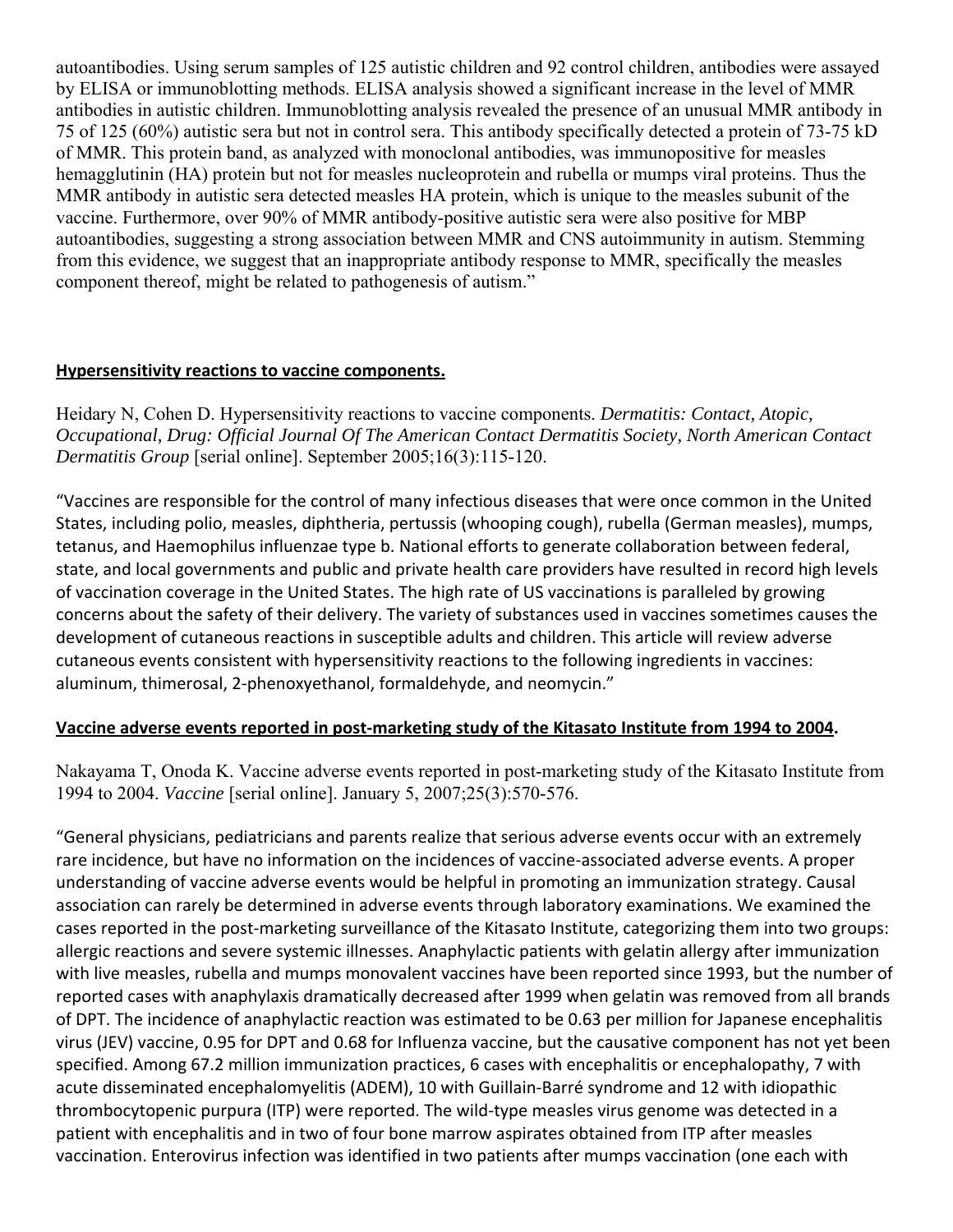encephalitis and ADEM), one patient with encephalitis after immunization with JEV vaccine, and one with aseptic meningitis after immunization with influenza vaccine. The total estimated incidence of serious neurological illness after vaccination was 0.1‐0.2 per million immunization practices. We found that enterovirus or wild‐type measles virus infection was coincidentally associated with vaccination in several cases suspected of being vaccine adverse events."

## **Neurologic Disorders After Measles‐Mumps‐Rubella Vaccination**

Annamari Mäkelä, MD<sup>\*</sup>, J. Pekka Nuorti, MD and Heikki Peltola, MD<sup>.</sup> Neurologic Disorders After Measles‐Mumps‐Rubella Vaccination PEDIATRICS Vol. 110 No. 5 November 2002, pp. 957‐963.

"The possibility of adverse neurologic events hasfueled much concern about the safety of measles‐mumps‐ rubella (MMR) vaccinations. The available evidence concerning several of the postulated complications is controversial. The aim ofthis study was to assess whether an association prevails between MMR vaccination and encephalitis, aseptic meningitis, and autism. conducted among 535 544 1‐ to 7‐year‐old children who were vaccinated between November 1982 and June 1986 in Finland. For encephalitis and aseptic meningitis, the numbers of events observed within a 3‐month risk interval after vaccination were compared with the expected numbers estimated on the basis of occurrence of encephalitis and aseptic meningitis during the subsequent 3‐month intervals…. *Results.* Of the 535 544 children who were vaccinated, 199 were hospitalized for encephalitis, 161 for aseptic meningitis, and 352 for autistic disorders. In 9 children with encephalitis and 10 with meningitis, the disease developed within 3 months of vaccination"

#### **TETANUS VACCINE:**

#### **Abnormal T‐lymphocyte subpopulations in healthy subjects after tetanus booster immunization.**

Buttram, Harold E. MD, Abnormal T‐lymphocyte subpopulations in healthy subjects after tetanus booster immunization. N Engl J Med. 1984 Jan 19;310(3):198-9. No abstract available. PMID: 6228737 [PubMed indexed for MEDLINE]

"As reported in a letter to the New England Journal of Medicine in 1984, tests of T‐lymphocyte subpopulations were done on 11 healthy adults before‐and‐after routine tetanus booster immunizations. Tests showed a significant though temporary drop in T-helper lymphocytes (a class of white blood cells which helps govern the immune system) in all of the subjects. Special concern rests in the fact that in 4 of the subjects the T-helper cells fell to levels found in active AIDS patients. (2) If this was the result of a single vaccine in healthy adults, it is sobering to think of the consequences of the multiple vaccines (twenty-one at last count) routinely given to infants with their immature systems during the first six months of life. However, we can only speculate as to the consequences, as this test has never been repeated."

#### **POLIO VACCINE:**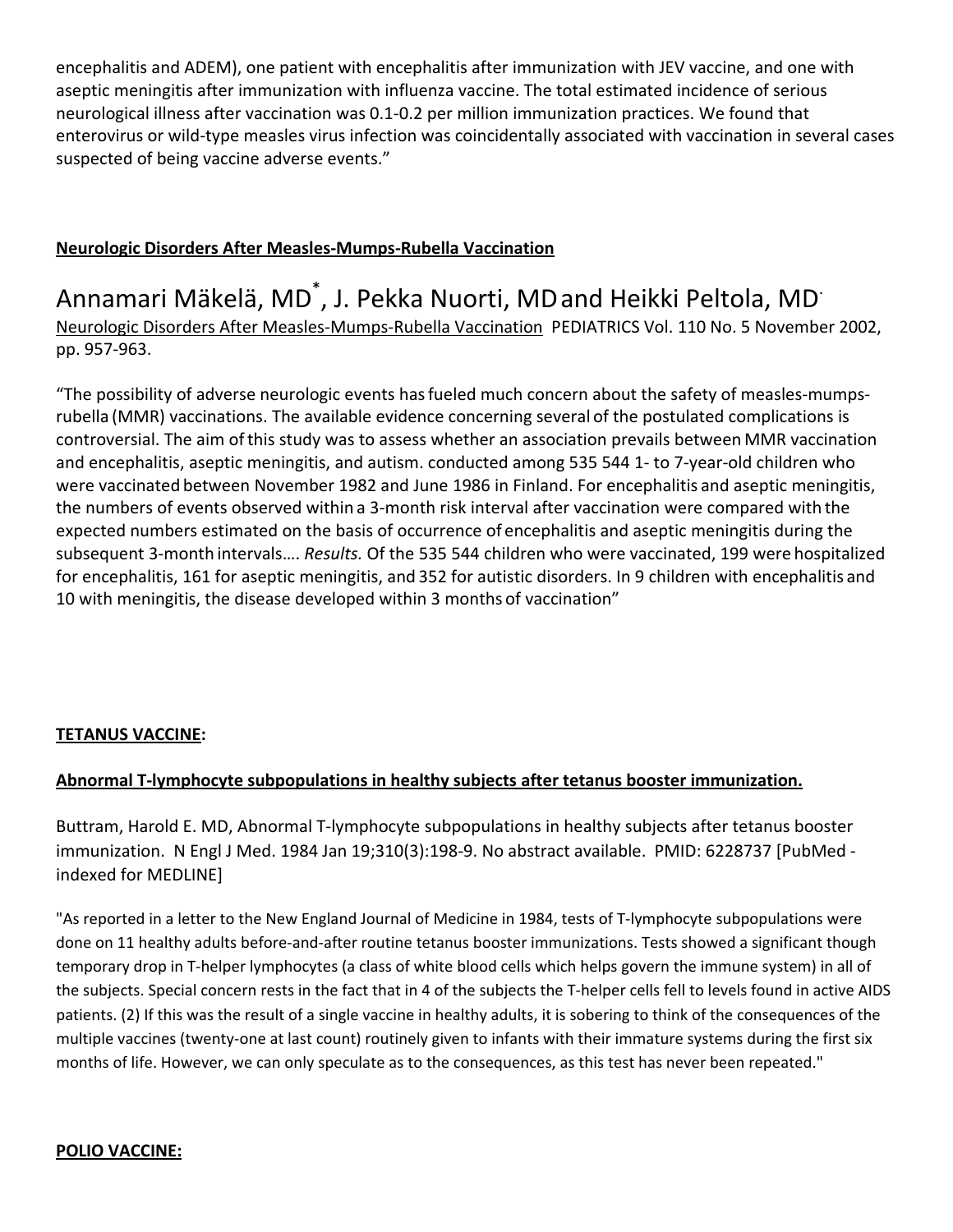#### **Mechanism of Injury‐Provoked Poliomyelitis**

Gromeier M, Wimmer E. Mechanism of injury‐provoked poliomyelitis. *Journal Of Virology* [serial online]. June 1998;72(6):5056‐5060.

"Skeletal muscle injury is known to predispose its sufferers to neurological complications of concurrent poliovirus infections. This phenomenon, labeled "provocation poliomyelitis," continues to cause numerous cases of childhood paralysis due to the administration of unnecessary injections to children in areas where poliovirus is endemic. Recently, it has been reported that intramuscular injections may also increase the likelihood of vaccine‐associated paralytic poliomyelitis in recipients of live attenuated poliovirus vaccines. We have studied this important risk factor for paralytic polio in an animal system for poliomyelitis and have determined the pathogenic mechanism linking intramuscular injections and provocation poliomyelitis. Skeletal muscle injury induces retrograde axonal transport of poliovirus and thereby facilitates viral invasion of the central nervous system and the progression of spinal cord damage. The pathogenic mechanism of provocation poliomyelitis may differ from that of polio acquired in the absence of predisposing factors."

#### **Evidence for a high risk of vaccine‐associated disease and reintroduction of wild‐virus infection.**

Strebel P, Aubert‐Combiescu A, Ion‐Nedelcu N, et al. Paralytic poliomyelitis in Romania, 1984‐1992. Evidence for a high risk of vaccine‐associated disease and reintroduction of wild‐virus infection. *American Journal Of Epidemiology* [serial online]. December 15, 1994;140(12):1111‐1124.

"Although poliomyelitis due to *wild‐virus infection* has virtually disappeared from Romania, with no cases having been documented between 1984 and 1989, *vaccine‐associated* paralytic poliomyelitis has been reported at very *high* rates *for* over two decades. In November 1990, to decrease the *risk of vaccine‐associated* paralytic poliomyelitis, oral poliovirus *vaccine* produced in Romania was replaced by imported oral *vaccine* made by *a* Western European manufacturer. To better quantify the *risk of vaccine‐associated* paralytic poliomyelitis and the impact *of* the change in *vaccine* manufacturer, the authors reviewed clinical, epidemiologic, and laboratory data on poliomyelitis cases that occurred in Romania from 1984 to 1992. Poliovirus isolates were characterized at the US Centers *for Disease* Control and Prevention. During the period 1984‐1992, 132 confirmed cases *of* paralytic poliomyelitis were reported in Romania, *of* which 13 were classified as *wild‐virus‐associated,* 93 as *vaccine‐associated,* and 26 as "*of* unknown origin." *Wild* type 1 poliovirus was isolated during 1990‐1992 from nine *of* 13 (69%) cases in an outbreak that occurred primarily among undervaccinated gypsy children. *Vaccine‐associated* cases were epidemiologically and virologically distinct from *wild‐ virus* cases. *Of* the 93 *vaccine‐associated* cases, 45 children were recipients and 48 were contacts. The overall *risk of vaccine‐associated* paralytic poliomyelitis in Romania (1 case per 183,000 doses *of* oral poliovirus *vaccine* distributed) was 14‐fold higher than the *risk* in the United States. The risks *of* recipient *vaccine‐associated* paralytic poliomyelitis related to the first dose *of* oral *vaccine* were similar *for* Romanian and imported *vaccine* (1 case per 95,000 doses and 1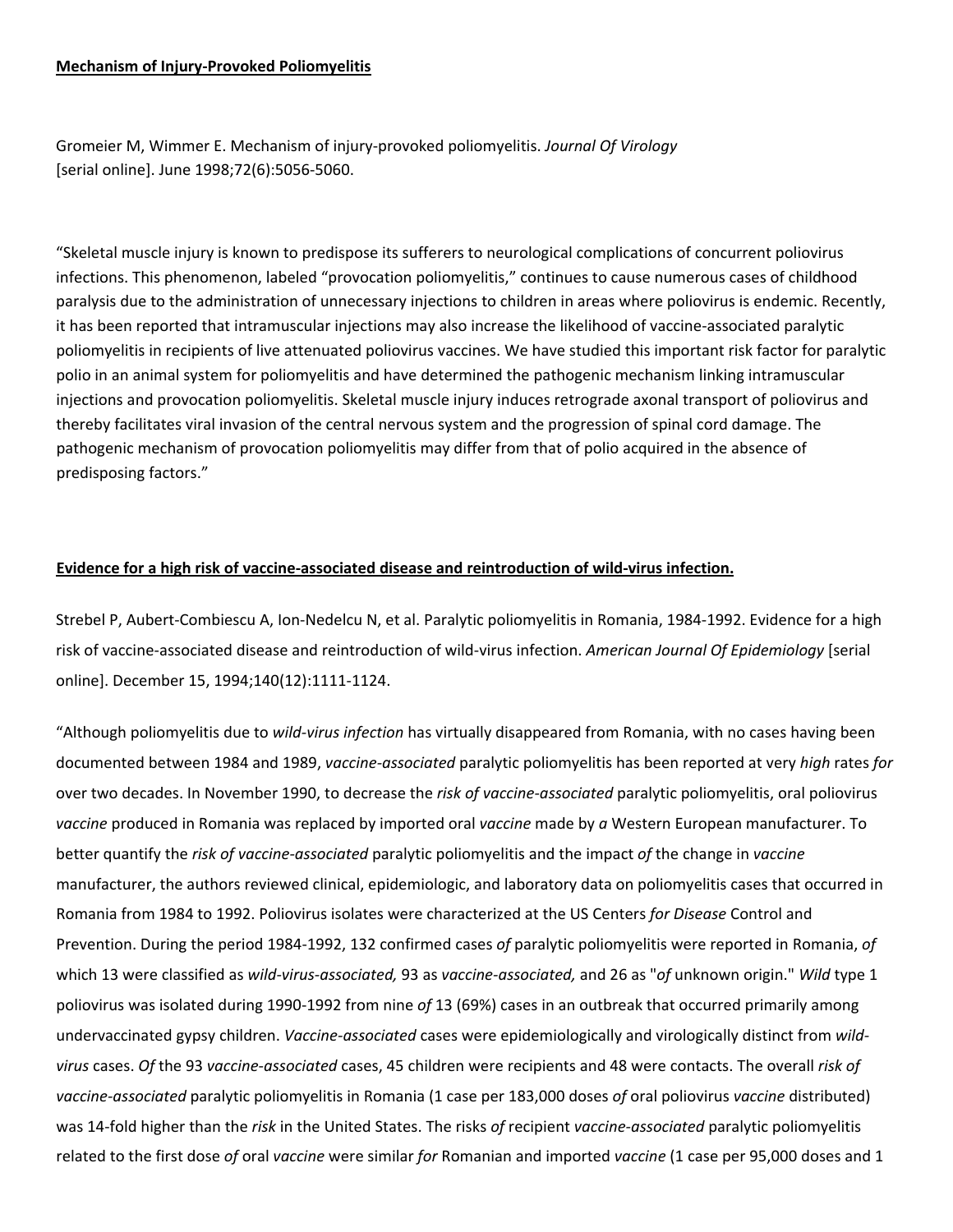case per 65,000 doses, respectively), as were the total risks *of vaccine‐associated* paralytic poliomyelitis. These findings definitively demonstrate *a* substantially elevated *risk of vaccine‐associated* paralytic poliomyelitis in Romania which was not affected by *a* change in oral poliovirus *vaccine* manufacturer."

#### **Paralytic poliomyelitis in vaccinated children.**

Pamecha R. Paralytic poliomyelitis in vaccinated children. *Indian Journal Of Pediatrics* [serial online]. May 1987;54(3):431‐435.

"Although the oral poliovaccine has been effective in the control of poliomyelitis, there are many observations of its failure. To ascertain clinical picture of the disease in vaccinated children and probable causative factors, this study was undertaken. Out of 125 children with Ac. poliomyelitis presented over a period of two years, 16 had received three or more doses of Trivalent‐oral poliovaccine. Parents of these children were interviewed to find out possible cause of vaccine failure. All 16 children were below five years, male‐female ratio was 97. Twelve received three doses of polio vaccine and four had more doses. Intervals between the last dose of vaccine received and the onset of the disease in all were less than two years. Two had less than one week. Muscle powers in all children at the time of admission were in the range of grade 0/6 to grade 3/6. Poor maintenance of cold chain is probably the only identifiable cause of vaccine failure in 11 children. DPT inoculation along with poliovaccine might be the precipitating factor for paralysis in two children. To overcome these problems there is an urgent need of community involvement in health programmes, reorientation of health workers, a close supervision and steps to improve cold chain. The possibility of using killed poliovaccine should also be explored."

#### **MORE ON POLIO:**

#### **Long‐Term Circulation of Vaccine‐Derived Poliovirus That Causes Paralytic Disease**

Cherkasova E, Korotkova E, Yakovenko M, et al. Long‐term circulation of vaccine‐derived poliovirus that causes paralytic disease. Journal Of Virology [serial online]. July 2002;76(13):6791‐6799

"Here, we report the characterization of a highly evolved derivative of the Sabin vaccine strain isolated in a case of paralytic poliomyelitis from a 7‐month‐old immunocompetent baby in an apparently adequately immunized population. Analysis ofthe genome of this isolate showed that it is a double (type 1‐type 2‐type 1) vaccine-derived recombinant. The number of mutations accumulated in both the type 1-derived and type 2derived portions of the recombinant genome suggests that both had diverged from their vaccine predecessors 2 years before the onset ofthe illness. This fact, along with other recent observations, points to the possibility of long‐term circulation of Sabin vaccine strain derivatives associated with an increase in their neurovirulence. Comparison of genomic sequences of this and other evolved vaccine‐derived isolates reveals some general features of natural poliovirus evolution. They include a very high preponderance and nonrandom distribution of synonymoussubstitutions, conservation of secondary structures of important *cis*‐acting elements of the genome, and an apparently adaptive character of most of the amino acid mutations, with only a few of them occurring in the antigenic determinants. Another interesting feature is a frequent occurrence of tripartite intertypic recombinants with either type 1 or type 3 homotypic genomic ends."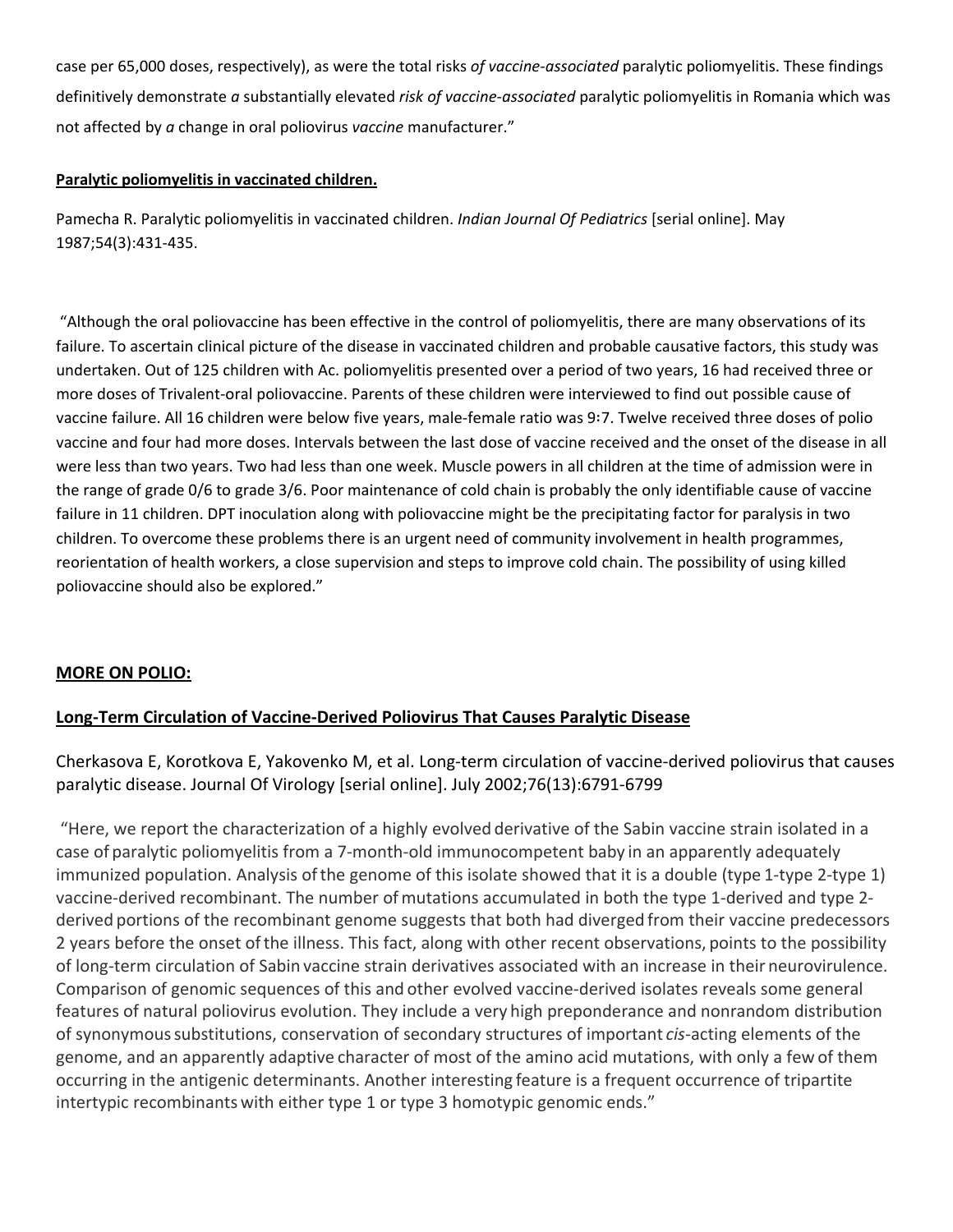#### **MEASELS:**

#### **Neurologic Disorders Following Live Measles‐Virus Vaccination**

Philip J. Landrigan, MD; John J. Witte, MD Neurologic Disorders Following Live Measles‐Virus Vaccination. *JAMA.* 1973;223(13):1459‐1462.

"From 1963 through 1971, eighty‐four cases of neurologic disorders with onset less than 30 days after live measles‐virus vaccination were reported in the United States. Thirteen could be adequately accounted for by causes other than vaccine, and another 11 were uncomplicated febrile convulsions probably related to vaccination.One case met diagnostic criteria for subacute sclerosing panencephalitis. The remaining 59 showed clinical features of encephalitis or encephalopathy. Causes of these cases could not be established, but 45 (76%) had onset between 6 and 15 days after vaccination;this clustering suggests that some may have been caused by vaccine. From 1963 through 1971, 50.9 million doses of measles vaccine were distributed, and, therefore, incidence of the reported neurologic disorders was 1.16 per million doses. Risk of encephalitis following measles infection is one per thousand cases."

#### **Measles, mumps, rubella vaccine induced subacute sclerosing panencephalitis.**

Belgamwar R, Prasad S, Appaya P. Measles, mumps, rubella vaccine induced subacute sclerosing panencephalitis. *Journal Of The Indian Medical Association* [serial online]. November 1997;95(11):594.

*"*The incidence of subacute sclerosing panencephalitis (SSPE), a progressive and fatal neurodegenerative disease caused by the measles virus, has declined with widespread use of measles vaccine. The risk of SSPE after measles vaccination has been estimated at 0.7/million doses. This paper reports the case of a 15‐year‐old girl from India who developed SSPE presumably as a result of a delayed effect of measles, mumps, and rubella (MMR) vaccine. She presented with a 2‐month history of behavioral disturbances, a deterioration in school performance, forgetfulness, silly smiling, handwriting changes, social withdrawal, and ataxia. The girl had received MMR vaccine at 9 months of age and had no past history of measles. Her measles antibody titre was 1:625 in both serum and cerebrospinal fluid."

#### **Measles vaccines used in Japan**

Hirayama, M. "Measles vaccines used in Japan." *Reviews of Infectious Diseases* 1983; 5:495‐503.

"The history of the research and development of measles vaccines is described and the efficacy of and adverse reactions to the Japanese licensed vaccines are discussed. The 10‐year follow‐up studies revealed that the incidence of clinical measles was 11.5% among those inoculated with live vaccines in combination with killed vaccines, whereas it was only 1.9% among those given live vaccines attenuated to the level of the Schwarz vaccine. Use of the Schwarz and Biken‐CAM vaccines resulted in satisfactory antibody responses in greater than or equal to 97% of vaccinees. However, these vaccines caused a febrile reaction of greater than or equal to 37.5 C in 50% of vaccinees and one of greater than or equal to 39 C in 15% of vaccinees. On the other hand, a febrile reaction was observed in 20% and 5%, respectively, of children immunized with the AIK‐C vaccine or the further‐attenuated Schwarz vaccine, both of which were developed in Japan. The worldwide use of further‐attenuated vaccines is strongly recommended. The system of fixed surveillance stations, which was started in 1981 by the Japanese government with the voluntary cooperation of pediatricians and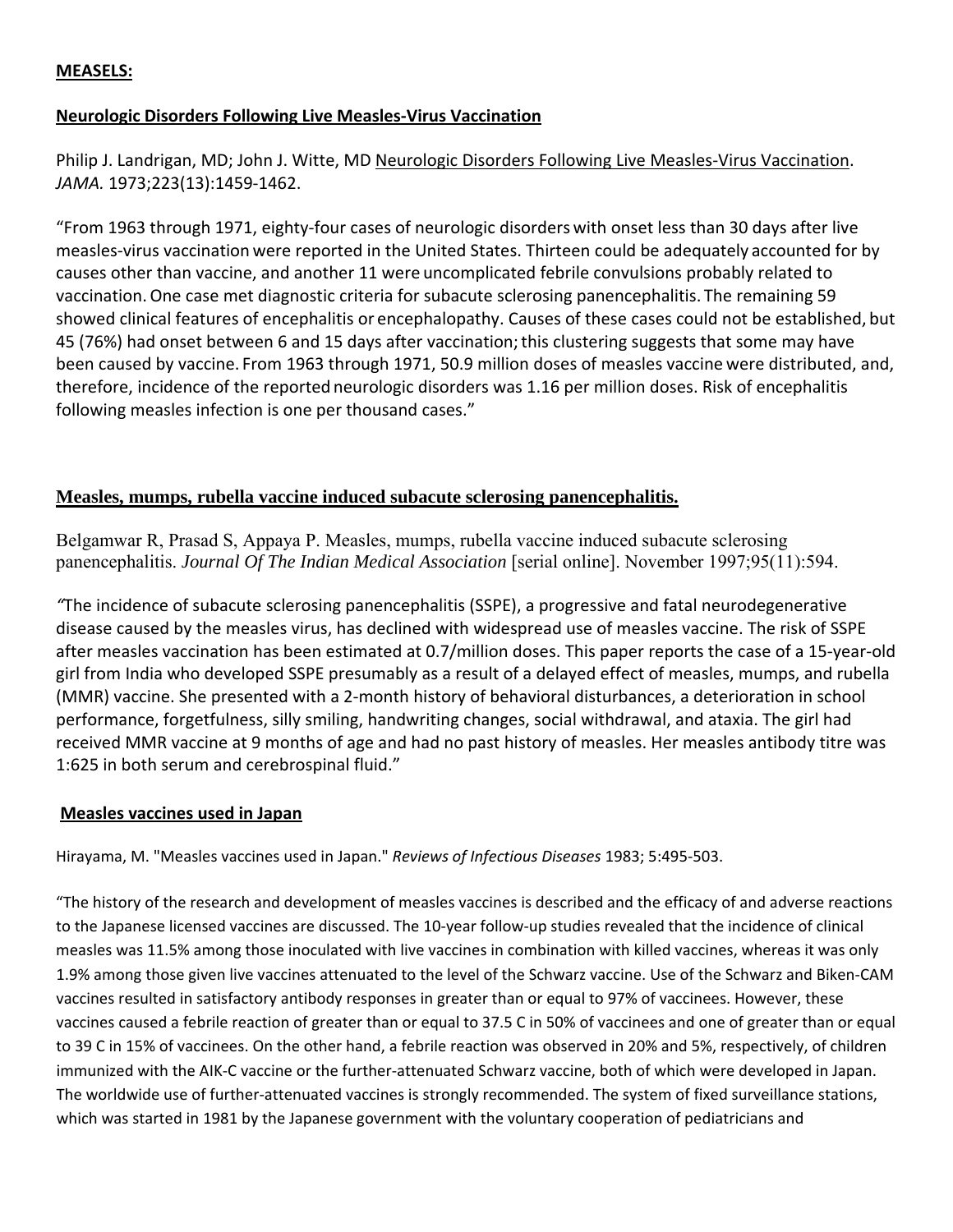ophthalmologists, is described. This system proved effective in obtaining information about the prevalence of communicable diseases, including measles, in childhood and about the efficacy of vaccines."

#### **PERTUSSIS:**

#### **Adverse Events Associated with Childhood Vaccines: Evidence Bearing on Casuality**

Kathleen R. Stratton, Cynthia J. Howe, and Richard B. Johnston, Jr., Adverse Events Associated with Childhood Vaccines: Evidence Bearing on Casuality. Institute of Medicine (IOM). 1994.

"During the 20 months of the study, the committee reviewed altogether *17 adverse events for pertussis vaccine*—infantile spasms; hypsarrhythmia; aseptic meningitis; encephalopathy (including acute encephalopathy and chronic neurologic damage); deaths classified as sudden infant death syndrome (SIDS); anaphylaxis; autism; erythema multiforme or other rashes; Guillain‐Barré syndrome (polyneuropathy); peripheral mononeuropathy; hemolytic anemia; juvenile diabetes; learning disabilities and hyperactivity; protracted inconsolable crying or screaming; Reye syndrome; shock and ''unusual shock‐like state'' with hypotonicity, hyporesponsiveness, and short‐lived convulsions (usually febrile); and thrombocytopenia—and *3 adverse events for rubella vaccine*—arthritis (acute and chronic); radiculoneuritis and other neuropathies; and thrombocytopenic purpura. Although the committee was not asked expressly to examine febrile seizures, afebrile seizures, or epilepsy in relation to diphtheria‐pertussis‐tetanus (DPT) vaccine, it did so because these conditions may also be serious and are considered by some to be components of encephalopathy. Conclusions regarding these conditions are given. The committee's conclusions on acute encephalopathy, also presented, refer only to conditions diagnosed as encephalopathy, encephalitis, or encephalomyelitis. (For additional information on the committee's charge and the events leading to the enactment of Public Law 99‐660, see the Preface and Appendix B, Pertussis and Rubella Vaccines: A Brief Chronology.)"

#### **Antibodies to Squalene in Gulf War Syndrome**

Asa P, Cao Y, Garry R. Antibodies to squalene in Gulf War syndrome. *Experimental And Molecular Pathology* [serial online]. February 2000;68(1):55‐64.

"Gulf War Syndrome (GWS) is a multisystemic illness afflicting many Gulf War‐era veterans. The molecular pathological basis for GWS has not been established. We sought to determine whether the presence of antibodies to squalene correlates with the presence of signs and symptoms of GWS. Participants in this blinded cohort study were individuals immunized for service in Desert Shield/Desert Storm during 1990–1991. They included 144 Gulf War‐era veterans or military employees (58 in the blinded study), 48 blood donors, 40 systemic lupus erythematosus patients, 34 silicone breast implant recipients, and 30 chronic fatigue syndrome patients. Serum antibodies to squalene were measured. In our small cohort, the substantial majority (95%) of overtly ill deployed GWS patients had antibodies to squalene. All (100%) GWS patients immunized for service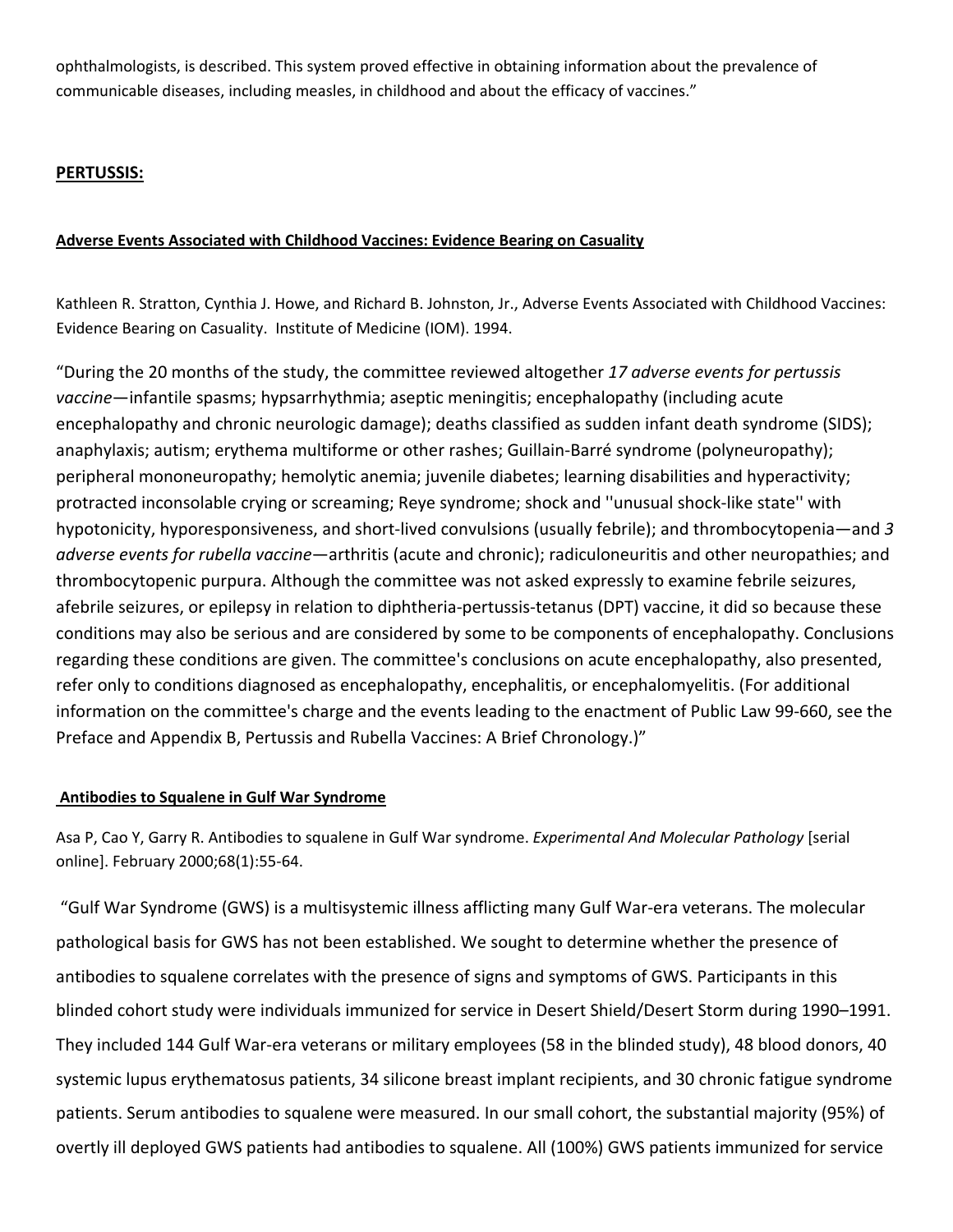in Desert Shield/Desert Storm who did not deploy, but had the same signs and symptoms as those who did deploy, had antibodies to squalene. In contrast, none (0%) of the deployed Persian Gulf veterans not showing signs and symptoms of GWS have antibodies to squalene. Neither patients with idiopathic autoimmune disease nor healthy controls had detectable serum antibodies to squalene. The majority of symptomatic GWS patients had serum antibodies to squalene."

#### **The Endogenous Adjuvant Squalene Can Induce a Chronic T‐Cell‐Mediated Arthritis in Rats.**

Carlson B, Jansson A, Larsson A, Bucht A, Lorentzen J. The endogenous adjuvant squalene can induce a chronic T‐cell‐ mediated arthritis in rats. *The American Journal Of Pathology* [serial online]. June 2000;156(6):2057‐2065.

"Squalene is a cholesterol precursor, which stimulates the immune system nonspecifically. We demonstrate that one intradermal injection of this adjuvant lipid can induce joint‐specific inflammation in arthritis‐prone DA rats. Histopathological and immunohistochemical analyses revealed erosion of bone and cartilage, and that development of polyarthritis coincided with infiltration of alphabeta(+) T cells. Depletion of these cells with anti‐alphabeta TcR monoclonal antibody (R73) resulted in complete recovery, whereas anti‐CD8 and anti‐gammadelta TcR injections were ineffective. The apparent dependence on CD4(+) T cells suggested a role for genes within the major histocompatibility complex (MHC), and this was concluded from comparative studies of MHC congenic rat strains, in which DA.1H rats were less susceptible than DA rats. Furthermore, LEW.1AV1 and PVG.1AV1 rats with MHC identical to DA rats were arthritisresistant, demonstrating that non‐MHC genes also determine susceptibility. Some of these genetic influences could be linked to previously described arthritis susceptibility loci in an F2 intercross between DA and LEW.1AV1 rats (ie, Cia3, Oia2 and Cia5). Interestingly, some F2 hybrid rats developed chronic arthritis, a phenotype not apparent in the parental inbred strains. Our demonstration that an autoadjuvant can trigger chronic, immune-mediated joint-specific inflammation may give clues to the pathogenesis of rheumatoid arthritis, and it raises new questions concerning the role of endogenous molecules with adjuvant properties in chronic inflammatory diseases."

#### **Identification of arthritogenic adjuvants of self and foreign origin.**

Lorentzen J. Identification of arthritogenic adjuvants of self and foreign origin. *Scandinavian Journal Of Immunology* [serial online]. January 1999;49(1):45‐50.

"The lack of defined triggers for human inflammatory joint diseases warrants efforts to identify candidate molecules. For this task, it may be an important lead that nonspecific activation of the immune system can precipitate arthritis in rats. Consequently, arthritis-prone rat strains were used to search for disease-triggering factors among molecules which initially induce innate defence reactions rather than specific immune responses. A variety of immunological adjuvants were investigated by intradermal injection into DA and LEW.1AV1 rats and monitoring of clinical signs for 30 days. Several arthritogenic cell‐wall structures from yeast and bacteria were identified, such as beta‐glucan, lipopolysaccharide and trehalosedimycolate. The test procedures also revealed arthritogens of chemical origin, such as dioctadecyldiammoniumbromide (DDA = C38H80NBr) and heptadecane (C17H36). Furthermore, it allowed the precise definition of arthritogenic determinants of lipids, since C16H34 induced arthritis, whereas the closely related linear hydrocarbons C16H32, C16H33Br and C15H32 did not. The observed pathogenicity of organic lipids raised the question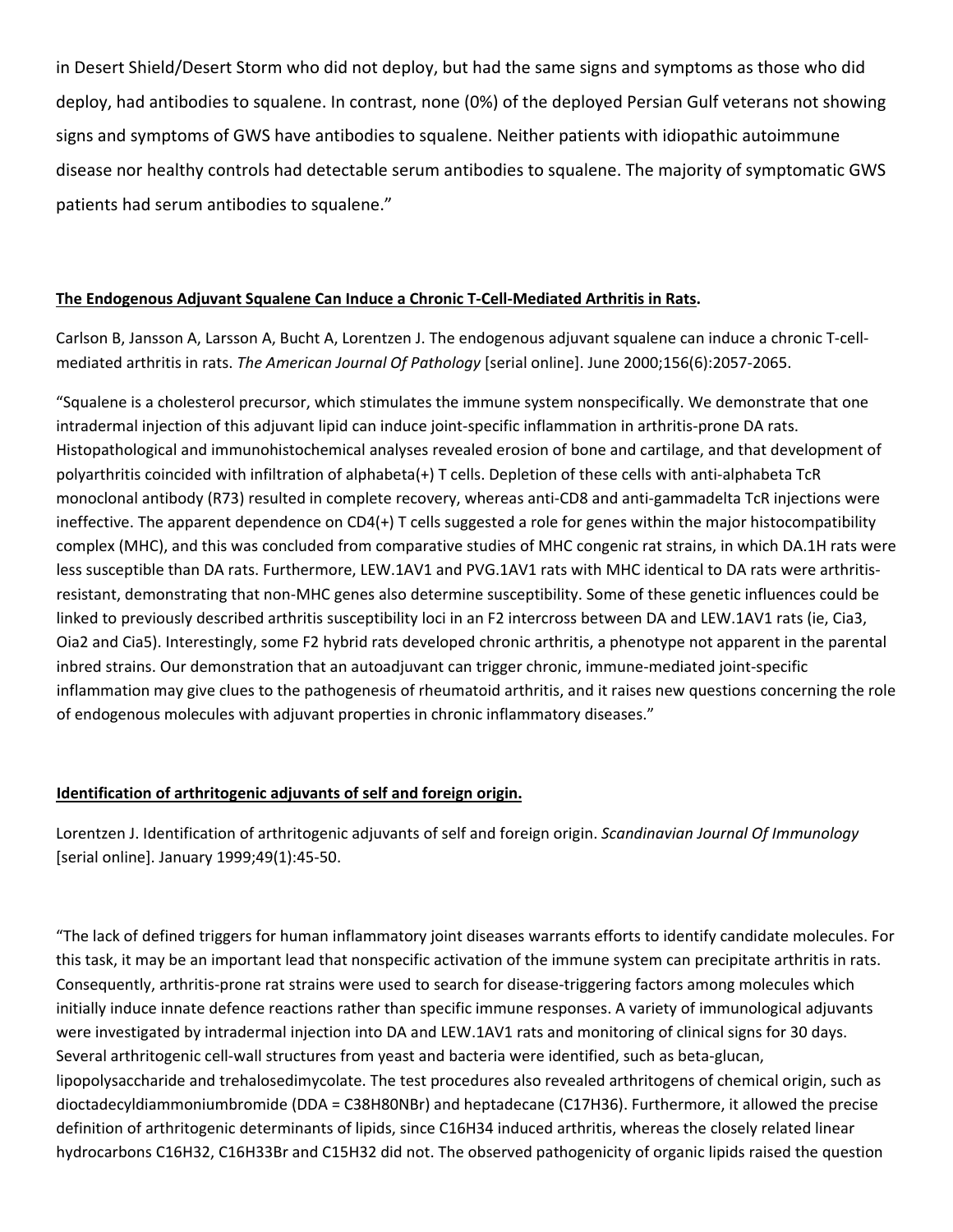of whether endogenous lipids can also precipitate arthritis. Indeed, this was true for the cholesterol precursor squalene (C30H50). In conclusion, this article describes the rational use of arthritis‐prone rat strains to identify arthritogenic factors of both foreign and self origin. Although structurally unrelated, the pathogenic molecules defined here share the feature of being nonspecific triggers of the immune system. This consolidates a general principle for the induction of adjuvant arthritis which may provide clues to the aetiology of human arthritides, including rheumatoid arthritis."

## The arthritogenic adjuvant squalene does not accumulate in joints, but gives rise to pathogenic cells in both draining **and non‐draining lymph nodes**

Holm B, Svelander L, Bucht A, Lorentzen J. The arthritogenic adjuvant squalene does not accumulate in joints, but gives rise to pathogenic cells in both draining and non‐draining lymph nodes. *Clinical And Experimental Immunology* [serial online]. March 2002;127(3):430‐435.

"A single intradermal injection of the adjuvant‐oil squalene induces T cell‐mediated arthritis in DA rats. The chain of events leading from non‐specific provocation of the immune system to arthritis, with clinical similarities to rheumatoid arthritis, is largely undetermined. Here, we combined *in vivo* tracking of tritium‐labelled squalene with lymph node (LN) cell transfer experiments to determine where critical activation events may take place. The majority of squalene remained at the injection site (79%). The amounts recovered in peripheral joints (<1%) were equal to that recovered in other organs that can be targets in autoimmune diseases. This argues that arthritis does not develop as a consequence of adjuvant accumulation in joints. In contrast, substantial amounts of squalene were recovered in hyperplastic LN draining the injection site (1–13%). The adjuvant was deposited to a larger extent in cells than in extracellular matrix. The draining LN cells could transfer arthritis to naïve irradiated DA rats following *in vitro* stimulation with conA. Interestingly, non‐draining LN were also hyperplastic and harboured arthritogenic cells, although they contained low amounts of squalene (<1%). Consequently, the amount of arthritogenic adjuvant in a particular LN is not closely linked to the development of pathogenic cells. The distribution pattern of squalene was similar in MHC-identical but arthritisresistant PVG.1AV1 and LEW.1AV1 rats, and it was unaffected by T cell depletion with a monoclonal antibody (R73). Thus, T cells and non-MHC genes do not regulate dissemination of squalene, but rather determine arthritis development at the level of adjuvant response."

#### **Distinctive patterns of autoimmune response induced by different types of mineral oil**

Kuroda Y, Akaogi J, Nacionales D, et al. Distinctive patterns of autoimmune response induced by different types of mineral oil. *Toxicological Sciences: An Official Journal Of The Society Of Toxicology* [serial online]. April 12, 2004;78(2):222‐228.

"Although mineral oils are generally considered nontoxic and have a long history of use in humans, the mineral oil Bayol F (incomplete Freund's adjuvant, IFA) and certain mineral oil components (squalene and n‐hexadecane) induce lupus‐ related anti‐nRNP/Sm or ‐Su autoantibodies in nonautoimmune mice. In the present study, we investigated whether medicinal mineral oils can induce other types of autoantibodies and whether structural features of hydrocarbons influence autoantibody specificity. Female 3‐month‐old BALB/c (16‐45/group) mice each received an i.p. injection of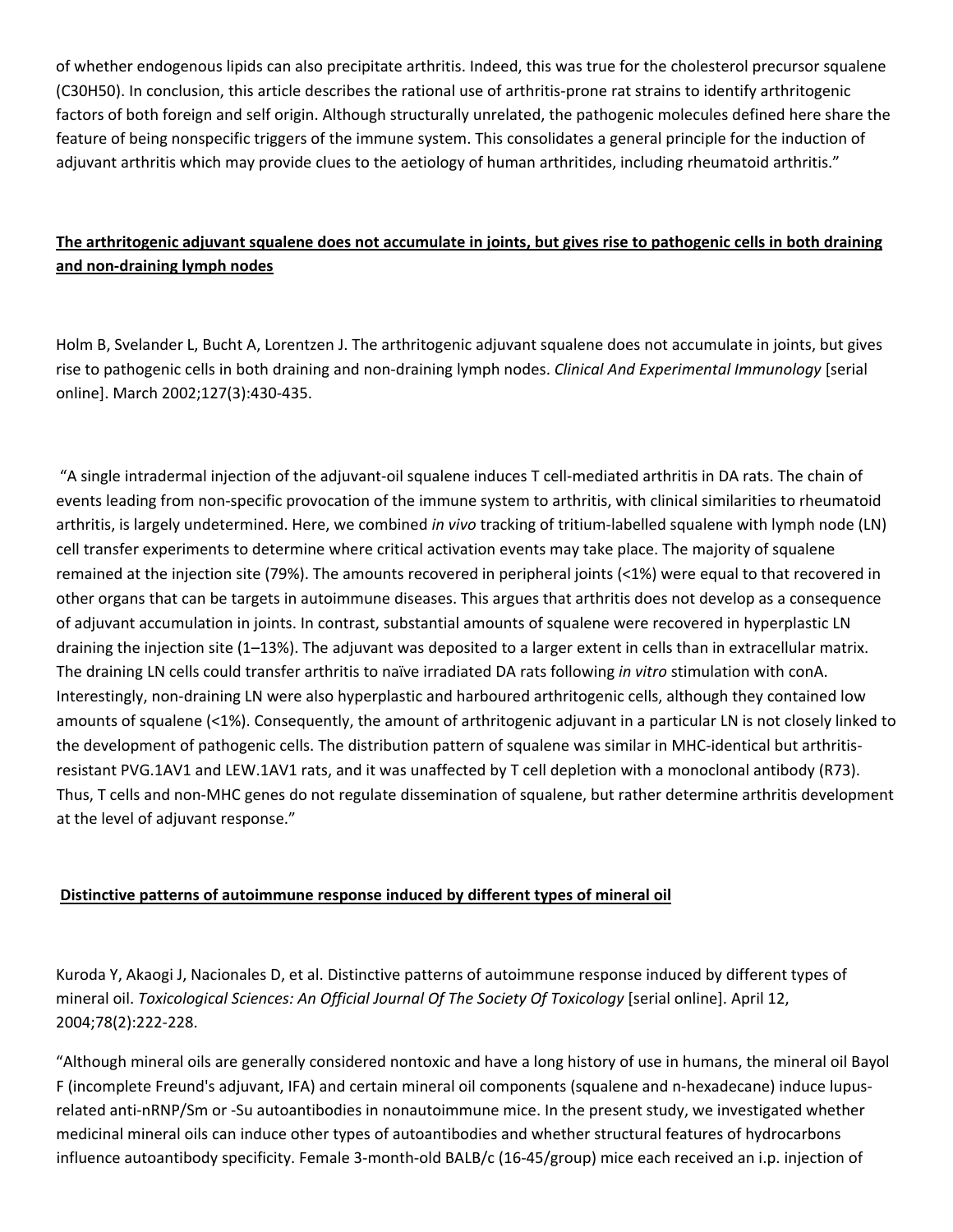pristane (C19), squalene (C30), IFA, three medicinal mineral oils (MO‐F, MO‐HT, MO‐S), or PBS. Sera were tested for autoantibodies and immunoglobulin levels. Hydrocarbons were analyzed by gas chromatography/mass spectrometry. IFA contained mainly C15‐C25 hydrocarbons, whereas MO‐HT and MO‐S contained C20‐C40, and MO‐F contained C15‐ C40. Pristane and n‐hexadecane were found in IFA (0.17% and 0.10% w/v, respectively) and MOs (0.0026‐0.027%). At 3 months, pristane and IFA induced mainly IgG2a, squalene IgG1, and MOs IgG3 and IgM in sera. Anti‐cytoplasmic antibodies were common in mice treated with MO-F, as well as those treated with pristane, squalene, and IFA. AntissDNA and -chromatin antibodies were higher in MO-F and MO-S than in untreated/PBS, squalene-, or IFA-treated mice, suggesting that there is variability in the induction of anti‐nRNP/Sm versus ‐chromatin/DNA antibodies. The preferential induction of anti-chromatin/ssDNA antibodies without anti-nRNP/Sm/Su by MO-S and MO-F is consistent with the idea that different types of autoantibodies are regulated differently. Induction of autoantibodies by mineral oils considered nontoxic also may have pathogenetic implications in human autoimmune diseases."

#### **The experimental squalene encephaloneuropathy in the rat**

Gajkowska B, Smialek M, Ostrowski R, Piotrowski P, Frontczak‐Baniewicz M. The experimental squalene encephaloneuropathy in the rat. *Experimental And Toxicologic Pathology: Official Journal Of The Gesellschaft Für Toxikologische Pathologie* [serial online]. January 1999;51(1):75‐80.

"Accumulation of squalene in the CNS is observed after administration of tellurium and squalene has been proposed to be a mediator of tellurium encephaloneuropathy. The aim of this study was to investigate the effects of squalene on the central and peripheral nervous systems in rat at the ultrastructural level. Squalene was administered at a dose of 20 g/kg body weight, once daily for 4 days, and the animals were sacrificed 7 days and 30 days after the initiation of the experiment. After 7 days a mild swelling of mitochondria and dilation of the Golgi complex cisterns in few neurons in the cerebral cortex and hippocampus were observed. The swelling of astrocytes and their processes was also seen. Some myelin sheaths in the cerebral white matter were disintegrated. In the peripheral nervous system (the sciatic nerve), a damage of the Schwann cells, a destruction of the myelin sheaths, and lipid‐like deposits between myelin lamellae causing a secondary compression of axons were present. Squalene administration caused a stimulation of fibroblast to synthesize collagen and an activation of macrophages in the perineurium. After 30 days, the lipid-like material was present in some neurons as well as in the myelin sheaths in the central nervous system. Endothelial cells were hypertrophic and a few demonstrated features of apoptosis. Endothelial cell hypertrophy caused a narrowing of vessel lumen associated with an aggregation of blood morphological elements. Disturbances in myelination and swelling of astrocytic processes persisted in the central nervous system. In the peripheral nervous system, lipid‐like deposits were localized in some fibroblasts and extracellularly between the collagen fibers in the perineurium. In conclusion, our electron microscopic studies indicate that squalene produces characteristic pathological changes both in the central and peripheral nervous systems. However, these alterations differ in some aspects (changes in endothelia, accumulation of lipid-like material) from the known features of tellurium encephaloneuropathy."

#### **The endogenous adjuvant squalene can induce a chronic T‐cell‐mediated arthritis in rats.**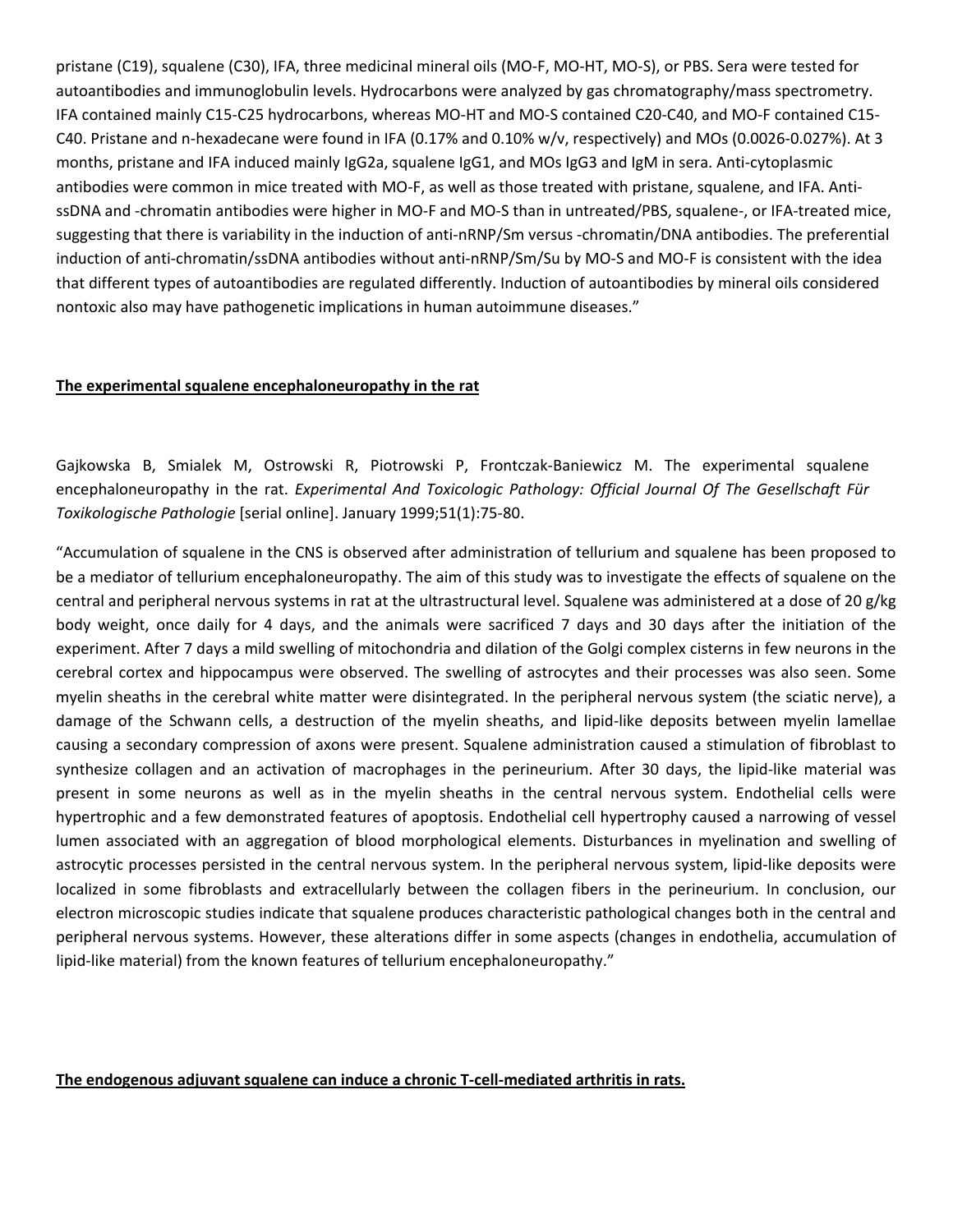Carlson B, Jansson A, Larsson A, Bucht A, Lorentzen J. The endogenous adjuvant squalene can induce a chronic T‐cell‐ mediated arthritis in rats. *The American Journal Of Pathology* [serial online]. June 2000;156(6):2057‐2065.

"Squalene is a cholesterol precursor, which stimulates the immune system nonspecifically. We demonstrate that one intradermal injection of this adjuvant lipid can induce joint‐specific inflammation in arthritis‐prone DA rats. Histopathological and immunohistochemical analyses revealed erosion of bone and cartilage, and that development of polyarthritis coincided with infiltration of  $\beta^+$  T cells. Depletion of these cells with anti- ß TcR monoclonal antibody (R73) resulted in complete recovery, whereas anti‐CD8 and anti‐ TcR injections were ineffective. The apparent dependence on CD4<sup>+</sup> T cells suggested a role for genes within the major histocompatibility complex (MHC), and this was concluded from comparative studies of MHC congenic rat strains, in which DA.1H rats were less susceptible than DA rats. Furthermore, LEW.1AV1 and PVG.1AV1 rats with MHC identical to DA rats were arthritis-resistant, demonstrating that non-MHC genes also determine susceptibility. Some of these genetic influences could be linked to previously described arthritis susceptibility loci in an F2 intercross between DA and LEW.1AV1 rats (ie, *Cia3*, *Oia2* and *Cia5*). Interestingly, some F2 hybrid rats developed chronic arthritis, a phenotype not apparent in the parental inbred strains. Our demonstration that an autoadjuvant can trigger chronic, immune‐mediated joint‐specific inflammation may give clues to the pathogenesis of rheumatoid arthritis, and it raises new questions concerning the role of endogenous molecules with adjuvant properties in chronic inflammatory diseases."

#### The arthritogenic adjuvant squalene does not accumulate in joints, but gives rise to pathogenic cells in both draining **and non‐draining lymph nodes.**

Holm BC, Svelander L, Bucht A, Lorentzen ]C [Department of Medicine, Unit of Rheumatology, Karolinska Institutet, Stockholm and Department of Medical Countermeasures, Division of NBC Defense, Defense Research Agency, Umea, Sweden], 'The arthritogenic adjuvant squalene does not accumulate in joints, but gives rise to pathogenic cells in both draining and non‐draining lymph nodes," *Clinical and Experimental Immunology,* (2002) Mar;127(3):430‐5.

"A single intradermal injection of the adjuvant‐oil squalene induces T cell‐mediated arthritis in DA rats. The chain of events leading from non‐specific provocation of the immune system to arthritis, with clinical similarities to rheumatoid arthritis, is largely undetermined. Here, we combined in vivo tracking of tritium‐labelled squalene with lymph node (LN) cell transfer experiments to determine where critical activation events may take place. The majority of squalene remained at the injection site (79%). The amounts recovered in peripheral joints (<1%) were equal to that recovered in other organs that can be targets in autoimmune diseases. This argues that arthritis does not develop as a consequence of adjuvant accumulation in joints. In contrast, substantial amounts of squalene were recovered in hyperplastic LN draining the injection site (1–13%). The adjuvant was deposited to a larger extent in cells than in extracellular matrix. The draining LN cells could transfer arthritis to naïve irradiated DA rats following in vitro stimulation with conA. Interestingly, non‐draining LN were also hyperplastic and harboured arthritogenic cells, although they contained low amounts of squalene (<1%). Consequently, the amount of arthritogenic adjuvant in a particular LN is not closely linked to the development of pathogenic cells. The distribution pattern of squalene was similar in MHC-identical but arthritisresistant PVG.1AV1 and LEW.1AV1 rats, and it was unaffected by T cell depletion with a monoclonal antibody (R73).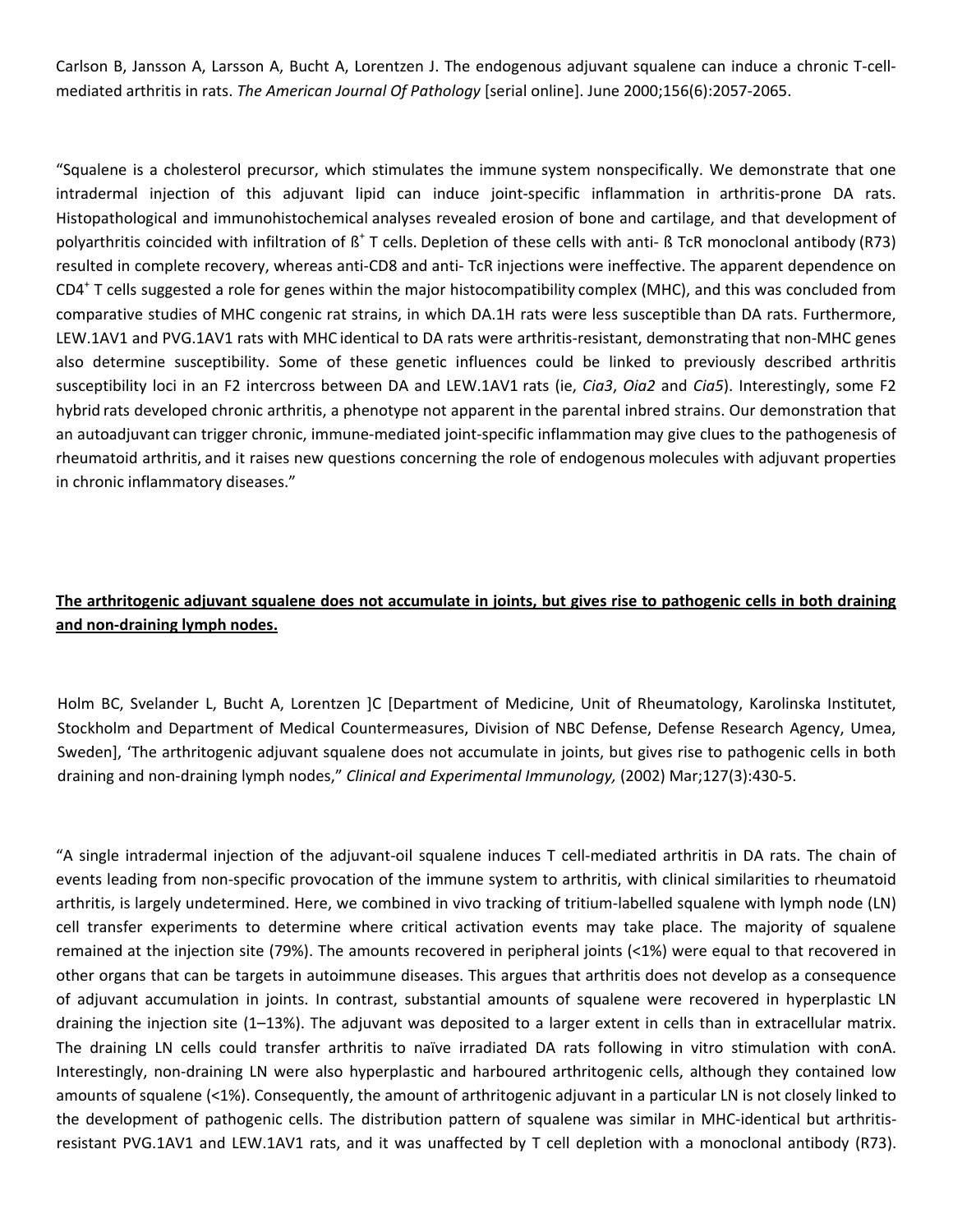Thus, T cells and non-MHC genes do not regulate dissemination of squalene, but rather determine arthritis development at the level of adjuvant response."

#### **Lessons from macrophagic myofasciitis: towards definition of a vaccine adjuvant‐related syndrome.**

Gherardi R. [Lessons from macrophagic myofasciitis: towards definition of a vaccine adjuvant-related syndrome].

*Revue Neurologique* [serial online]. February 2003;159(2):162‐164.

"Macrophagic myofasciitis is a condition first reported in 1998, which cause remained obscure until 2001. Over 200 definite cases have been identified in France, and isolated cases have been recorded in other countries. The condition manifests by diffuse myalgias and chronic fatigue, forming a syndrome that meets both Center for Disease Control and Oxford criteria for the so‐called chronic fatigue syndrome in about half of patients. One third of patients develop an autoimmune disease, such as multiple sclerosis. Even in the absence of overt autoimmune disease they commonly show subtle signs of chronic immune stimulation, and most of them are of the HLADRB1\*01 group, a phenotype at risk to develop polymyalgia rheumatica and rheumatoid arthritis. Macrophagic myofasciitis is characterized by a stereotyped and immunologically active lesion at deltoid muscle biopsy. Electron microscopy, microanalytical studies, experimental procedures, and an epidemiological study recently demonstrated that the lesion is due to persistence for years at site of injection of an aluminum adjuvant used in vaccines against hepatitis B virus, hepatitis A virus, and tetanus toxoid. Aluminum hydroxide is known to potently stimulate the immune system and to shift immune responses towards a Th‐2 profile. It is plausible that persistent systemic immune activation that fails to switch off represents the pathophysiologic basis of chronic fatigue syndrome associated with macrophagic myofasciitis, similarly to what happens in patients with post-infectious chronic fatigue and possibly idiopathic chronic fatigue syndrome. Therefore, the WHO recommended an epidemiological survey, currently conducted by the French agency AFSSAPS, aimed at substantiating the possible link between the focal macrophagic myofasciitis lesion (or previous immunization with aluminium‐containing vaccines) and systemic symptoms. Interestingly, special emphasis has been put on Th‐2 biased immune responses as a possible explanation of chronic fatigue and associated manifestations known as the Gulf war syndrome. Results concerning macrophagic myofasciitis may well open new avenues for etiologic investigation of this syndrome. Indeed, both type and structure of symptoms are strikingly similar in Gulf war veterans and patients with macrophagic myofasciitis. Multiple vaccinations performed over a short period of time in the Persian gulf area have been recognized as the main risk factor for Gulf War syndrome. Moreover, the war vaccine against anthrax, which is administered in a 6‐shot regimen and seems to be crucially involved, is adjuvanted by aluminium hydroxide and, possibly, squalene, another Th-2 adjuvant. If safety concerns about long-term effects of aluminium hydroxide are confirmed it will become mandatory to propose novel and alternative vaccine adjuvants to rescue vaccine‐based strategies and the enormous benefit for public health they provide worldwide."

#### **Induction of lupus autoantibodies by adjuvants.**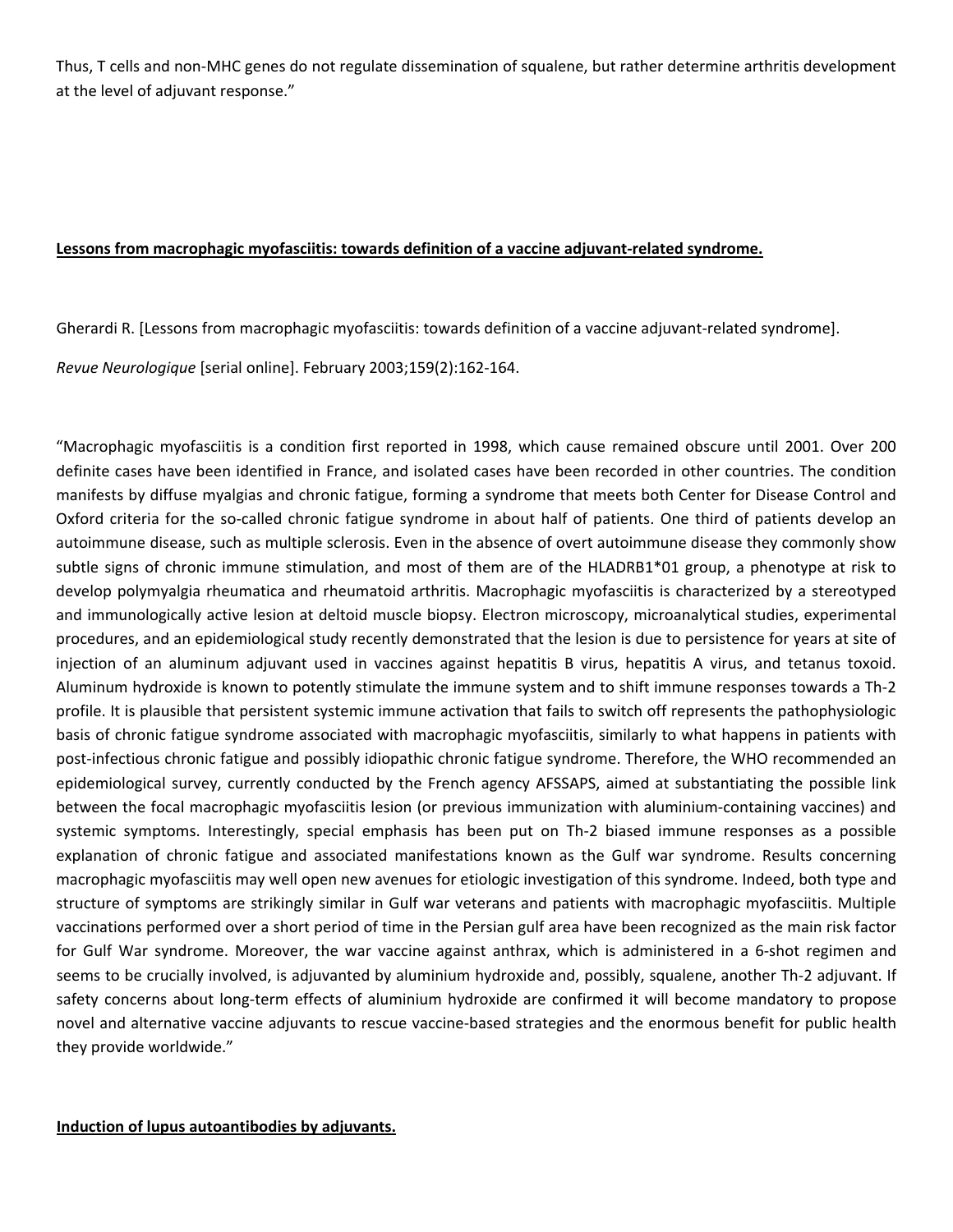Satoh M, Kuroda Y, Yoshida H, Behney KM, Mizutani A, Akaogi], Nacionales DC, Lorenson TD, Rosenbauer R], Reeves WH [Division of Rheumatology and Clinical Immunology, Department of Medicine, University of Florida, Gainesville], "Induction of lupus autoantibodies by adjuvants" *Journal of Autoimmunity,* (2003) Aug;21(l):1‐9.

"Exposure to the hydrocarbon oil pristane induces lupus specific autoantibodies in non‐autoimmune mice. We investigated whether the capacity to induce lupus-like autoimmunity is a unique property of pristane or is shared by other adjuvant oils. Seven groups of 3‐month‐old female BALB/cJ mice received a single intraperitoneal injection of pristane, squalene (used in the adjuvant MF59), incomplete Freund's adjuvant (IFA), three different medicinal mineral oils, or saline, respectively. Serum autoantibodies and peritoneal cytokine production were measured. In addition to pristane, the mineral oil Bayol F (IFA) and the endogenous hydrocarbon squalene both induced anti-nRNP/Sm and -Su autoantibodies (20% and 25% of mice, respectively). All of these hydrocarbons had prolonged effects on cytokine production by peritoneal APCs. However, high levels of IL‐6, IL‐12, and TNF*α* production 2–3 months after intraperitoneal injection appeared to be associated with the ability to induce lupus autoantibodies. The ability to induce lupus autoantibodies is shared by several hydrocarbons and is not unique to pristane. It correlates with stimulation of the production of IL‐12 and other cytokines, suggesting a relationship with a hydrocarbon's adjuvanticity. The potential to induce autoimmunity may complicate the use of oil adjuvants in human and veterinary vaccines."

#### **Distinctive Patterns of Autoimmune Response Induced by Different Types of Mineral Oil**

Kuroda Y, Akaogi ], Nacionales DC, Wasdo SC, Szabo N], Reeves WH, Satoh M [Division of Rheumatology and Clinical Immunology, Department of Medicine, University of Florida, Gainesville], "Distinctive Patterns of Autoimmune Response Induced by Different Types of Mineral Oil," *Toxicological Sciences,* (2004) Apr;78(2):222‐8.

"Although mineral oils are generally considered nontoxic and have a long history of use in humans, the mineral oil Bayol (incomplete Freund's adjuvant, IFA) and certain mineral oil components (squalene and n‐hexadecane) induce lupus‐ related anti‐nRNP/Sm or –Su autoantibodies in nonautoimmune mice. In the present study, we investigated whether medicinal mineral oils can induce other types of autoantibodies and whether structural features of hydrocarbons influence autoantibody specificity. Female 3-month-old BALB/c (16–45/group) mice each received an i.p. injection of pristane (C19), squalene (C30), IFA, three medicinal mineral oils (MO‐F, MO‐HT, MO‐S), or PBS. Sera were tested for autoantibodies and immunoglobulin levels. Hydrocarbons were analyzed by gas chromatography/mass spectrometry. IFA contained mainly C15–C25 hydrocarbons, whereas MO‐HT and MO‐S contained C20–C40, and MO‐F contained C15– C40. Pristane and n‐hexadecane were found in IFA (0.17% and 0.10% w/v, respectively) and MOs (0.0026–0.027%). At 3 months, pristane and IFA induced mainly IgG2a, squalene IgG1, and MOs IgG3 and IgM in sera. Anti‐cytoplasmic antibodies were common in mice treated with MO-F, as well as those treated with pristane, squalene, and IFA. AntissDNA and -chromatin antibodies were higher in MO-F and MO-S than in untreated/PBS, squalene-, or IFA-treated mice, suggesting that there is variability in the induction of anti‐nRNP/Sm versus –chromatin/DNA antibodies. The preferential induction of anti‐chromatin/ssDNA antibodies without anti‐nRNP/Sm/Su by MO‐S and MO‐F is consistent with the idea that different types of autoantibodies are regulated differently. Induction of autoantibodies by mineral oils considered nontoxic also may have pathogenetic implications in human autoimmune diseases."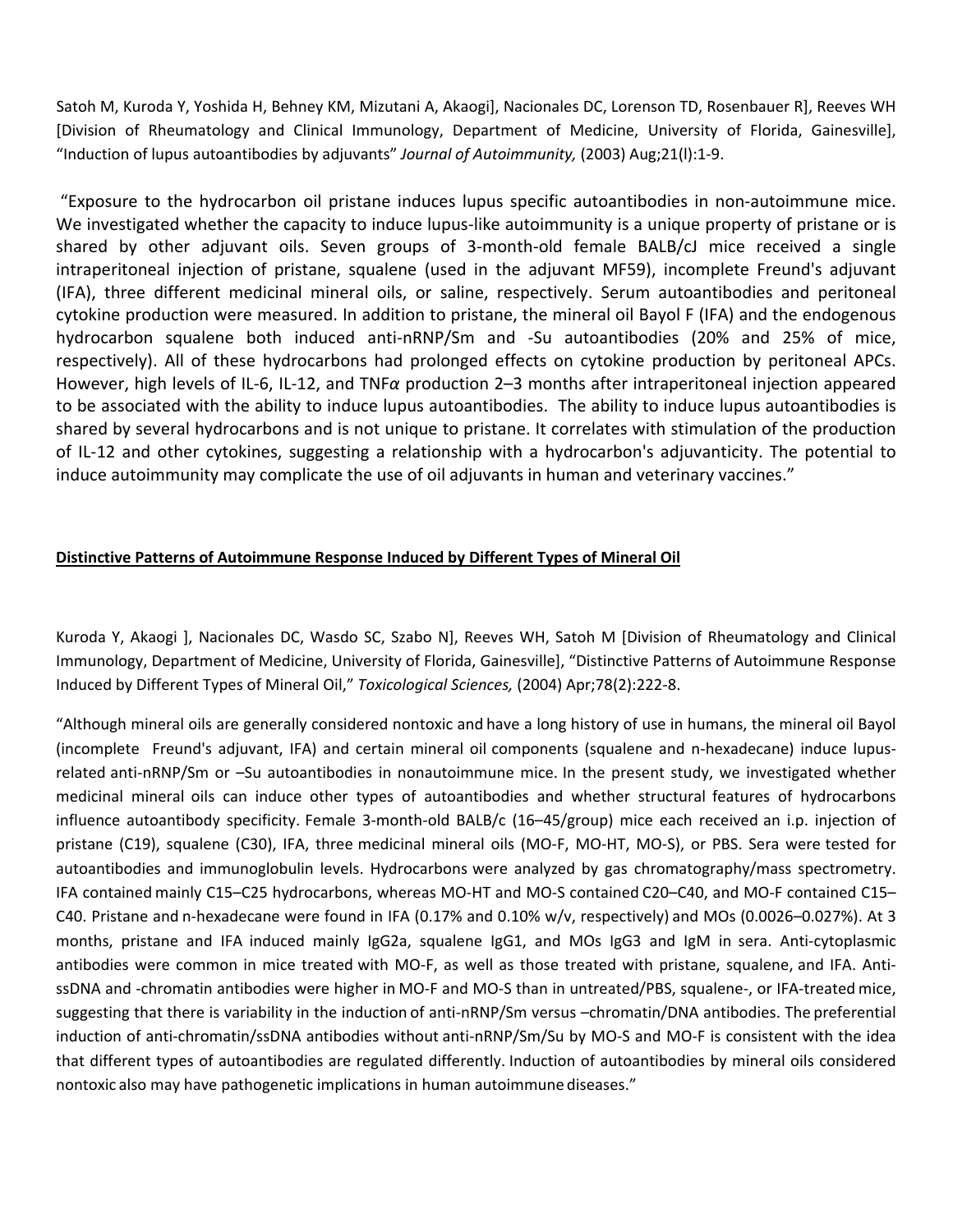Kuroda Y, Nacionales D, Akaogi J, Reeves W, Satoh M. Autoimmunity induced by adjuvant hydrocarbon oil components of vaccine. *Biomedicine & Pharmacotherapy = Biomédecine & Pharmacothérapie* [serial online]. June 2004;58(5):325-337.

"Adjuvant oils such as Bayol F (Incomplete Freund's adjuvant: IFA) and squalene (MF59) have been used in human and veterinary vaccines despite poor understanding of their mechanisms of action. Several reports suggest an association of vaccination and various autoimmune diseases, however, few were confirmed epidemiologically and the risk of vaccination for autoimmune diseases has been considered minimal. Microbial components, not the adjuvant components, are considered to be of primary importance for adverse effects of vaccines. We have reported that a single intraperitoneal injection of the adjuvant oils pristane, IFA or squalene induces lupus-related autoantibodies to nRNP/Sm and -Su in non-autoimmune BALB/c mice. Induction of these autoantibodies appeared to be associated with the hydrocarbon's ability to induce IL‐12, IL‐6, and TNF‐ α, suggesting a relationship with hydrocarbon's adjuvanticity. Whether this is relevant in human vaccination is a difficult issue due to the complex effects of vaccines and the fact that immunotoxicological effects vary depending on species, route, dose, and duration of administration. Nevertheless, the potential of adjuvant hydrocarbon oils to induce autoimmunity has implications in the use of oil adjuvants in human and veterinary vaccines as well as basic research."

#### **Adjuvant oil induces waves of arthritogenic lymph node cells prior to arthritis onset**

Holm B, Lorentzen J, Bucht A. Adjuvant oil induces waves of arthritogenic lymph node cells prior to arthritis onset. *Clinical And Experimental Immunology* [serial online]. July 2004;137(1):59‐64

"A single intradermal injection of the adjuvant‐oil squalene induces T cell mediated arthritis in DA rats. The chain of events leading from nonspecific provocation of the immune system to arthritis is largely unknown. Previous studies have demonstrated that lymph node (LN) cells are of pathogenic importance, i.e. cells from LNs draining the injection site can transfer arthritis to naïve DA rats. Recently we have demonstrated cellular uptake of adjuvant oil in draining lymph nodes but also that nondraining LNs become hyperplastic and harbour arthritogenic cells. Here, we aimed to determine from which time-point prior to arthritis onset arthritogenic cells appear in draining inguinal and nondraining axillary/brachial LNs, respectively. We demonstrated that the ability to transfer arthritis was strongly dependent on the time-point after adjuvant-injection with clear-cut differences between draining and nondraining LN cells. Cells harvested at day 5 postinjection (p.i) were not able to transfer arthritis, while at day 8 p.i, a first wave of arthritogenic cells appeared in draining LNs. The ability to transfer arthritis was associated with a pro-inflammatory cytokine profile as indicated by the IL‐1β and IFNγ expression in cells from draining LNs. Subsequently, at day 11 p.i., just before arthritis onset, arthritogenic cells appeared also in nondraining LNs. These results shed new light on the induction of arthritic diseases, implicating a two step mechanism for the development of pathogenic cells. Firstly, a pro-inflammatory burst in responding lymphoid organs leading to a local pool of arthritogenic cells and, secondly, a transmission of arthritogenecity to other LNs and precipitation of disease in peripheral joints."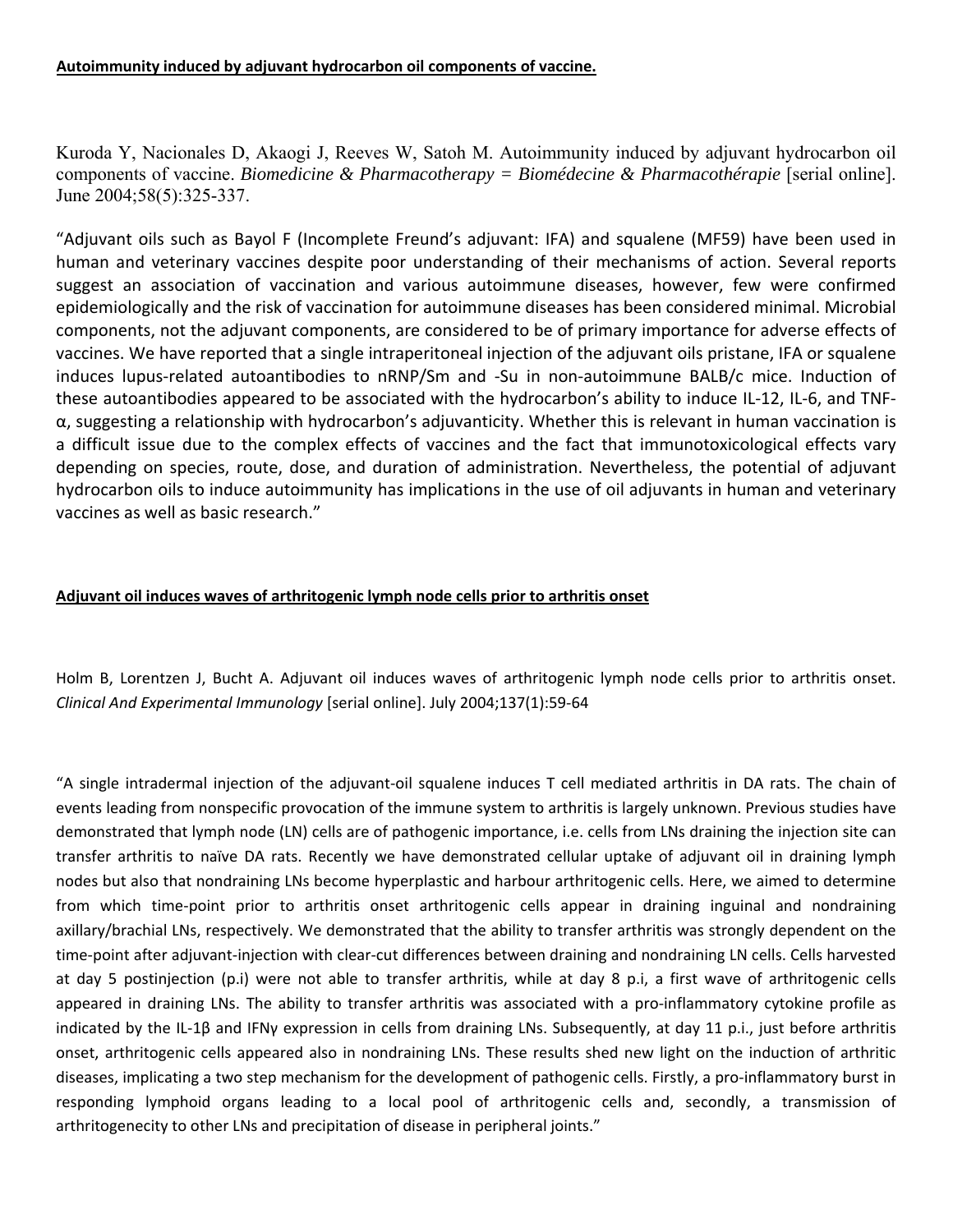#### **Pilot evaluation of influenza virus vaccine (IW) combined with adjuvant**

Keitel W, Couch R, Bond N, Adair S, Van Nest G, Dekker C. Pilot evaluation of influenza virus vaccine (IVV) combined with adjuvant. *Vaccine* [serial online]. 1993;11(9):909‐913.

"The safety of licensed influenza virus vaccine (IVV) combined with a novel adjuvant containing muramyl tripeptide (MTP) conjugated to phosphatidylethanolamine (PE) was evaluated in a randomized pilot study. Ten healthy 23–30‐year‐old men were given a single intramuscular dose of IVV combined with saline (*n* = 5) or with 100 μg of MTP PE in the MF59 adjuvant emulsion (MF59‐100) (*n* = 5). Evaluations were performed on days 0, 1, 2, 4, 7 and 28 after inoculation. IVV alone was well tolerated. All volunteers immunized with IVV/MF59‐100 experienced moderate to severe local and systemic reactions which interfered with usual activities. Discomfort at the injection site was first noted at 2–6 h; induration (5/5), erythema (3/5), and regional adenopathy (3/5) persisted for up to 4 days. Systemic symptoms including chills (5/5), fever (3/5), nausea (3/5) and/or dizziness (2/5) developed within 12 h of inoculation and resolved by 48 h. Elevated white blood cell count (days 1 and 2), erythrocyte sedimentation rate and serum fibrinogen were transiently observed. Although peak serum neutralizing antibody titres versus influenza A/H3N2 and influenza B antigens were higher in the group given IVV with MF59-100, these unexpected reactions indicate that this dose of adjuvant is unsuitable for use in combination with this IVV."

#### **DTP (or Tetanus)**

## Effects of diphtheria-tetanus-pertussis or tetanus vaccination on allergies and allergy related respiratory symptoms **among children and adolescents in the US**

Hurwitz E, Morgenstern H. Effects of diphtheria-tetanus-pertussis or tetanus vaccination on allergies and allergy‐related respiratory symptoms among children and adolescents in the United States. *Journal Of Manipulative And Physiological Therapeutics* [serial online]. February 2000;23(2):81‐90.

"Findings from animal and human studies confirm that diphtheria and tetanus toxoids and pertussis ( DTP) and tetanus vaccinations induce allergic responses; associations between childhood vaccinations and subsequent allergies have been reported recently. Objective: The association of DTP or terminus vaccination with allergies and allergy-related respiratory symptoms among children and adolescents in the United States was assessed. Methods: Data were used from the Third National Health and Nutrition Examination Survey on infants aged 2 months through adolescents aged 16 years. DTP or tetanus vaccination. lifetime allergy history, and allergy symptoms in the past 12 months were based on parental or guardian recall. Logistic regression modeling was performed to estimate the effects of DTP or tetanus vaccination on each allergy. Results: The odds of having a history of asthma was twice as great among vaccinated subjects than among unvaccinated subjects (adjusted odds ratio). 2.00; 95% confidence interval, 0.59 to 6.74). The odds of having had any allergy‐related respiratory symptom in the past 12 months was 63% greater among vaccinated subjects than unvaccinated subjects (adjusted odds ratio. 1.63: 95% confidence interval 1.05 to 2.54). The associations between vaccination and subsequent allergies and symptoms were greatest among children aged 5 through 10 years. Conclusions: DTP or tetanus vaccination appears to increase tile risk of allergies and related respiratory symptoms in children and adolescents. Although it is unlikely that these results are entirely because of any sources of bias, the small number of unvaccinated subjects and tile study design limit our ability to make firm causal inferences about the true magnitude of effect."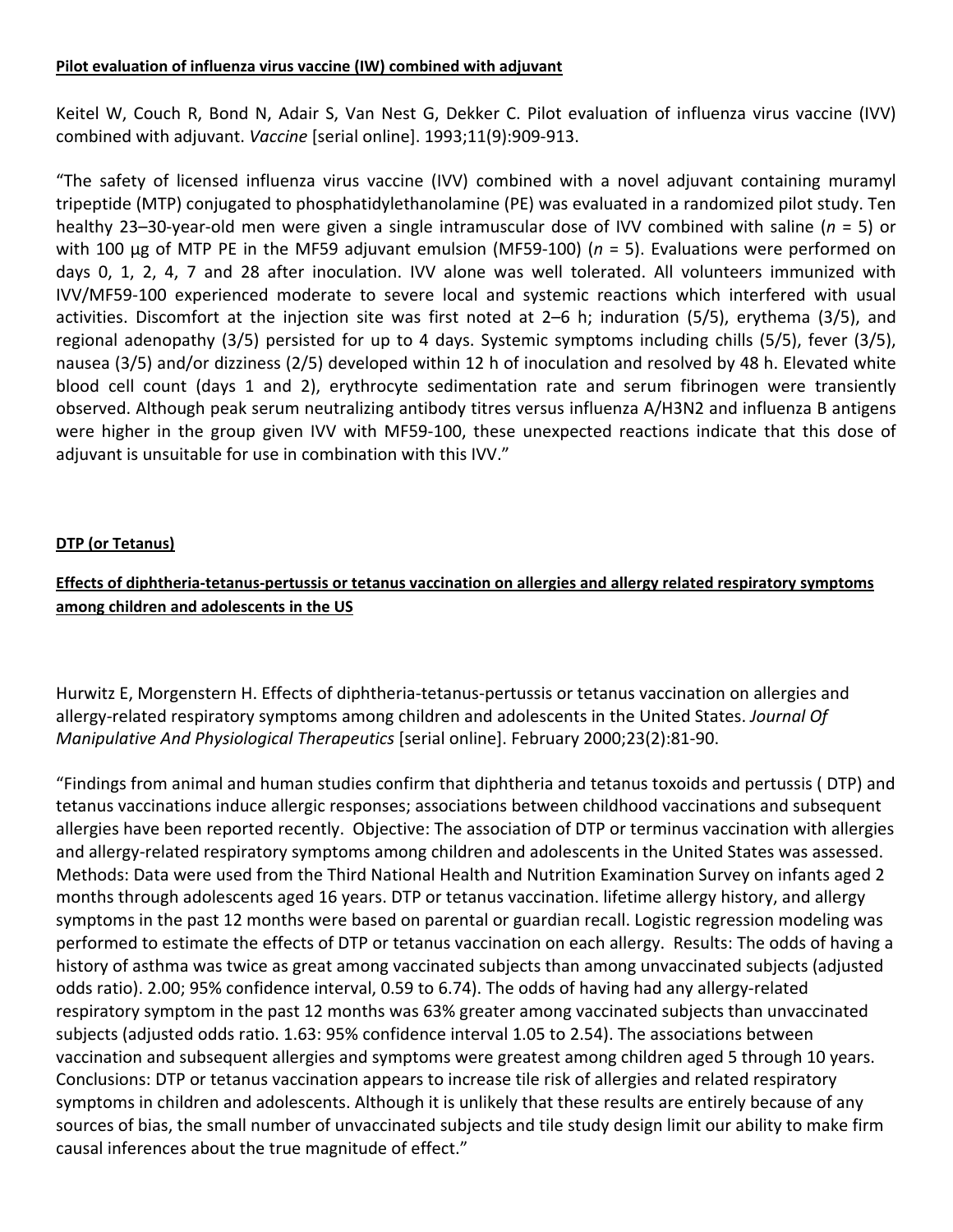#### **An evaluation of the effects of thimerosal on neurodevelopmental disorders reported following DTP and Hib vaccines in comparison to DTPH vaccine in the United States.**

Geier D, Geier M. An evaluation of the effects of thimerosal on neurodevelopmental disorders reported following DTP and Hib vaccines in comparison to DTPH vaccine in the United States. *Journal Of Toxicology And Environmental Health. Part A* [serial online]. August 2006;69(15):1481-1495.

"Thimerosal is an ethylmercury (49.55% mercury by weight) preservative historically added to some vaccines. Toxicokinetic studies showed children in the United States received doses of mercury from Thimerosalcontaining vaccines (TCVs) in excess of safety guidelines. In the United States during the 1990s, diphtheriatetanus-pertussis (DTP) and Haemophilus influenzae type b (Hib) vaccines (maximally, 50 mug mercury per joint administration) and diphtheria-tetanus-pertussis-Haemophilus influenzae type b (DTPH) vaccines (25 mug mercury per administration) were given to children in the same childhood vaccination schedule at 2, 4, 6, and 15-18 mo, so that children receiving DTP and Hib vaccines may have maximally received an additional 100 mug more mercury exposure from TCVs than children administered DTPH vaccines. A case-control epidemiological study of neurodevelopmental disorders (NDs) reported to the Vaccine Adverse Event Reporting System (VAERS) (online public access version; updated 31 August 2004) following administration of DTP vaccines in comparison DTPH vaccines manufactured by Lederle Laboratories (Pearl River, NY) from 1994 through 1998 was undertaken. Significantly increased odds ratios for autism, speech disorders, mental retardation, infantile spasms, and thinking abnormalities reported to VAERS were found following DTP vaccines in comparison to DTPH vaccines with minimal bias or systematic error. Additional ND research should be undertaken in the context of evaluating mercury-associated exposures, especially since in 2005 the Institute of Medicine issued a report calling into question handling of vaccine safety data by the National Immunization Program of the Centers for Disease Control and Prevention."

#### **A meta-analysis epidemiological assessment of neurodevelopmental disorders following vaccines administered from 1994 through 2000 in the United States.**

Geier D, Geier M. A meta-analysis epidemiological assessment of neurodevelopmental disorders following vaccines administered from 1994 through 2000 in the United States. *Neuro Endocrinology Letters* [serial online]. August 2006;27(4):401-413.

"Thimerosal is an ethylmercury-containing compound (49.6% mercury by weight) used as at the preservative level in vaccines (0.005% to 0.01%). METHODS: Statistical modeling in a meta-analysis epidemiological assessment of the Vaccine Adverse Event Reporting System (VAERS) for neurodevelopment disorders (NDs) reported following Diphtheria-Tetanus-whole-cell-Pertussis (DTP) vaccines in comparison to Diphtheria-Tetanus-whole-cell-Pertussis-Haemophilus Influenzae Type b (DTPH) vaccines (administered: 1994-1997) and following Thimerosal-containing Diphtheria-Tetanus-acellular-Pertussis (DTaP), vaccines in comparison to Thimerosal-free DTaP vaccines (administered: 1997-2000), was undertaken. RESULTS: Significantly increased adjusted (sex, age, vaccine type, vaccine manufacturer) risks of autism, speech disorders, mental retardation, personality disorders, thinking abnormalities, ataxia, and NDs in general, with minimal systematic error or confounding, were associated with TCV exposure. CONCLUSION: It is clear from the results of the present epidemiological study and other recently published data associating mercury exposure with childhood NDs, additional ND research should be undertaken in the context of evaluating mercury-associated exposures, especially from Thimerosal-containing vaccines."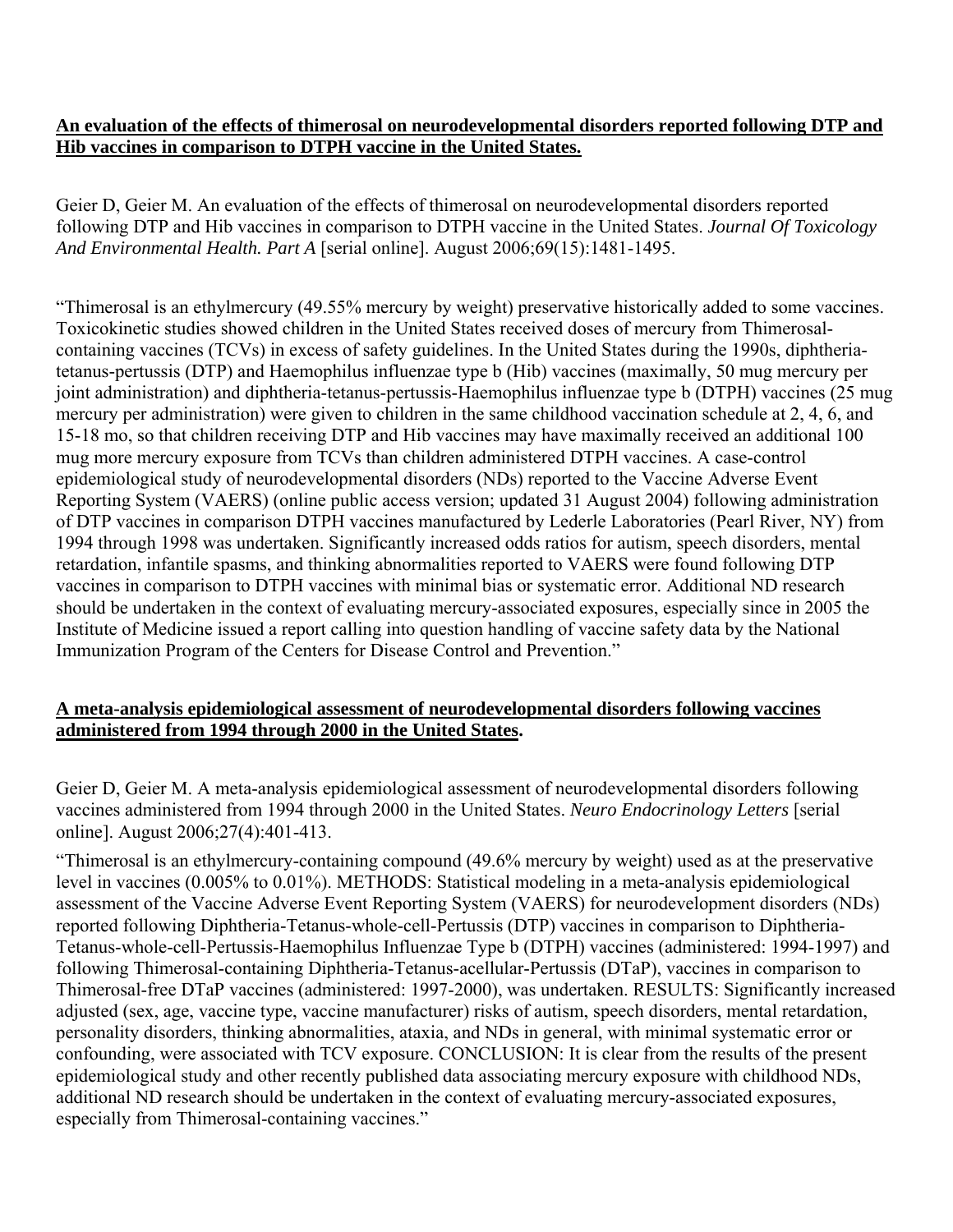#### **Lung pathology and immediate hypersensitivity in a mouse model after vaccination with pertussis vaccines and challenge with Bordetella pertussis.**

Vandebriel R, Gremmer E, Vermeulen J, et al. Lung pathology and immediate hypersensitivity in a mouse model after vaccination with pertussis vaccines and challenge with Bordetella pertussis. *Vaccine* [serial online]. March 8, 2007;25(12):2346-2360.

"While evaluating vaccine efficacy against clinical Bordetella pertussis isolates in mice, after challenge vaccinated mice showed increased lung pathology with eosinophilia, compared to challenged, non-vaccinated animals. This led us to study bacterial clearance, lung pathology, lung TNF-alpha expression, and parameters of immediate hypersensitivity (IH), being serum IgE levels, eosinophil numbers in the bronchoalveolar lavage fluid, and ex vivo IL-4, IL-5, IL-10, IL-13, and IFN-gamma production by the bronchial lymph node cells. BALB/c mice received a combined Diphtheria (D), Tetanus (T), Poliomyelitis, and whole-cell Pertussis vaccine (WCV), a combined D, T, and three-component acellular Pertussis vaccine (ACV), aluminium hydroxide adjuvant, or PBS, 28 and 14 days before B. pertussis infection. Similarly treated non-infected mice were taken as a control. Infection induced pathology; this induction was stronger after (especially WCV) vaccination. WCV but not ACV vaccination induced TNF-alpha expression after challenge. After challenge, IH parameters were strongly increased by (especially ACV) vaccination. Vaccinated IL-4 KO mice showed similar clearance and pathology, in the absence of IgE and with reduced numbers of eosinophils. Vaccinated (Th1-deficient) T-bet KO mice showed reduced clearance and similar pathology. In summary, after challenge vaccination increased lung pathology, TNF-alpha expression (only WCV), and IH parameters. Th1 cells were critical for clearance."

## **Thimerosal induces DNA breaks, caspase-3 activation, membrane damage, and cell death in cultured human neurons and fibroblasts**

David Baskin, M.D. et al. Thimerosal induces DNA breaks, caspase-3 activation, membrane damage, and cell death in cultured human neurons and fibroblasts. *Toxicol Sci*. 2003 Aug;74(2):361-8. Epub 2003 May 28. PMID: 12773768

"Thimerosal is an organic mercurial compound used as a preservative in biomedical preparations. Little is known about the reactions of human neuronal and skin cells to its micro- and nanomolar concentrations, which can occur after using thimerosal-containing products. A useful combination of fluorescent techniques for the assessment of thimerosal toxicity is introduced. Short-term thimerosal toxicity was investigated in cultured human cerebral cortical neurons and in normal human fibroblasts. Cells were incubated with 125-nM to 250 microM concentrations of thimerosal for 45 min to 24 h. A 4', 6-diamidino-2-phenylindole dihydrochloride (DAPI) dye exclusion test was used to identify nonviable cells and terminal transferase-based nick-end labeling (TUNEL) to label DNA damage. Detection of active caspase-3 was performed in live cell cultures using a cellpermeable fluorescent caspase inhibitor. The morphology of fluorescently labeled nuclei was analyzed. After 6 h of incubation, the thimerosal toxicity was observed at 2 microM based on the manual detection of the fluorescent attached cells and at a 1-microM level with the more sensitive GENios Plus Multi-Detection Microplate Reader with Enhanced Fluorescence. The lower limit did not change after 24 h of incubation. Cortical neurons demonstrated higher sensitivity to thimerosal compared to fibroblasts. The first sign of toxicity was an increase in membrane permeability to DAPI after 2 h of incubation with 250 microM thimerosal. A 6-h incubation resulted in failure to exclude DAPI, generation of DNA breaks, caspase-3 activation, and development of morphological signs of apoptosis. We demonstrate that thimerosal in micromolar concentrations rapidly induce membrane and DNA damage and initiate caspase-3-dependent apoptosis in human neurons and fibroblasts. We conclude that a proposed combination of fluorescent techniques can be useful in analyzing the toxicity of thimerosal."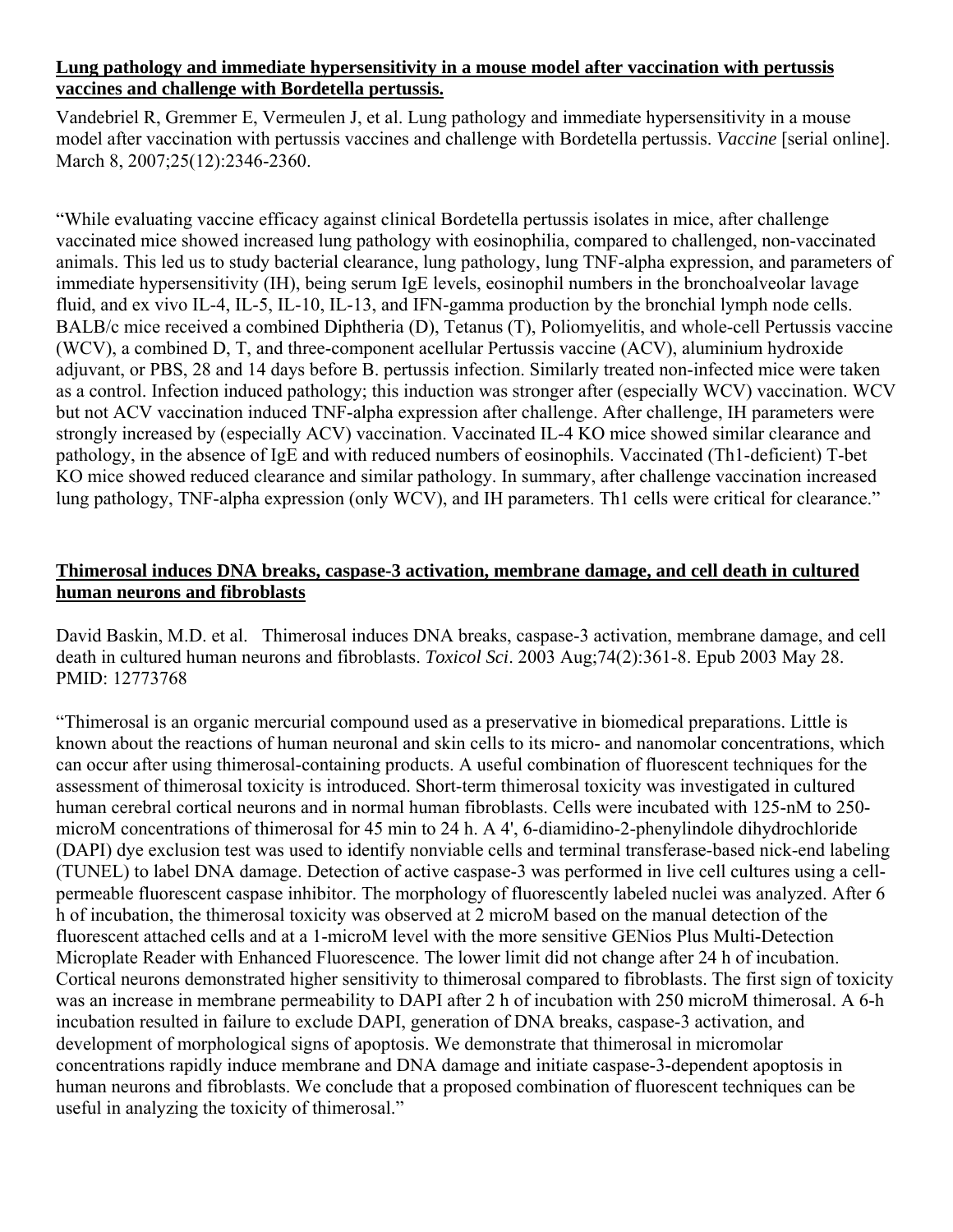## **Elevated levels of measles antibodies in children with autism.**

Singh VK, Jensen RL. Elevated levels of measles antibodies in children with autism. *Pediatr Neurol*. 2003 Apr;28(4):292-4. PMID: 12849883

"Virus-induced autoimmunity may play a causal role in autism. To examine the etiologic link of viruses in this brain disorder, we conducted a serologic study of measles virus, mumps virus, and rubella virus. Viral antibodies were measured by enzyme-linked immunosorbent assay in the serum of autistic children, normal children, and siblings of autistic children. The level of measles antibody, but not mumps or rubella antibodies, was significantly higher in autistic children as compared with normal children ( $P = 0.003$ ) or siblings of autistic children ( $P \le 0.0001$ ). Furthermore, immunoblotting of measles vaccine virus revealed that the antibody was directed against a protein of approximately 74 kd molecular weight. The antibody to this antigen was found in 83% of autistic children but not in normal children or siblings of autistic children. Thus autistic children have a hyperimmune response to measles virus, which in the absence of a wild type of measles infection might be a sign of an abnormal immune reaction to the vaccine strain or virus reactivation."

## **Abnormal measles-mumps-rubella antibodies and CNS autoimmunity in children with autism.**

Singh VK et al. Abnormal measles-mumps-rubella antibodies and CNS autoimmunity in children with autism. *J Biomed Sci*. 2002 Jul-Aug;9(4):359-64. PMID 12145534

"Autoimmunity to the central nervous system (CNS), especially to myelin basic protein (MBP), may play a causal role in autism, a neurodevelopmental disorder. Because many autistic children harbor elevated levels of measles antibodies, we conducted a serological study of measles-mumps-rubella (MMR) and MBP autoantibodies. Using serum samples of 125 autistic children and 92 control children, antibodies were assayed by ELISA or immunoblotting methods. ELISA analysis showed a significant increase in the level of MMR antibodies in autistic children. Immunoblotting analysis revealed the presence of an unusual MMR antibody in 75 of 125 (60%) autistic sera but not in control sera. This antibody specifically detected a protein of 73–75 kD of MMR. This protein band, as analyzed with monoclonal antibodies, was immunopositive for measles hemagglutinin (HA) protein but not for measles nucleoprotein and rubella or mumps viral proteins. Thus the MMR antibody in autistic sera detected measles HA protein, which is unique to the measles subunit of the vaccine. Furthermore, over 90% of MMR antibody-positive autistic sera were also positive for MBP autoantibodies, suggesting a strong association between MMR and CNS autoimmunity in autism. Stemming from this evidence, we suggest that an inappropriate antibody response to MMR, specifically the measles component thereof, might be related to pathogenesis of autism."

## **Autism: a Novel Form of Mercury Poisoning**

Bernard S, Enayati A, Redwood L, Roger H, Binstock T. Autism: a novel form of mercury poisoning. *Medical Hypotheses* [serial online]. April 2001;56(4):462-471.

"Autism is a syndrome characterized by impairments in social relatedness and communication, repetitive behaviors, abnormal movements, and sensory dysfunction. Recent epidemiological studies suggest that autism may affect 1 in 150 U. S. children. Exposure to mercury can cause immune, sensory, neurological, motor, and behavioral dysfunctions similar to traits defining or associated with autism, and the similarities extend to neuroanatomy, neurotransmitters, and biochemistry. Thimerosal, a preservative added to many vaccines, has become a major source of mercury in children who, within their first two years, may have received a quantity of mercury that exceeds safety guidelines. A review of medical literature and U.S. government data suggests that (i) many cases of idiopathic autism are induced by early mercury exposure from thimerosal; (ii) this type of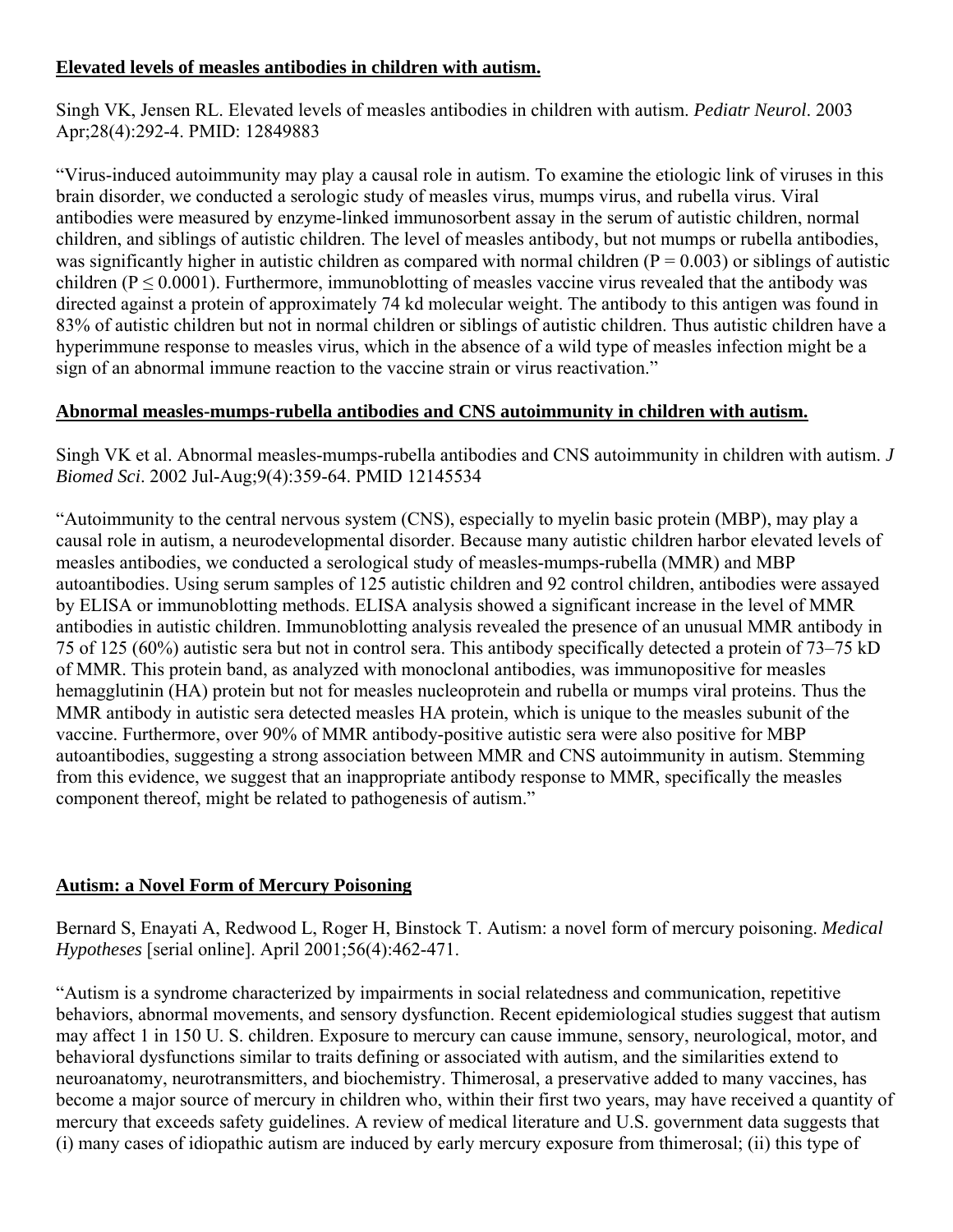autism represents an unrecognized mercurial syndrome; and (iii) genetic and non-genetic factors establish a predisposition whereby thimerosal's adverse effects occur only in some children."

## **A Case Series of Children with Apparent Mercury Toxic Encephalopathies Manifesting with Clinical Symptoms of Regressive Autistic Disorders**

Geier D, Geier M. A Case Series of Children with Apparent Mercury Toxic Encephalopathies Manifesting with Clinical Symptoms of Regressive Autistic Disorders. *Journal of Toxicology & Environmental Health: Part A* [serial online]. May 15, 2007;70(10):837-851.

"Impairments in social relatedness and communication, repetitive behaviors, and stereotypic abnormal movement patterns characterize autism spectrum disorders (ASDs). It is clear that while genetic factors are important to the pathogenesis of ASDs, mercury exposure can induce immune, sensory, neurological, motor, and behavioral dysfunctions similar to traits defining or associated with ASDs. The Institutional Review Board of the Institute for Chronic Illnesses (Office for Human Research Protections, U.S. Department of Health and Human Services, IRB number IRB00005375) approved the present study. A case series of nine patients who presented to the Genetic Centers of America for a genetic/developmental evaluation are discussed. Eight of nine patients (one patient was found to have an ASD due to Rett's syndrome) (a) had regressive ASDs; (b) had elevated levels of androgens; (c) excreted significant amounts of mercury post chelation challenge; (d) had biochemical evidence of decreased function in their glutathione pathways; (e) had no known significant mercury exposure except from Thimerosal-containing vaccines/Rho(D)-immune globulin preparations; and (f) had alternate causes for their regressive ASDs ruled out. There was a significant dose-response relationship between the severity of the regressive ASDs observed and the total mercury dose children received from Thimerosal-containing vaccines/Rho (D)-immune globulin preparations. Based upon differential diagnoses, 8 of 9 patients examined were exposed to significant mercury from Thimerosal-containing biologic/vaccine preparations during their fetal/infant developmental periods, and subsequently, between 12 and 24 mo of age, these previously normally developing children suffered mercury toxic encephalopathies that manifested with clinical symptoms consistent with regressive ASDs. Evidence for mercury intoxication should be considered in the differential diagnosis as contributing to some regressive ASDs."

#### **A Comprehensive Review of Mercury Provoked Autism.**

## **Geier DA, King PG, Sykes LK, Geier MR. A comprehensive review of mercury provoked autism. Indian J Med Res 2008;128:383-411.**

"Emerging evidence supports the theory that some autism spectrum disorders (ASDs) may result from a combination of genetic/biochemical susceptibility, specifically a reduced ability to excrete mercury (Hg), and exposure to Hg at critical developmental periods. Elemental/inorganic Hg is released into the air/water where it becomes methylated and accumulates in animal tissues. The US population is primarily exposed to methyl-Hg by fish consumption. In addition, many pharmaceuticals have been, and some continue to be, a ubiquitous source of danger because they contain mercurials. Mercurials may be found in drugs for the eye, ear, nose, throat, and skin; in bleaching creams; as preservatives in cosmetics, tooth pastes, lens solutions, vaccines, allergy test and immunotherapy solutions; in antiseptics, disinfectants, and contraceptives; in fungicides and herbicides; in dental fillings and thermometers; and many other products. Hg has been found to cause immune, sensory, neurological, motor, and behavioural dysfunctions similar to traits defining/associated with ASDs, and that these similarities extend to neuroanatomy, neurotransmitters, and biochemistry. Furthermore, a review of molecular mechanisms indicates that Hg exposure can induce death, disorganization and/or damage to selected neurons in the brain similar to that seen in recent ASD brain pathology studies, and this alteration may likely produce the symptoms by which ASDs are diagnosed. Finally, a review of treatments suggests that ASD patients who undergo protocols to reduce Hg and/or its effects show significant clinical improvements in some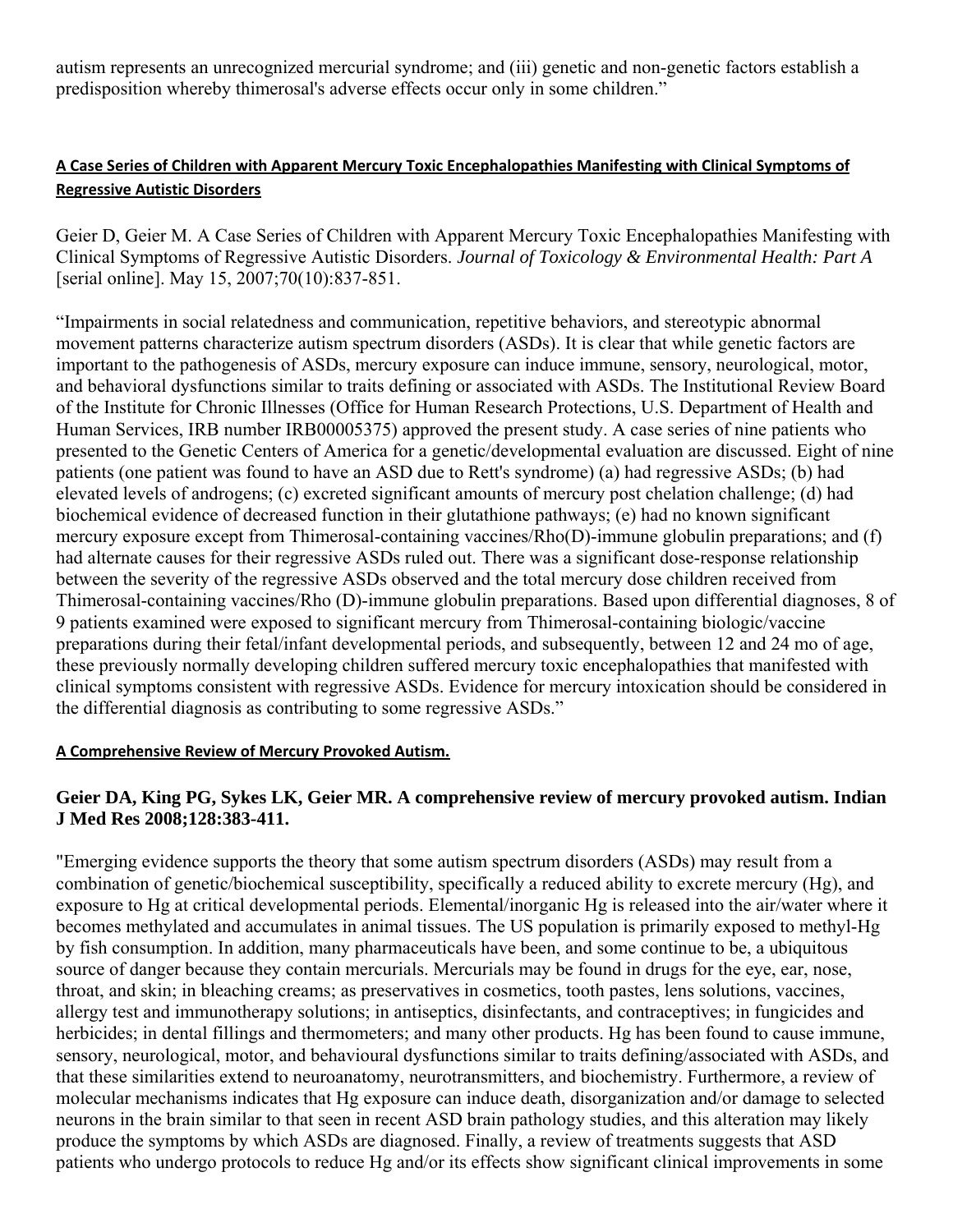cases. In conclusion, the overwhelming preponderance of the evidence favours acceptance that Hg exposure is capable of causing some ASDs."

## **Mercury and Autism: Accelerating Evidence?**

## **Mutter J, Naumann J, Schneider R, Walach H, Haley B. Mercury and autism: accelerating evidence? Neuro Endocrinol Lett 2005;26:439-46.**

 "The causes of autism and neurodevelopmental disorders are unknown. Genetic and environmental risk factors seem to be involved. Because of an observed increase in autism in the last decades, which parallels cumulative mercury exposure, it was proposed that autism may be in part caused by mercury. We review the evidence for this proposal. Several epidemiological studies failed to find a correlation between mercury exposure through thimerosal, a preservative used in vaccines, and the risk of autism. Recently, it was found that autistic children had a higher mercury exposure during pregnancy due to maternal dental amalgam and thimerosal-containing immunoglobulin shots. It was hypothesized that children with autism have a decreased detoxification capacity due to genetic polymorphism. In vitro, mercury and thimerosal in levels found several days after vaccination inhibit methionine synthetase (MS) by 50%. Normal function of MS is crucial in biochemical steps necessary for brain development, attention and production of glutathione, an important antioxidative and detoxifying agent. Repetitive doses of thimerosal leads to neurobehavioral deteriorations in autoimmune susceptible mice, increased oxidative stress and decreased intracellular levels of glutathione in vitro. Subsequently, autistic children have significantly decreased level of reduced glutathione. Promising treatments of autism involve detoxification of mercury, and supplementation of deficient metabolites."

## **Cultured Lymphocytes from Autistic Children and Non-Autistic Siblings Up-Regulate Heat Shock Protein.**

#### **Walker SJ, Segal J, Aschner M. Cultured lymphocytes from autistic children and non-autistic siblings up-regulate heat shock protein RNA in response to Thimerosal challenge. Neurotoxicology. 2006 Sep;27(5):685-92.**

 "There are reports suggesting that some autistic children are unable to mount an adequate response following exposure to environmental toxins. This potential deficit, coupled with the similarity in clinical presentations of autism and some heavy metal toxicities, has led to the suggestion that heavy metal poisoning might play a role in the etiology of autism in uniquely susceptible individuals. Thimerosal, an anti-microbial preservative previously added routinely to childhood multi-dose vaccines, is composed of 49.6% ethyl mercury. Based on the levels of this toxin that children receive through routine immunization schedules in the first years of life, it has been postulated that thimerosal may be a potential triggering mechanism contributing to autism in susceptible individuals. One potential risk factor in these individuals may be an inability to adequately upregulate metallothionein (MT) biosynthesis in response to presentation of a heavy metal challenge. To investigate this hypothesis, cultured lymphocytes (obtained from the Autism Genetic Resource Exchange, AGRE) from autistic children and non-autistic siblings were challenged with either 10 microM ethyl mercury, 150 microM zinc, or fresh media (control). Following the challenge, total RNA was extracted and used to query "whole genome" DNA microarrays. Cultured lymphocytes challenged with zinc responded with an impressive up-regulation of MT transcripts (at least nine different MTs were over-expressed) while cells challenged with thimerosal responded by up-regulating numerous heat shock protein transcripts, but not MTs."

## **Cellular and Mitochondrial Glutathione Redox Imbalance in Lymphoblastoid Cells Derived from Children with Autism.**

**James SJ, Rose S, Melnyk S, Jernigan S, Blossom S, Pavliv O, Gaylor DW. Cellular and mitochondrial glutathione redox imbalance in lymphoblastoid cells derived from children with autism. FASEB J. 2009 Aug;23(8):2374-83.**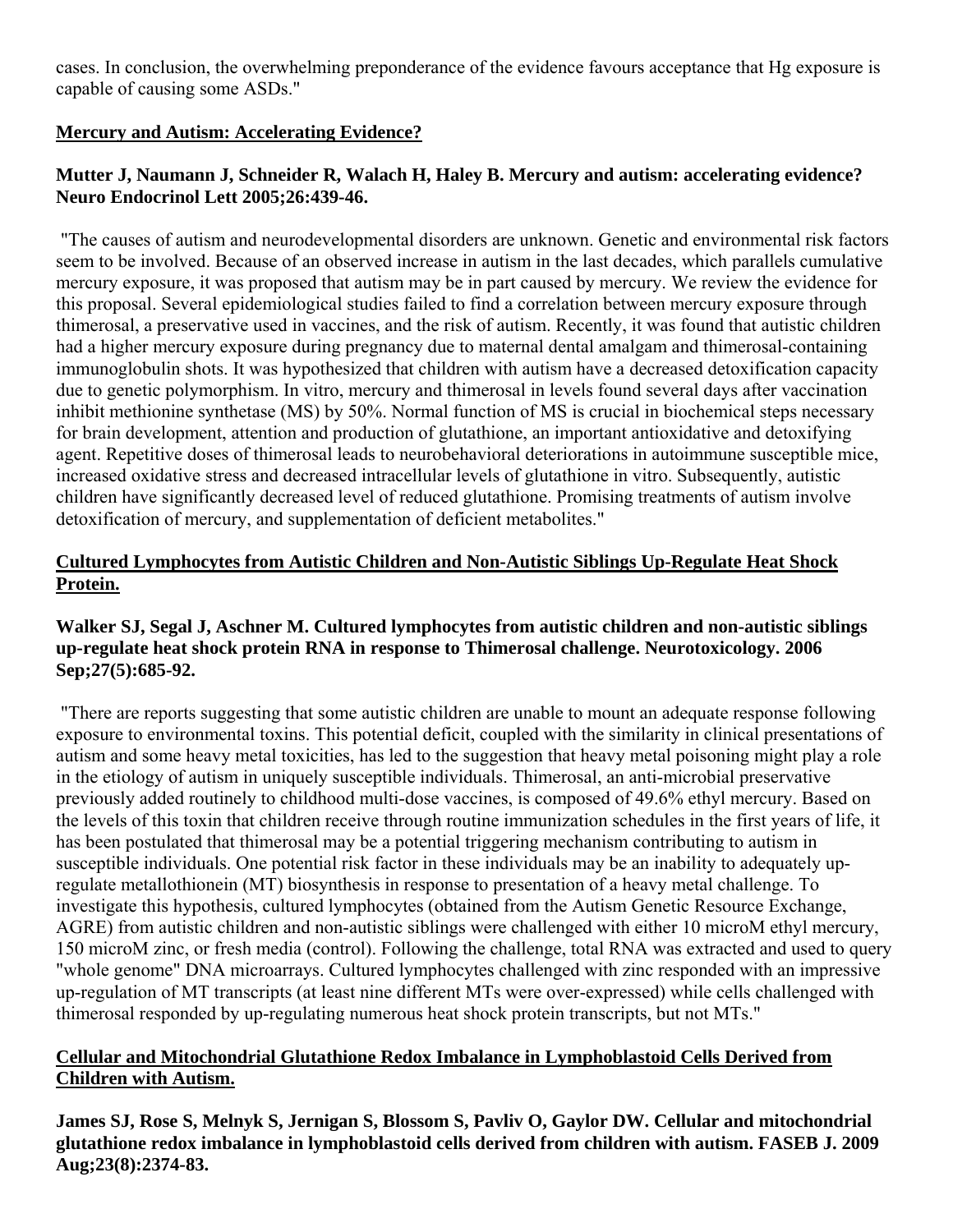"Research into the metabolic phenotype of autism has been relatively unexplored despite the fact that metabolic abnormalities have been implicated in the pathophysiology of several other neurobehavioral disorders. Plasma biomarkers of oxidative stress have been reported in autistic children; however, intracellular redox status has not yet been evaluated. Lymphoblastoid cells (LCLs) derived from autistic children and unaffected controls were used to assess relative concentrations of reduced glutathione (GSH) and oxidized disulfide glutathione (GSSG) in cell extracts and isolated mitochondria as a measure of intracellular redox capacity. The results indicated that the GSH/GSSG redox ratio was decreased and percentage oxidized glutathione increased in both cytosol and mitochondria in the autism LCLs. Exposure to oxidative stress *via* the sulfhydryl reagent thimerosal resulted in a greater decrease in the GSH/GSSG ratio and increase in free radical generation in autism compared to control cells...Thimerosal was a commonly used antimicrobial preservative in vaccines and pharmaceuticals for many decades. Questions about the cumulative dose toxicity with multiple infant vaccines in the 1990s resulted in an FDA mandate for its removal in 2001 from all infant vaccines except for the influenza vaccine. Although experimental evidence for the neurotoxicity and immunotoxicity of thimerosal is unequivocal (47, 66, 67), the potential contribution of thimerosal to the increased prevalence of autism in the 1990s is a complex issue, and quantitative ascertainment of incidence from retrospective studies remains controversial. Although cell models provide insights into mechanism, the extrapolation of thimerosal dose/response characteristics from artificial, albeit controlled, cell culture conditions to the complexities of the *in vivo* cell milieu is tenuous at best. Nonetheless, based on previous experimental evidence and the results reported here, it is plausible to hypothesize that exposures to prooxidant environmental toxins, including thimerosal, would have the greatest effect on individuals with a preexisting fragile redox homeostasis or depleted glutathione reserves due to concurrent infection, or who are simultaneously exposed to other prooxidant contaminants that in combination can reach a toxic threshold (68). These potentially vulnerable subpopulations need to be identified and evaluated independently because large population epidemiologic studies do not have the sensitivity to detect minor high-risk subpopulations."

#### **A Case Series of Children with Apparent Mercury Toxic Encephalopathies Manifesting with Clinical Symptoms of Regressive Autistic Disorders.**

#### **Geier DA, Geier MR. A Case series of children with apparent mercury toxic encephalopathies manifesting with clinical symptoms of regressive autistic disorders. J Toxicol Environ Health A. 2007 May 15;70(10):837-51.**

"Impairments in social relatedness and communication, repetitive behaviors, and stereotypic abnormal movement patterns characterize autism spectrum disorders (ASDs). It is clear that while genetic factors are important to the pathogenesis of ASDs, mercury exposure can induce immune, sensory, neurological, motor, and behavioral dysfunctions similar to traits defining or associated with ASDs. The Institutional Review Board of the Institute for Chronic Illnesses (Office for Human Research Protections, U.S. Department of Health and Human Services, IRB number IRB00005375) approved the present study. A case series of nine patients who presented to the Genetic Centers of America for a genetic/developmental evaluation are discussed. Eight of nine patients (one patient was found to have an ASD due to Rett's syndrome) (a) had regressive ASDs; (b) had elevated levels of androgens; (c) excreted significant amounts of mercury post chelation challenge; (d) had biochemical evidence of decreased function in their glutathione pathways; (e) had no known significant mercury exposure except from Thimerosal-containing vaccines/Rho(D)-immune globulin preparations; and (f) had alternate causes for their regressive ASDs ruled out. There was a significant dose-response relationship between the severity of the regressive ASDs observed and the total mercury dose children received from Thimerosal-containing vaccines/Rho (D)-immune globulin preparations. Based upon differential diagnoses, 8 of 9 patients examined were exposed to significant mercury from Thimerosal-containing biologic/vaccine preparations during their fetal/infant developmental periods, and subsequently, between 12 and 24 mo of age, these previously normally developing children suffered mercury toxic encephalopathies that manifested with clinical symptoms consistent with regressive ASDs. Evidence for mercury intoxication should be considered in the differential diagnosis as contributing to some regressive ASDs."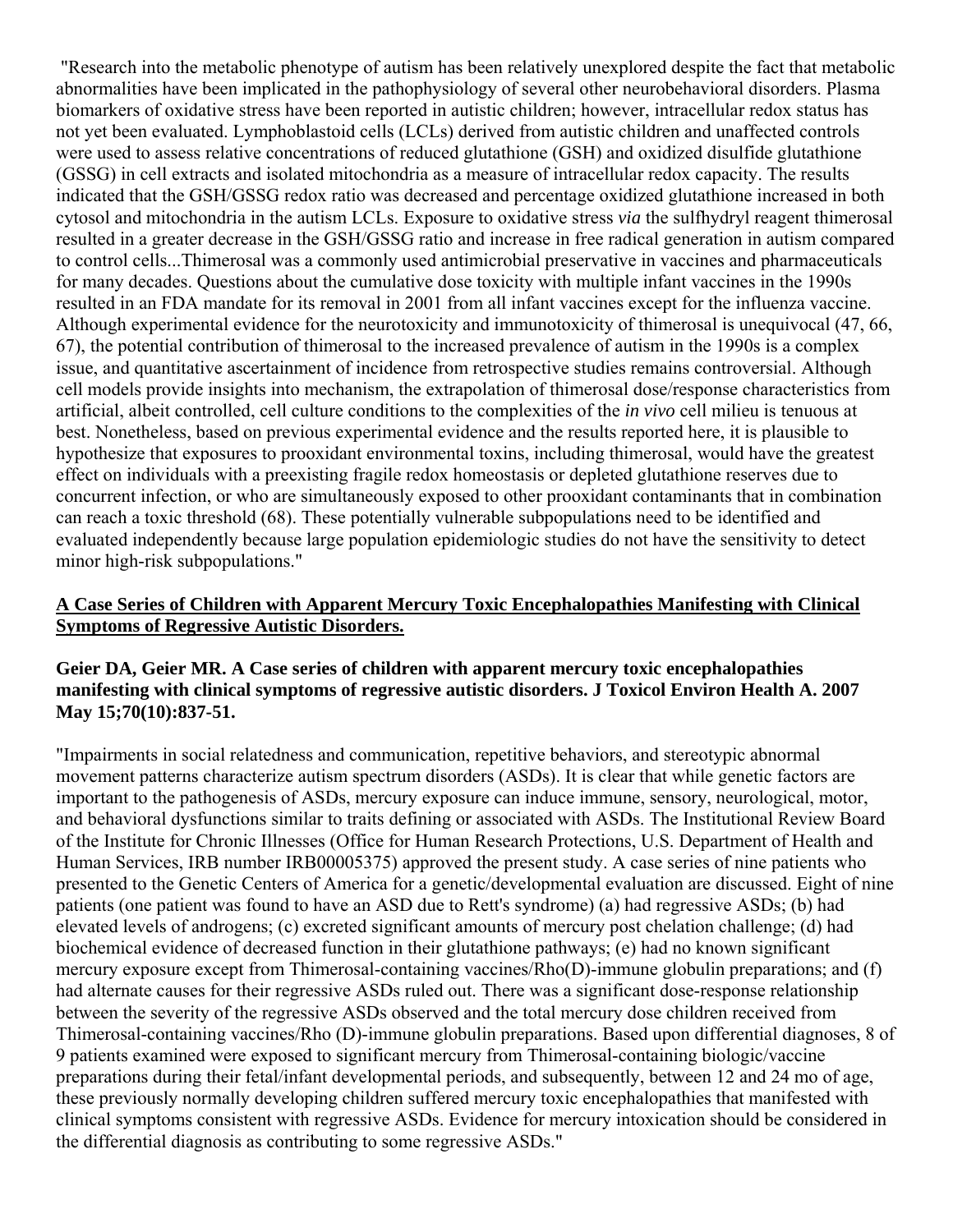#### **Induction of Metallothionein in Mouse Cerebellum and Cerebrum with Low-Dose Thimerosal Injection.**

## **Minami T, Miyata E, Sakamoto Y, Yamazaki H, Ichida S. Induction of metallothionein in mouse cerebellum and cerebrum with low-dose Thimerosal injection. Cell Biol Toxicol. 2009 Apr 9. [Epub ahead of print]**

 "Thimerosal, an ethyl mercury compound, is used worldwide as a vaccine preservative. We previously observed that the mercury concentration in mouse brains did not increase with the clinical dose of thimerosal injection, but the concentration increased in the brain after the injection of thimerosal with lipopolysaccharide, even if a low dose of thimerosal was administered. Thimerosal may penetrate the brain, but is undetectable when a clinical dose of thimerosal is injected; therefore, the induction of metallothionein (MT) messenger RNA (mRNA) and protein was observed in the cerebellum and cerebrum of mice after thimerosal injection, as MT is an inducible protein. MT-1 mRNA was expressed at 6 and 9 h in both the cerebrum and cerebellum, but MT-1 mRNA expression in the cerebellum was three times higher than that in the cerebrum after the injection of 12 microg/kg thimerosal. MT-2 mRNA was not expressed until 24 h in both organs. MT-3 mRNA was expressed in the cerebellum from 6 to 15 h after the injection, but not in the cerebrum until 24 h. MT-1 and MT-3 mRNAs were expressed in the cerebellum in a dose-dependent manner. Furthermore, MT-1 protein was detected from 6 to 72 h in the cerebellum after 12 microg/kg of thimerosal was injected and peaked at 10 h. MT-2 was detected in the cerebellum only at 10 h. In the cerebrum, little MT-1 protein was detected at 10 and 24 h, and there were no peaks of MT-2 protein in the cerebrum. In conclusion, MT-1 and MT-3 mRNAs but not MT-2 mRNA are easily expressed in the cerebellum rather than in the cerebrum by the injection of low-dose thimerosal. It is thought that the cerebellum is a sensitive organ against thimerosal. As a result of the present findings, in combination with the brain pathology observed in patients diagnosed with autism, the present study helps to support the possible biological plausibility for how low-dose exposure to mercury from thimerosal-containing vaccines may be associated with autism."

#### **An Epidemiological Analysis of the 'Autism as Mercury Poisoning' Hypothesis.**

#### **Austin D. An epidemiological analysis of the 'autism as mercury poisoning' hypothesis. International Journal of Risk and Safety in Medicine 2008;20:135-142.**

"Where direct experimental research into a causal hypothesis of a disease is impossible due to ethical and practical considerations, epidemiological inference is the accepted route to establishing cause. Therefore, to examine the *autism as mercury poisoning* hypothesis, this paper reviews the existing scientific literature within the context of established epidemiological criteria and finds that the evidence for a causal relationship is compelling. Exposure to mercury (via vaccines and maternal dental amalgam) *in utero* and during infant years is confirmed; mercury poisoning is known to cause symptoms consistent with autism; animal modeling supports the link and, critically, mercury levels are higher in both the urine and blood of autistic children than in nonautistic peers. Analogous to epidemiological evidence of the smoking–lung cancer relationship, a mercury– autism relationship is confirmed. The *precautionary principle* demands that health professionals not take an action if there is suspicion that the action may cause severe or lifelong health effects: it does not require certainty. Therefore, given the severity, devastating lifelong impact and extremely high prevalence of autism, it would be negligent to continue to expose pregnant and nursing mothers and infant children to any amount of avoidable mercury."

## **A Comparative Evaluation of the Effects of MMR Immunization and Thimerosal on the Population Prevalence of Autism.**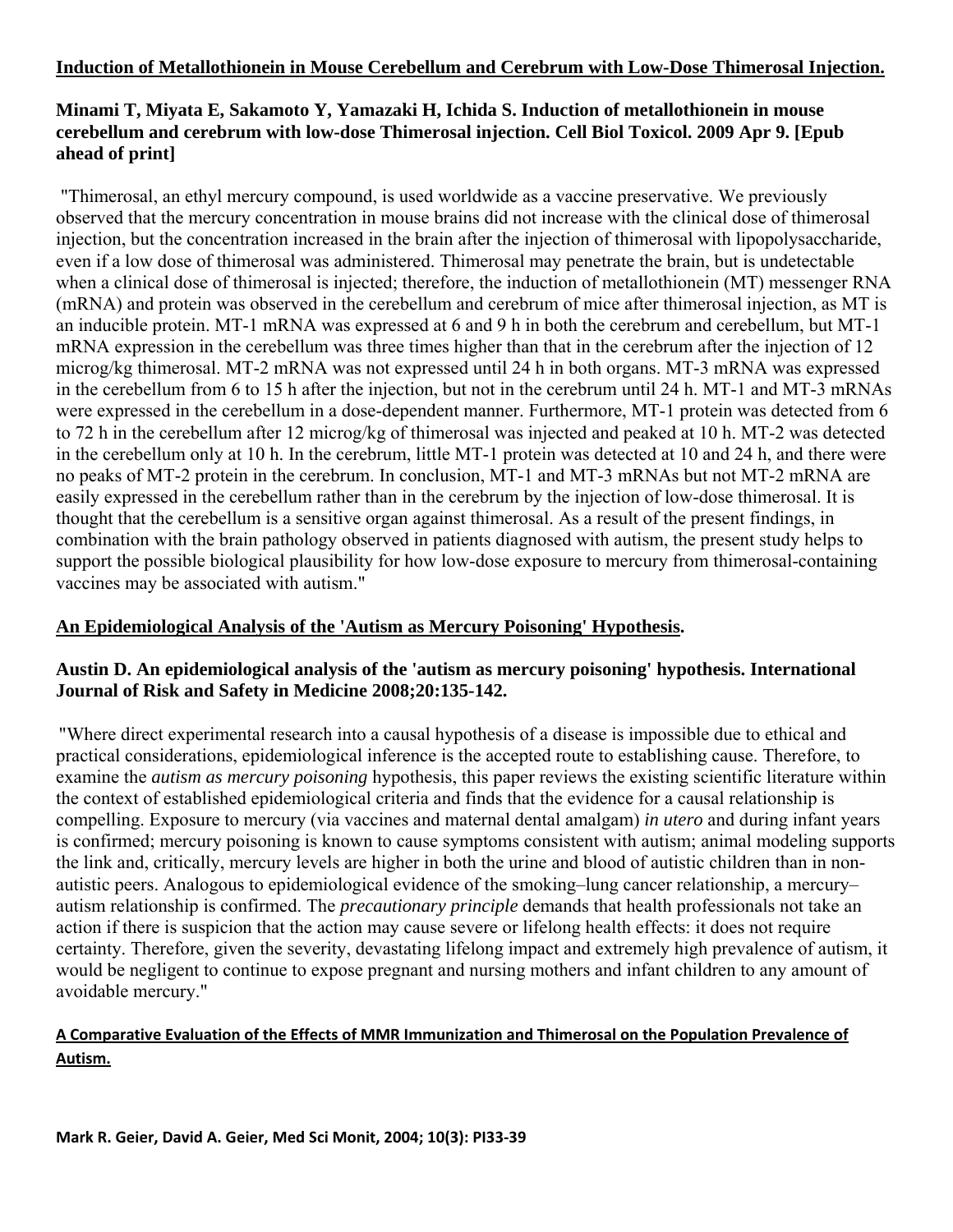"Background: The purpose of the study was to evaluate the effects of MMR immunization and mercury from thimerosal‐ containing childhood vaccines on the prevalence of autism.

Material/Methods: Evaluations of the Biological Surveillance Summaries of the Centers for Disease Control and Prevention (CDC), the U.S. Department of Education datasets, and the CDC's yearly live birth estimates were undertaken.

Results: It was determined that there was a close correlation between mercury doses from thimerosal‐containing childhood vaccines and the prevalence of autism from the late 1980s through the mid‐1990s. In contrast, there was a potential correlation between the number of primary pediatric measles‐containing vaccines administered and the prevalence of autism during the 1980s. In addition, it was found that there were statistically significant odds ratios for the

development of autism following increasing doses of mercury from thimerosal‐containing vaccines (birth cohorts: 1985 and 1990–1995) in comparison to a baseline measurement (birth cohort: 1984). The contribution of thimerosal from childhood vaccines (>50% effect) was greater than MMR vaccine on the prevalence of autism observed in this study.

Conclusions: The results of this study agree with a number of previously published studies. These studies have shown that there is biological plausibility and epidemiological evidence showing a direct relationship between increasing doses of mercury from thimerosal‐containing vaccines and neurodevelopmental disorders, and measles‐containing vaccines and serious neurological disorders. It is recommended that thimerosal be removed from all vaccines, and additional research be undertaken to produce a MMR vaccine with an improved safety profile."

## A Prospective Study of Thimerosal-Containing Rho(D)-Immune Globulin Administration as a Risk Factor for Autistic **Disorders.**

Mark R. Geier, David A. Geier, The Journal of Maternal-Fetal and Neonatal Medicine, May 2007; 20(5): 385-390.

"Background. This study evaluated the relationship between prenatal mercury exposure from thimerosal (49.55% mercury by weight)‐containing Rho(D)‐immune globulins (TCRs) and autism spectrum disorders (ASDs). Methods. The Institutional Review Board of the Institute for Chronic Illnesses approved the present study. A total of 53 consecutive non‐Jewish Caucasian patients with ASDs (Diagnostic and statistical manual of mental disorders, fourth ed. – DSM

IV) born between 1987 and 2001 who presented to the Genetic Centers of America for outpatient genetic/developmental evaluations were prospectively collected from June 1, 2005 through March 31, 2006. Imaging and laboratory testing were conducted on each patient to rule out other causal factors for their ASDs. As race-matched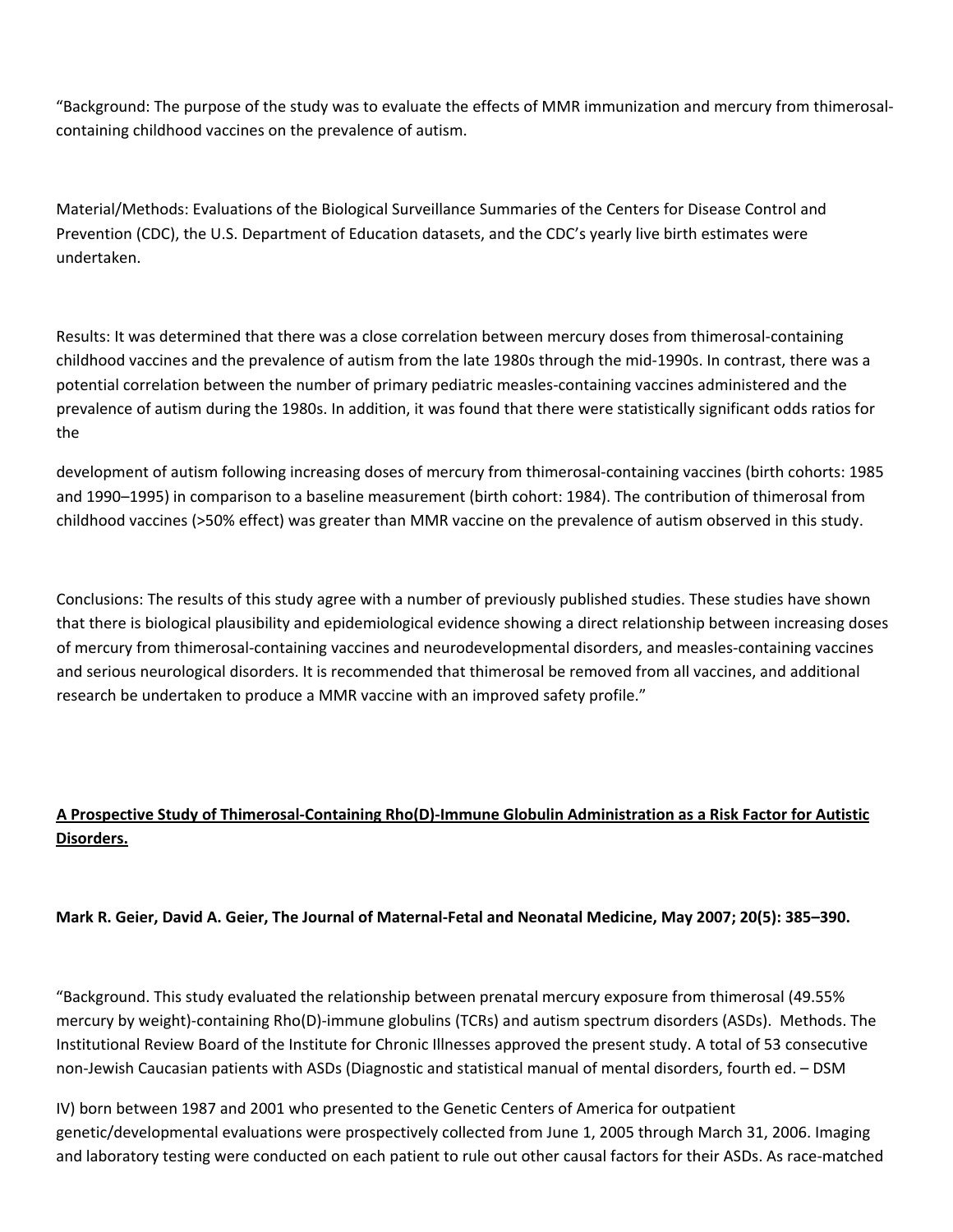controls, the frequency of Rh negativity was determined from 926 non‐Jewish Caucasian pregnant women who had presented for outpatient prenatal genetics care to the Genetic Centers of America between 1980 and 1989.

Results. Children with ASDs (28.30%) were significantly more likely (odds ratio 2.35, 95% confidence interval 1.17–4.52, p50.01) to have Rh-negative mothers than controls (14.36%). Each ASD patient's mother was determined to have been administered a TCR during her pregnancy.

Conclusion. The results provide insights into the potential role prenatal mercury exposure may play in some children with ASDs."

## **Kawasaki's Disease, Acrodynia, and Mercury.**

#### **Mutter J, Yeter D. Kawasaki's disease, acrodynia, and mercury. Curr Med Chem 2008;15:3000-10.**

 "A superantigen or autoimmunity has been hypothesized to be the main cause of the Kawasaki's Disease but the etiology is unknown. Medical literature, epidemiological findings, and some case reports have suggested that mercury may play a pathogenic role. Several patients with Kawasaki's Disease have presented with elevated urine mercury levels compared to matched controls. Most symptoms and diagnostic criteria which are seen in children with acrodynia, known to be caused by mercury, are similar to those seen in Kawasaki's Disease. Genetic depletion of glutathione S-transferase , a susceptibility marker for Kawasaki's Disease, is known to be also a risk factor for acrodynia and may also increase susceptibility to mercury . Coinciding with the largest increase (1985-1990) of thimerosal (49.6% ethyl mercury) in vaccines, routinely given to infants in the U.S. by 6 months of age (from 75microg to 187.5microg), the rates of Kawasaki's Disease increased ten times, and, later (1985-1997), by 20 times. Since 1990 88 cases of patients developing Kawasaki's Disease some days after vaccination have been reported to the Centers of Disease Control (CDC) including 19% manifesting symptoms the same day. The presented pathogenetic model may lead to new preventive- and therapeutic strategies for Kawasaki's disease."

#### **Neurotoxic Effects of Postnatal Thimerosal are Mouse Strain Dependent.**

#### **Hornig M, Chian D, Lipkin WI. Neurotoxic effects of postnatal thimerosal are mouse strain dependent. Mol Psychiatry. 2004 Sep;9(9):833-45.**

"The developing brain is uniquely susceptible to the neurotoxic hazard posed by mercurials. Host differences in maturation, metabolism, nutrition, sex, and autoimmunity influence outcomes. How population-based variability affects the safety of the ethylmercury-containing vaccine preservative, thimerosal, is unknown. Reported increases in the prevalence of autism, a highly heritable neuropsychiatric condition, are intensifying public focus on environmental exposures such as thimerosal. Immune profiles and family history in autism are frequently consistent with autoimmunity. We hypothesized that autoimmune propensity influences outcomes in mice following thimerosal challenges that mimic routine childhood immunizations. Autoimmune diseasesensitive SJL/J mice showed growth delay; reduced locomotion; exaggerated response to novelty; and densely packed, hyperchromic hippocampal neurons with altered glutamate receptors and transporters. Strains resistant to autoimmunity, C57BL/6J and BALB/cJ, were not susceptible. These findings implicate genetic influences and provide a model for investigating thimerosal-related neurotoxicity."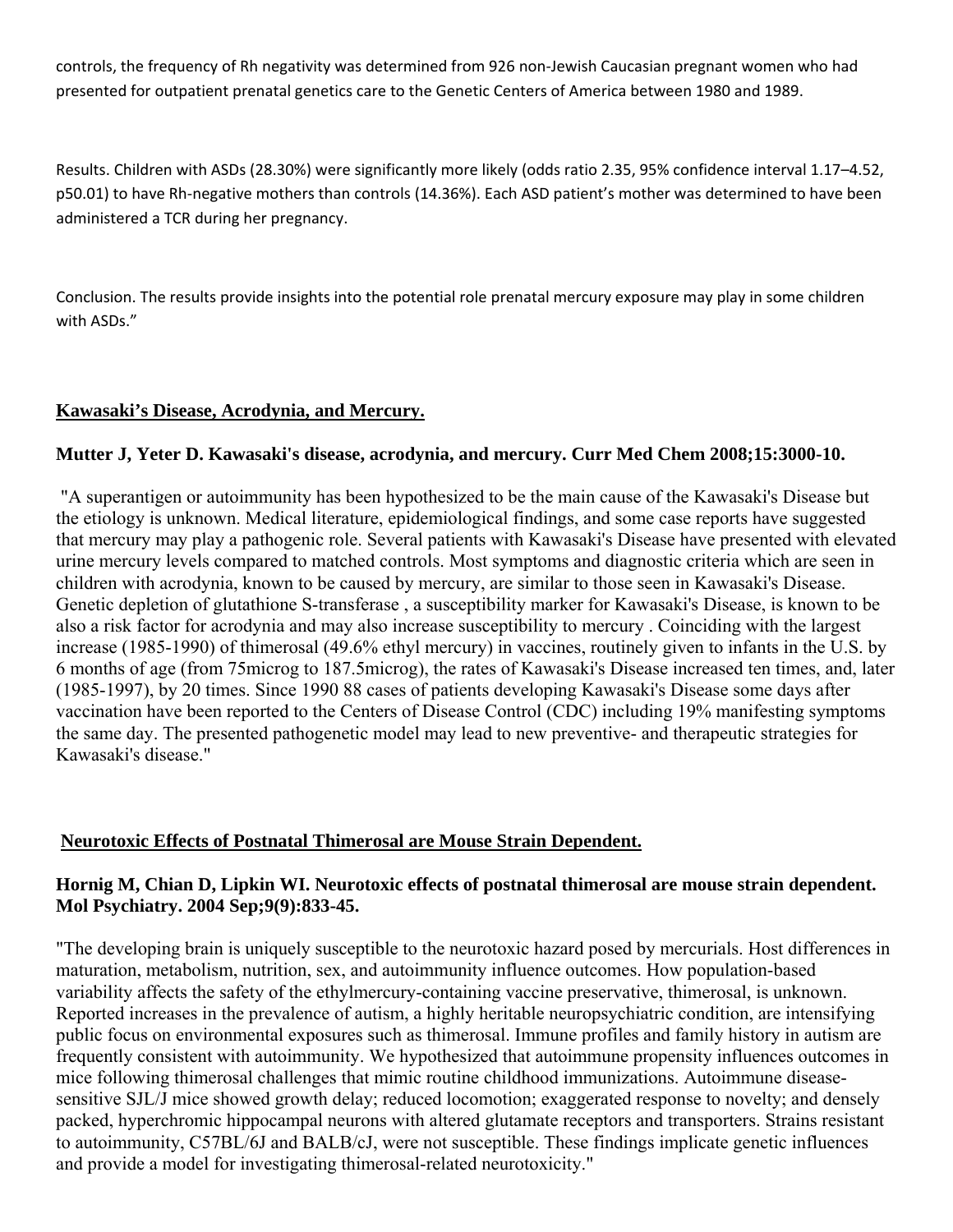#### **Time-Dependent Distribution of Hg-Mercury Compounds in Rat and Monkey as studied by Whole Body Autoradiography.**

## **Takahashi, T, Kimura, T, Sato, Y, Shiraki, H, Ukita, T. Time-Dependent Distribution of Hg-Mercury Compounds in Rat and Monkey as studied by Whole Body Autoradiography. The Journal of Hygienic Chemistry. 1971; 17(2): 93-107.**

 "The time-dependent autoradiograms of rat that received Hg-ethylmercuric chloride indicated a longer lasting accumulation of radioactivity in almost all the organs than that in mouse. No such difference in the accumulation of radioactivity was observed between the two animals by the administration of Hg-mercuric chloride.

The whole body autoradiograms were prepared from rats and monkeys at different time intervals after both intravenous and intraperitoneal administrations of Hg-mercuric chloride of Hg-ethyl-mercuric chloride. The distribution pattern in the whole body differed greatly between the two compounds. The mode of migration and accumulation of the radioactivity into the central nervous system was more precisely observed in monkeys than in rats which received Hg-ethylmercuric chloride.

A pronounced migration of the radioactivity into the cortices of cerebrum and cerebellum especially into the occipital lobe, was observed in a monkey 8 days after receiving Hg-ethymercuric chloride. The mercury compound that accumulated in the brain was extracted as dithizonate and identified as ethylmercuric dithizonate. The time-dependent migration of mercury into the brain was much larger in monkey than in rat.

Autoradiogram of the central nervous system of monkey suggested that ethylmercury residue possibly migrated into the central nervous system through blood-brain barrier, since the radioactivity first appeared in the choroid plexi, intracranial and extracerebral arteries, and then distributed into the cerebral and cerebella cortices with lapse of time, and there was no remarkable radioactivity in the areas adjacent to the lateral ventricles in all of the autoradiograms prepared from the monkeys 60 min, 20 hr, and 8 days after the administration of Hgethylmercuric chloride."

## **Neurotoxic Effects of Thimerosal at Vaccines Doses on the Encephalon and Development in 7 Days-Old Hamsters.**

## **Laurente J, Remuzgo F, Avalos B, Chiquinta J, Ponce B, Avendano R, Maya L. Neurotoxic effects of Thimerosal at vaccines doses on the encephalon and development in 7 days-old hamsters. An Fac Med (Lima) 2006;68:222-37.**

 "Objectives**:** To determine if thimerosal administration in amounts equivalent to vaccines content produces neurotoxic effects on the encephalon in postnatal hamsters and on experimentation animal's development. Design: Experimental, prospective, bioetapic study. Setting: San Fernando Faculty of Medicine, Universidad Nacional Mayor de San Marcos. Biological material: Seven daysold hamsters. Material: We divided 45 postnatal hamsters in three groups: group A (n=15), group B (n=15) and group C (n=15). We administered three intramuscular equivalent doses of sucrose and thimerosal in 20 μL of saline to groups B and C, respectively, on birth-days 7 (0,227 μg), 9 (0,216 μg) and 11 (0,220 μg). Group A received only 20 μL of saline solution. Main outcome measures: Body weight, encephalon weight, height (skull-caudal length), and encephalon histopathological alterations. Results: Anova and student t tests showed statistical significance in favor of low body weight, low encephalon weight, and smaller stature in group C with respect to groups A and B hamsters (*p<0,0001*). X2 statistical significance in relation to the presence of hystopathological alterations in group C was also obtained (*p<0,0001*). We observed greater relative risk of encephalic alterations in group C. Conclusions: The administration of thimerosal in equivalent doses to vaccines content was associated with low corporal weight, low encephalon weight, and smaller stature in postnatal hamsters. Neurotoxic effects were also produced at encephalic level: at hippocampus *(regions CA1, CA3 and DG),* cerebral cortex, and cerebellum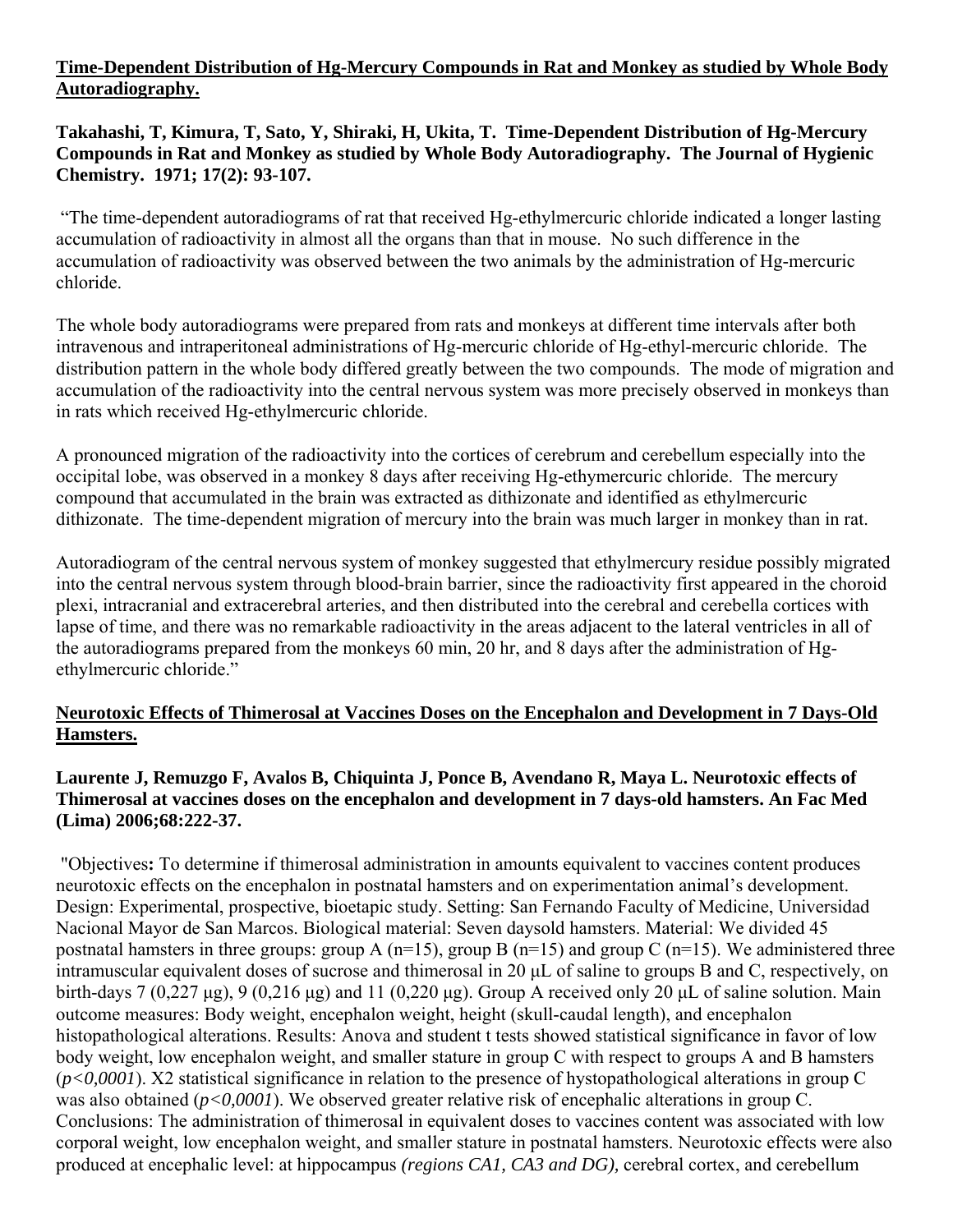(Purkinje cells and granulose cells); with decrease in neuronal density, neuronal necrosis, axonal demyelinization, and gliosis. In addition, risk increase in developing any of these alterations was high just in the animal group receiving thimerosal."

## **Thimerosal Neurotoxicity is Associated with Glutathione Depletion: Protection with Glutathione Precursors.**

## **S.J. James1, William Slikker III, Stepan Melnyk, Elizabeth New, Marta Pogribna, Stefanie Jernigan. Neurotoxicology. Department of Pediatrics, University of Arkansas for Medical Sciences and Arkansas Children's Hospital Research Institute, Little Rock, AR 72202, USA**

"Thimerosol is an antiseptic containing 49.5% ethyl mercury that has been used for years as a preservative in many infant vaccines and in flu vaccines. Environmental methyl mercury has been shown to be highly neurotoxic, especially to the developing brain. Because mercury has a high affinity for thiol (sulfhydryl (–SH)) groups, the thiol-containing antioxidant, glutathione (GSH), provides the major intracellular defense against mercury-induced neurotoxicity. Cultured neuroblastoma cells were found to have lower levels of GSH and increased sensitivity to thimerosol toxicity compared to glioblastoma cells that have higher basal levels of intracellular GSH. Thimerosal-induced cytotoxicity was associated with depletion of intracellular GSH in both cell lines. Pretreatment with 100 mM glutathione ethyl ester or N-acetylcysteine (NAC), but not methionine, resulted in a significant increase in intracellular GSH in both cell types. Further, pretreatment of the cells with glutathione ethyl ester or NAC prevented cytotoxicity with exposure to 15 mM Thimerosal. Although Thimerosal has been recently removed from most children's vaccines, it is still present in flu vaccines given to pregnant women, the elderly, and to children in developing countries. The potential protective effect of GSH or NAC against mercury toxicity warrants further research as possible adjunct therapy to individuals still receiving Thimerosal-containing vaccinations."

## **Thimerosal Induces Neuronal Cell Apoptosis by Causing Cytochrome C and Apoptosis-Inducing Factor Release from Mitochondria.**

#### **Leman Yel, Lorrel E. Brown, Kevin Su, Sastry Gollapudi and Sudhir Gupta. Cellular and Molecular Immunology Laboratories, Division of Basic and Clinical Immunology, Department of Medicine, University of California, Irvine, CA 92697, USA**

"There is a worldwide increasing concern over the neurological risks of thimerosal (ethylmercury thiosalicylate) which is an organic mercury compound that is commonly used as an antimicrobial preservative. In this study, we show that thimerosal, at nanomolar concentrations, induces neuronal cell death through the mitochondrial pathway. Thimerosal, in a concentration- and time-dependent manner, decreased cell viability as assessed by calcein-ethidium staining and caused apoptosis detected by Hoechst 33258 dye. Thimerosal-induced apoptosis was associated with depolarization of mitochondrial membrane, generation of reactive oxygen species, and release of cytochrome c and apoptosis-inducing factor (AIF) from mitochondria to cytosol. Although thimerosal did not affect cellular expression of Bax at the protein level, we observed translocation of Bax from cytosol to mitochondria. Finally, caspase-9 and caspase-3 were activated in the absence of caspase-8 activation. Our data suggest that thimerosal causes apoptosis in neuroblastoma cells by changing the mitochondrial microenvironment."

## **Thimerosal Induces DNA Breaks, Caspase-3 Activation, Membrane Damage, and Cell Death in Cultured Human Neurons and Fibroblasts**

**David S. Baskin, Hop Ngo, and Vladimir V. Didenko. Toxicological Sciences. 74, 361–368 (2003).**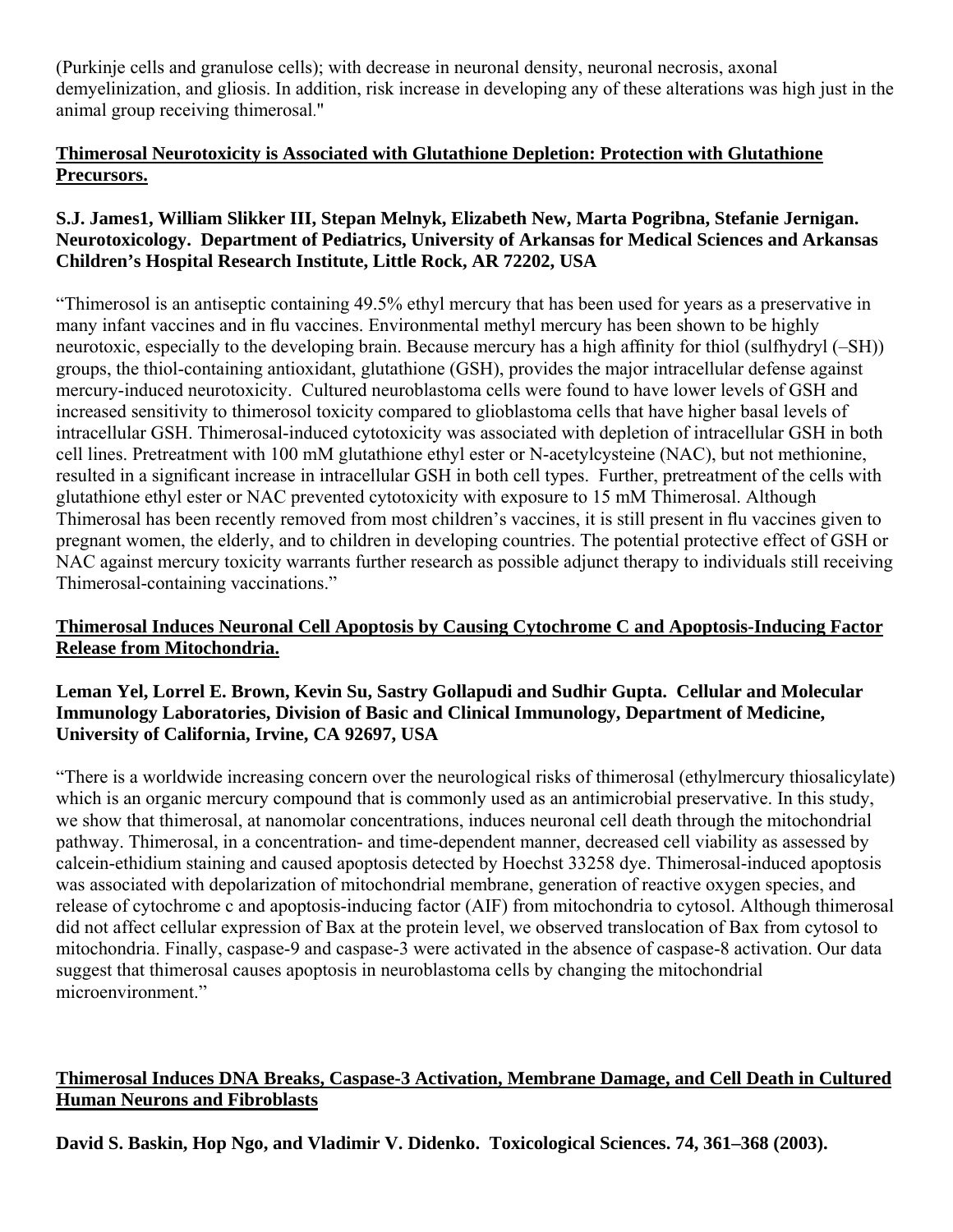"Thimerosal is an organic mercurial compound used as a preservative in biomedical preparations. Little is known about the reactions of human neuronal and skin cells to its micro- and nanomolar concentrations, which can occur after using thimerosal-containing products. A useful combination of fluorescent techniques for the assessment of thimerosal toxicity is introduced.

Short-term thimerosal toxicity was investigated in cultured human cerebral cortical neurons and in normal human fibroblasts. Cells were incubated with 125-nM to 250- M concentrations of thimerosal for 45 min to 24 h. A 4 , 6-diamidino-2-phenylindole dihydrochloride (DAPI) dye exclusion test was used to identify non-viable cells and terminal transferase-based nick-end labeling (TUNEL) to label DNA damage. Detection of active caspase-3 was performed in live cell cultures using a cell-permeable fluorescent caspase inhibitor. The morphology of fluorescently labeled nuclei was analyzed. After 6 h of incubation, the thimerosal toxicity was observed at 2 M based on the manual detection of the fluorescent attached cells and at a 1- M level with the more sensitive GENios Plus Multi-Detection Microplate Reader with Enhanced Fluorescence. The lower limit did not change after 24 h of incubation. Cortical neurons demonstrated higher sensitivity to thimerosal compared to fibroblasts. The first sign of toxicity was an increase in membrane permeability to DAPI after 2 h of incubation with 250 M thimerosal. A 6-h incubation resulted in failure to exclude DAPI, generation of DNA breaks, caspase-3 activation, and development of morphological signs of apoptosis. We demonstrate that thimerosal in micromolar concentrations rapidly induce membrane and DNA damage and initiate caspase-3– dependent apoptosis in human neurons and fibroblasts. We conclude that a proposed combination of fluorescent techniques can be useful in analyzing the toxicity of thimerosal."

#### **Thimerosal Induces Apoptosis in a Neuroblastoma Model via the cJun N-Terminal Kinase Pathway**

#### **Michelle L. Herdman, Aileen Marcelo,Ying Huang, Richard M. Niles, Sanjit Dhar, and Kinsley Kelley Kiningham. TOXICOLOGICAL SCIENCES 92(1), 246–253 (2006).**

 "The cJun N-terminal kinase (JNK)-signaling pathway is activated in response to a variety of stimuli, including environmental insults, and has been implicated in neuronal apoptosis. In this study, we investigated the role that the JNK pathway plays in neurotoxicity caused by thimerosal, an ethylmercury-containing preservative. SK-N-SH cells treated with thimerosal (0–10mM) showed an increase in the phosphorylated (active) form of JNK and cJun with 5 and 10mM thimerosal treatment at 2 and 4 h. To examine activator protein-1 (AP-1) transcription, cells were transfected with a pGL2 vector containing four AP-1 consensus sequences and then treated with thimerosal (0–2.5mM) for 24 h. Luciferase studies showed an increase in AP-1 transcriptional activity upon thimerosal administration. To determine the components of the AP-1 complex, cells were transfected with a dominant negative to either cFos (A-Fos) or cJun (TAM67). Reporter analysis showed that TAM67, but not A-Fos, decreased AP-1 transcriptional activity, indicating a role for cJun in this pathway. To assess which components are essential to apoptosis, cells were treated with a cell-permeable JNK inhibitor II (SP600125) or transfected with TAM67, and the downstream effectors of apoptosis were analyzed. Cells pretreated with SP600125 showed decreases in activation of caspases 9 and 3, decreases in degradation of poly(ADP-ribose) polymerase (PARP), and decreased levels of proapoptotic Bim, in comparison to cells treated with thimerosal alone. However, cells transfected with TAM67 showed no changes in those same components. Taken together, these results indicate that thimerosal-induced neurotoxicity occurs through the JNK-signaling pathway, independent of cJun activation, leading ultimately to apoptotic cell death."

#### **Alterations of Spontaneous Systemic Autoimmunity in Mice by Treatment with Thimerosal (Ethyl Mercury)**

#### **Havarinasab S, Hultman P. Alteration of the spontaneous systemic autoimmune disease in (NZB x NZW)F1 mice by treatment with thimerosal (ethyl mercury). Toxicol Appl Pharmacol. 2006 Jul 1;214(1):43-54**.

 "Inorganic mercury may aggravate murine systemic autoimmune diseases which are either spontaneous (genetically determined) or induced by non-genetic mechanisms. Organic mercury species, the dominating form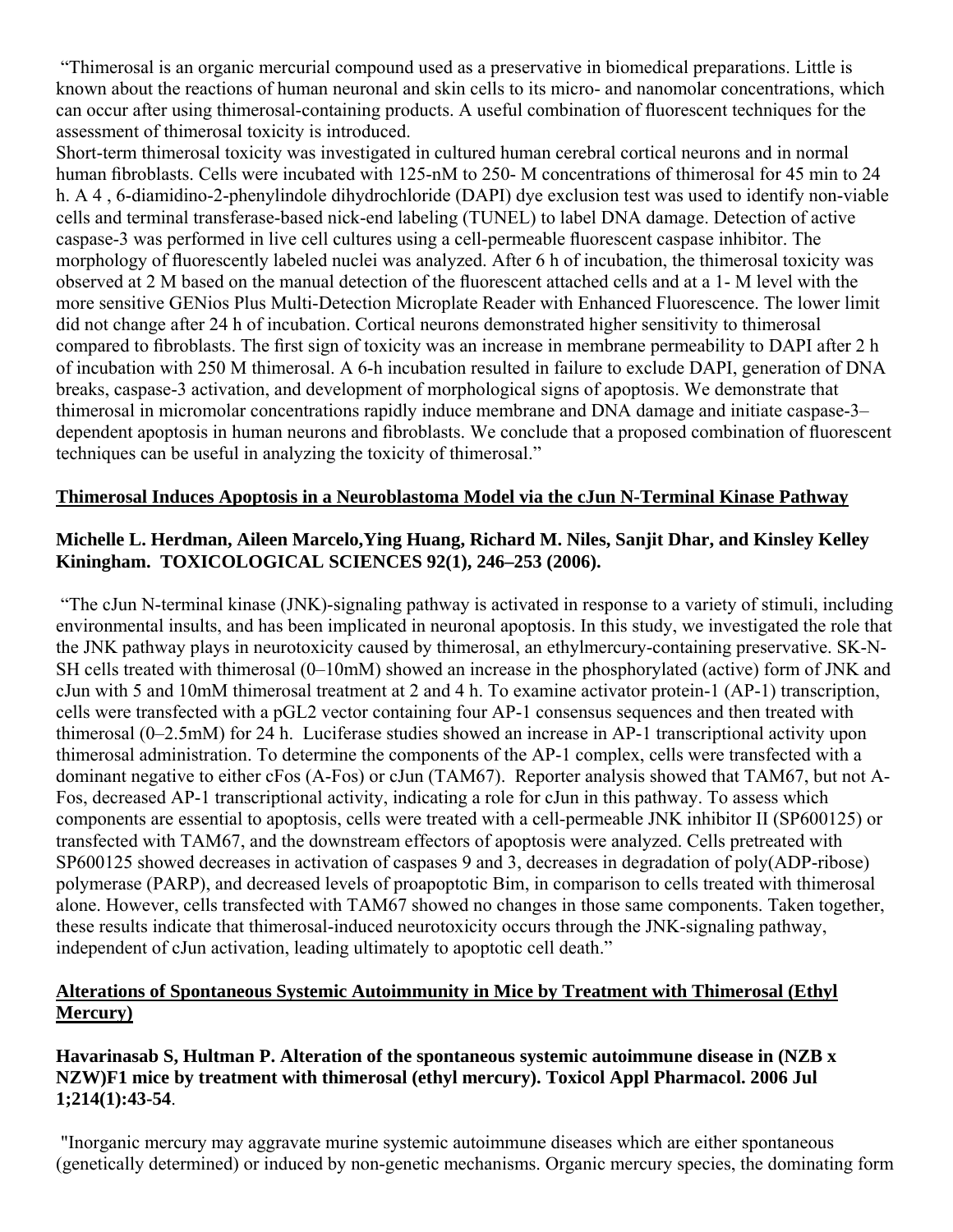of mercury exposure in the human population, have not been examined in this respect. Therefore, ethyl mercury in the form of thimerosal, a preservative recently debated as a possible health hazard when present in vaccines, was administered in a dose of 0.156-5 mg/L drinking water to female (NZB x NZW)F1 (ZBWF1) mice. These mice develop an age-dependent spontaneous systemic autoimmune disease with high mortality primarily due to immune-complex (IC) glomerulonephritis. Five mg thimerosal/L drinking water (295 microg Hg/kg body weight (bw)/day) for 7 weeks induced glomerular, mesangial and systemic vessel wall IC deposits and antinuclear antibodies (ANA) which were not present in the untreated controls. After 22-25 weeks, the higher doses of thimerosal had shifted the localization of the spontaneously developing renal glomerular IC deposits from the capillary wall position seen in controls to the mesangium. The altered localization was associated with less severe histological kidney damage, less proteinuria, and reduced mortality. The effect was dose-dependent, lower doses having no effect compared with the untreated controls. A different effect of thimerosal treatment was induction of renal and splenic vessel walls IC deposits. Renal vessel wall deposits occurred at a dose of 0.313-5 mg thimerosal/L (18-295 microg Hg/kg bw/day), while splenic vessel wall deposits developed also in mice given the lowest dose of thimerosal, 0.156 mg/L (9 microg Hg/kg bw/day). The latter dose is 3- and 15 fold lower than the dose of Hg required to induce vessel wall IC deposits in genetically susceptible H-2s mice by HgCl2 and thimerosal, respectively. Further studies on the exact conditions needed for induction of systemic IC deposits by low-dose organic mercurials in autoimmune-prone individuals, as well as the potential effect of these deposits on the vessel walls, are warranted...The main recent cause for thimerosal exposure in the human population is however as a preservative in vaccines. The maximum cumulative dose of mercury from thimerosal in vaccines before 1999 in the U.S. was estimated to 200 and 275 μg in a 6-month- and 2-year-old child (Stratton et al., 2001). By using a cautious way of calculation, using an averaging period of only 1 day, a maximum single-day exposure of 10–15 μg Hg/ kg bw is obtained (Stratton et al., 2001). This is clearly within the dose range observed for the accelerating effect on development of systemic vessel wall IC deposits observed in the present study using the autoimmune-prone ZBWF1 hybrid mice. However, such an accelerating effect requires an autoimmune-prone genotype and a protracted exposure time. Anyway, the safety factor of 10 for comparing animal and human exposure (Barnes and Dourson, 1988; Clarkson, 1992) is clearly not attained."

#### **Effects of Thimerosal on NGF Signal Transduction and Cell Death in Neuroblastoma Cells.**

#### **Damani K. Parran, Angela Barker, and Marion Ehrich. TOXICOLOGICAL SCIENCES 86(1), 132–140 (2005)**

"Signaling through neurotrophic receptors is necessary for differentiation and survival of the developing nervous system. The present study examined the effects of the organic mercury compound thimerosal on nerve growth factor signal transduction and cell death in a human neuroblastoma cell line (SH-SY5Y cells). Following exposure to 100 ng/ml NGF and increasing concentrations of thimerosal (1 nM–10 mM), we measured the activation of TrkA, MAPK, and PKC-d. In controls, the activation of TrkA MAPK and PKC-d peaked after 5 min of exposure to NGF and then decreased but was still detectable at 60 min. Concurrent exposure to increasing concentrations of thimerosal and NGF for 5 min resulted in a concentration-dependent decrease in TrkA and MAPK phosphorylation, which was evident at 50 nM for TrkA and 100 nM for MAPK. Cell viability was assessed by the LDH assay. Following 24-h exposure to increasing concentrations of thimerosal, the EC50 for cell death in the presence or absence of NGF was 596 nM and 38.7 nM, respectively. Following 48-h exposure to increasing concentrations of thimerosal, the EC50 for cell death in the presence and absence of NGF was 105 nM and 4.35 nM, respectively. This suggests that NGF provides protection against thimerosal cytotoxicity. To determine if apoptotic versus necrotic cell death was occurring, oligonucleosomal fragmented DNA was quantified by ELISA. Control levels of fragmented DNA were similar in both the presence and absence of NGF. With and without NGF, thimerosal caused elevated levels of fragmented DNA appearing at 0.01 mM (apoptosis) to decrease at concentrations >1 mM (necrosis). These data demonstrate that thimerosal could alter NGF-induced signaling in neurotrophin-treated cells at concentrations lower than those responsible for cell death."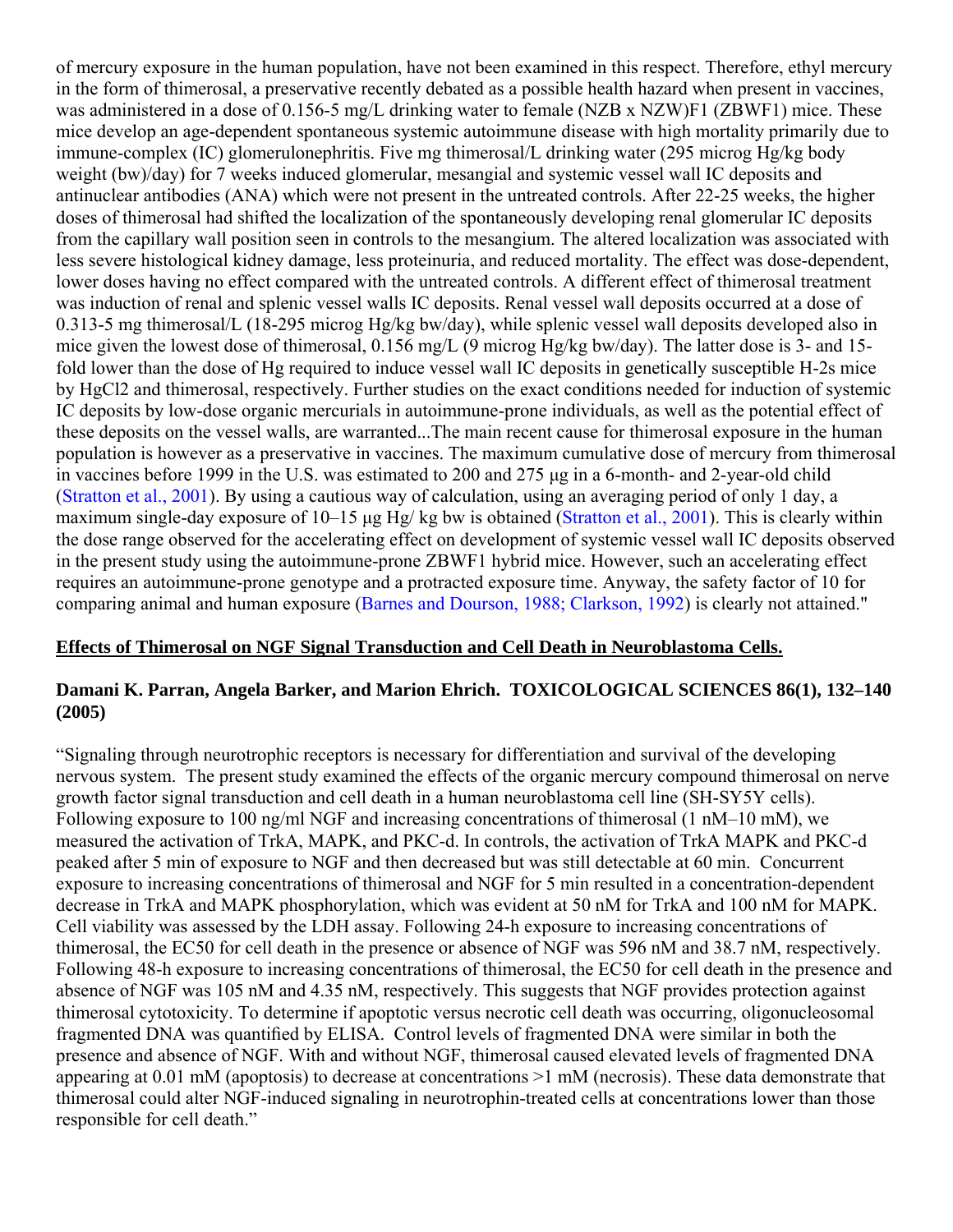## **Mitochondrial Mediated Thimerosal-Induced Apoptosis in a Human Neuroblastoma Cell Line (SK-N-SH).**

## **Michelle L. Humphrey, Marsha P. Cole, James C. Pendergrass, Kinsley K. Kiningham. NeuroToxicology.**

"Signaling through neurotrophic receptors is necessary for differentiation and survival of the developing nervous system. The present study examined the effects of the organic mercury compound thimerosal on nerve growth factor signal transduction and cell death in a human neuroblastoma cell line (SH-SY5Y cells). Following exposure to 100 ng/ml NGF and increasing concentrations of thimerosal (1 nM–10 mM), we measured the activation of TrkA, MAPK, and PKC-d. In controls, the activation of TrkA MAPK and PKC-d peaked after 5 min of exposure to NGF and then decreased but was still detectable at 60 min. Concurrent exposure to increasing concentrations of thimerosal and NGF for 5 min resulted in a concentration-dependent decrease in TrkA and MAPK phosphorylation, which was evident at 50 nM for TrkA and 100 nM for MAPK. Cell viability was assessed by the LDH assay. Following 24-h exposure to increasing concentrations of thimerosal, the EC50 for cell death in the presence or absence of NGF was 596 nM and 38.7 nM, respectively. Following 48-h exposure to increasing concentrations of thimerosal, the EC50 for cell death in the presence and absence of NGF was 105 nM and 4.35 nM, respectively. This suggests that NGF provides protection against thimerosal cytotoxicity. To determine if apoptotic versus necrotic cell death was occurring, oligonucleosomal fragmented DNA was quantified by ELISA. Control levels of fragmented DNA were similar in both the presence and absence of NGF. With and without NGF, thimerosal caused elevated levels of fragmented DNA appearing at 0.01 mM (apoptosis) to decrease at concentrations >1 mM (necrosis). These data demonstrate that thimerosal could alter NGF-induced signaling in neurotrophin-treated cells at concentrations lower than those responsible for cell death."

## **Activation of Methionine Synthase by Insulin-Like Growth Factor-1 and Dopamine: A Target for Neurodevelopmental Toxins and Thimerosal.**

#### **M Waly, H Olteanu, R Banerjee, S-W Choi, JB Mason, BS Parker, S Sukumar, S Shim, A Sharma, JM Benzecry, V-A Power-Charnitsky and RC Deth. Molecular Psychiatry (2004), 1–13.**

"Methylation events play a critical role in the ability of growth factors to promote normal development. Neurodevelopmental toxins, such as ethanol and heavy metals, interrupt growth factor signaling, raising the possibility that they might exert adverse effects on methylation. We found that insulin-like growth factor-1 (IGF-1)- and dopamine-stimulated methionine synthase (MS) activity and folate-dependent methylation of phospholipids in SH-SY5Y human neuroblastoma cells, via a PI3-kinase- and MAP-kinase-dependent mechanism. The stimulation of this pathway increased DNA methylation, while its inhibition increased methylationsensitive gene expression. Ethanol potently interfered with IGF-1 activation of MS and blocked its effect on DNA methylation, whereas it did not inhibit the effects of dopamine. Metal ions potently affected IGF-1 and dopamine-stimulated MS activity, as well as folate-dependent phospholipid methylation: Cu2 þ promoted enzyme activity and methylation, while Cu þ , Pb2 þ Hg2 þ and Al3 þ were inhibitory. The ethylmercury-containing preservative thimerosal inhibited both IGF-1- and dopamine-stimulated methylation with an IC50 of 1 nM and eliminated MS activity. Our findings outline a novel growth factor signaling pathway that regulates MS activity and thereby modulates methylation reactions, including DNA methylation. The potent inhibition of this pathway by ethanol, lead, mercury, aluminum and thimerosal suggests that it may be an important target of neurodevelopmental toxins."

#### **Thimerosal Induces Programmed Cell Death of Neuronal Cells Via Changes in the Mitochondrial Environment.**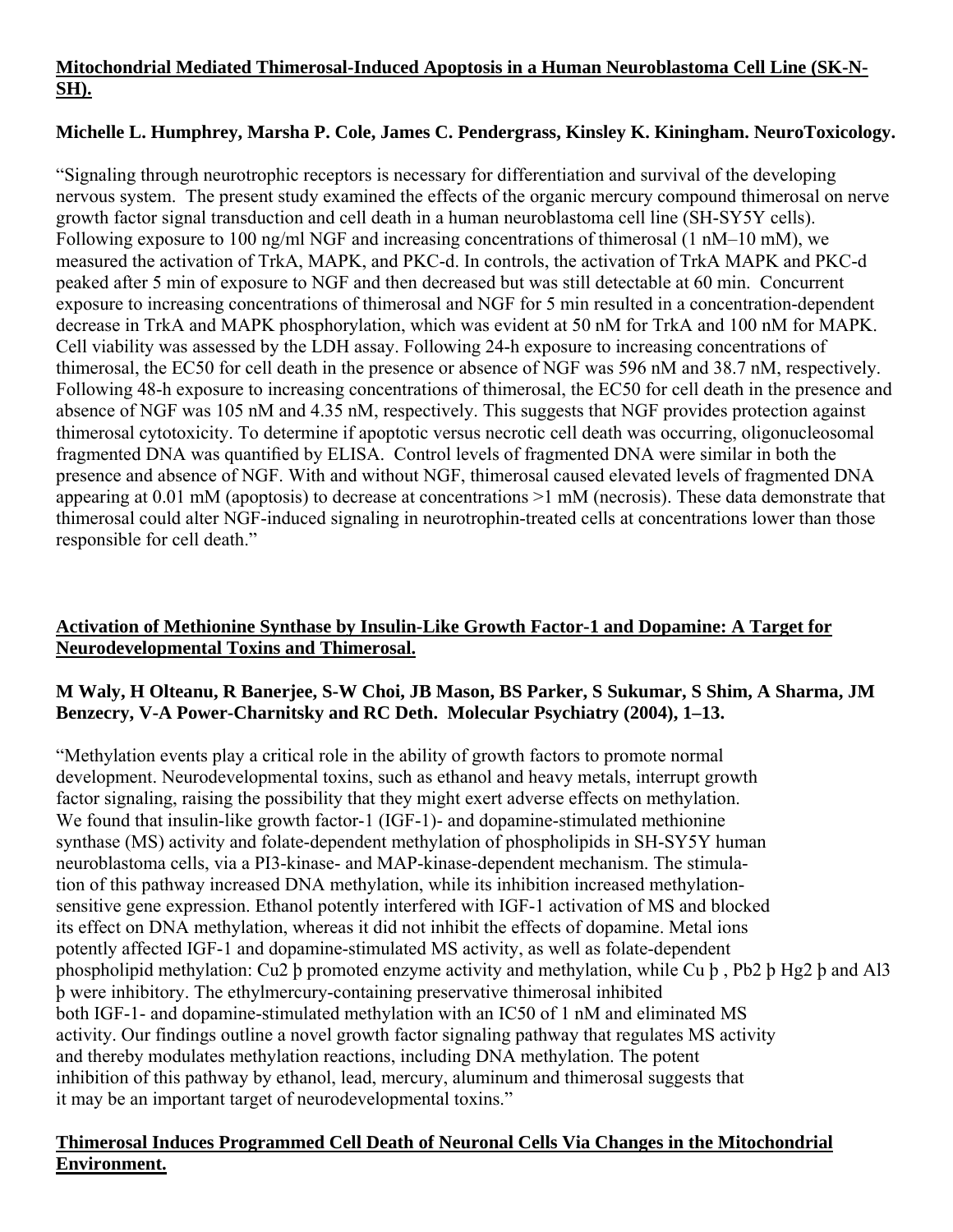## **Brown, L. The UCI Undergraduate Research Journal. 2003.**

"Thimerosal, a preservative and anti-microbial agent used in vaccines, ophthalmic solutions, and cosmetics, is a mercury-containing compound that has raised public concern due to its potentially harmful effects. While past studies have implicated mercurial compounds in apoptosis, or programmed cell death, in human T-cells and cells of the central nervous system, no studies have examined the specific effect of thimerosal on neuronal cells, despite evidence that mercurial compounds readily cross the blood-brain barrier. This study examines whether thimerosal induces apoptosis in neuronal cells, and, if so, via which mechanism. To this end, neuronal cells were incubated in the absence and presence of thimerosal at various concentrations for various exposure times and then examined for cell viability, specific morphological changes associated with apoptosis, and changes in the mitochondrial environment. Thimerosal decreased neuronal cell viability in time- and dose-dependent trials, with 90% viability at 2 hr, decreasing to 60% viability at 24 hr (1  $\mu$ M); at 5  $\mu$ M thimerosal, viability decreased below 20% at 24 and 48 hr. Thimerosal caused depolarization of the mitochondrial membrane and enhanced superoxide generation. At 5  $\mu$ M thimerosal, cytochrome c was released from mitochondria to the cytosol in 30% of cells at 1 hr and 85% of cells at 3 hr. Apoptosis-Inducing Factor was released in 40% and 90% of cells at 30 min and 1 hr, respectively. The results suggest that thimerosal causes apoptosis via the mitochondrial pathway and warrant continued efforts to find a replacement compound."

#### **Neonatal Administration of a Vaccine Preservative, Thimerosal, Produces Lasting Impairment of Nociception and Apparent Activation of Opiod System in Rats.**

#### **Olczak M, Duszczyk M, Mierzejewski P, Majewska MD. Neonatal administration of a vaccine preservative, thimerosal, produces lasting impairment of nociception and apparent activation of opiod system in rats. Brain Res. 2009 Sep 9. [Epub ahead of print]**

 "Thimerosal (THIM), an organomercury preservative added to many child vaccines is a suspected factor in pathogenesis of neurodevelopmental disorders. We examined the pharmacokinetics of Hg in the brain, liver and kidneys after i.m. THIM injection in suckling rats and we tested THIM effect on nociception. THIM solutions were injected to Wistar and Lewis rats in a vaccination-like mode on PN days 7, 9, 11 and 15 in four equal doses. For Wistar rats these were: 12, 48, 240, 720, 1440, 2160, 3000 mug Hg/kg and for Lewis: 54, 216, 540 and 1080 mug Hg/kg. Pharmacokinetic analysis revealed that Hg from THIM injections accumulates in the rat brain in significant amounts and remains there longer than 30 days after the injection. At the 6th week of age animals were examined for pain sensitivity using the hot plate test. THIM treated rats of both strains and sexes manifested statistically significantly elevated pain threshold (latency for paw licking, jumping) on a hot plate (56 degrees C). Wistar rats were more sensitive to this effect than Lewis rats. Protracted THIM-induced hypoalgesia was reversed by naloxone (5 mg/kg, i.p.) injected before the hot plate test, indicative of involvement of endogenous opioids. This was confirmed by augmented catalepsy after morphine (2.5 mg/kg, s.c.) injection. Acute THIM injection to 6-week-old rats also produced hypoalgesia, but this effect was transient and was gone within 14 days. Present findings show that THIM administration to suckling or adult rats impairs sensitivity to pain, apparently due to activation the endogenous opioid system."

## **Essential Neuropathy of Alkylmercury Intoxications In Humans from the Acute to the Chronic Stage With Special Reference to Experimental Whole Body Autoradiographic Study Using Labeled Mercury Compounds.**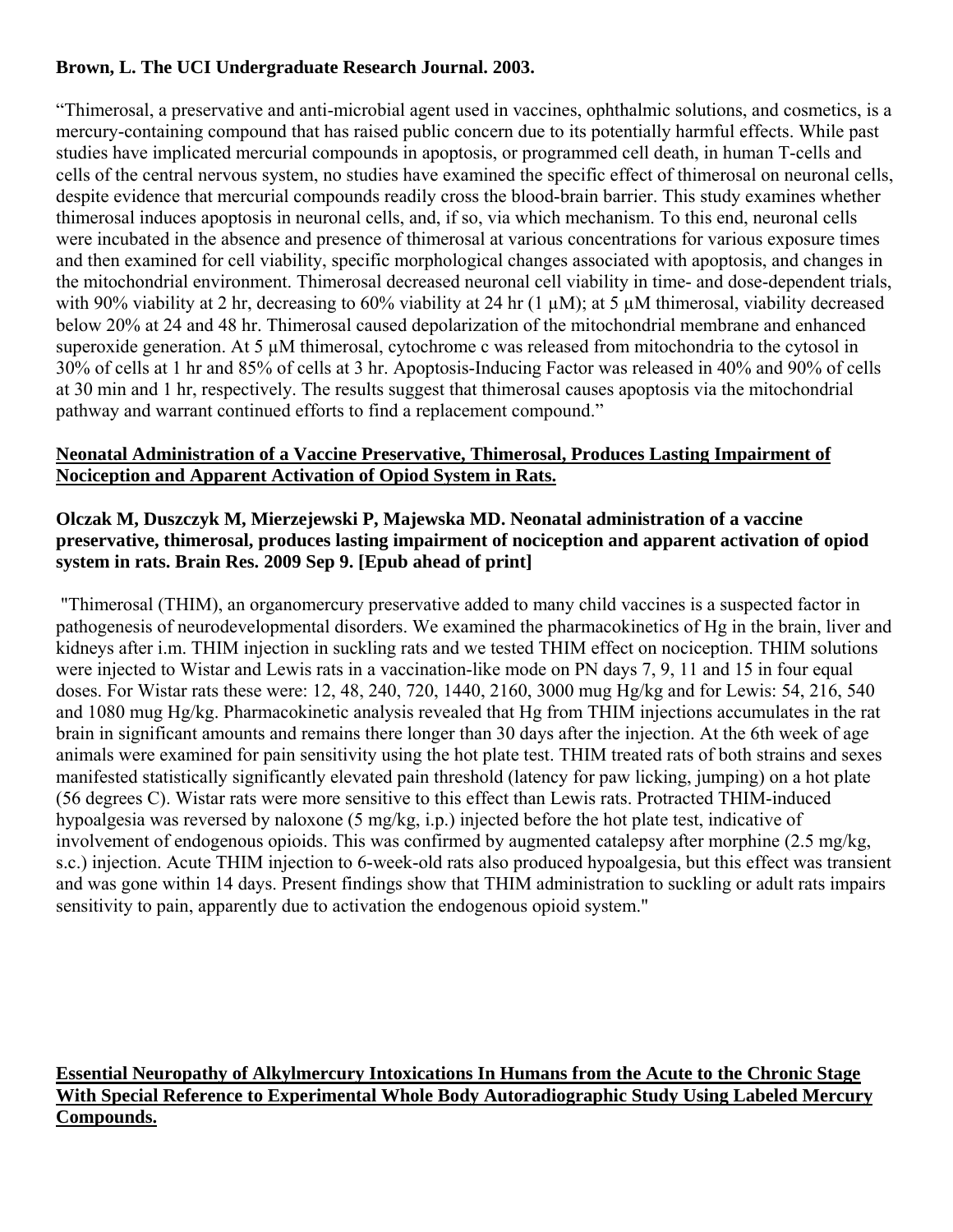#### **Shiraki, H, Nagashima, K. Essential Neuropathy of Alkylmercury Intoxications In Humans from the Acute to the Chronic Stage With Special Reference to Experimental Whole Body Autoradiographic Study Using Labeled Mercury Compounds. Neurotoxology. 1977.**

"The scientists of the world are more or less acquainted with the epidemioclinical features of Minamata disease. In addition, several important papers on the neuropathology of Minamata disease have already been published by certain Japanese scientists. The present chapter deals particularly with the essential neuropathology not only of Minamata disease but also of other alkylmercury intoxications in humans from the most acute to the most chronic stage through experimental results of time-dependent whole body autoradiography in different animals using labeled alkylmercury and/or inorganic mercury compounds."

## **OSC Forwards Public Health Concerns on Vaccines to Congress.**

## **Scott J. Bloch, U.S. Office of Special Counsel. May 20, 2004**

"The Office of Special Counsel (OSC) today forwarded to Congress hundreds of disclosures alleging public health and safety concerns about childhood vaccines that include a mercury-based preservative known as thimerosal, and its possible link to neurological disorders, including autism. Notwithstanding a new Institute of Medicine study released yesterday that concludes there is no link between thimerosal and autism, the OSC sent copies of the letters to both Senator Judd Gregg and Rep. Joe Barton, to ensure that the proper Congressional oversight committees are aware of these serious allegations."

#### **Mercury in Medicine - Taking Unnecessary Risks.**

**Congressional Record, May 20, 2003, Staff Report of the Subcommittee on Human Rights and Wellness, Government Reform Committee, the United States House of Representatives, "Mercury in Medicine - Taking Unnecessary Risks."** 

## **Report prepared by the staff of the Subcommittee on Human Rights and Wellness, Committee on Government Reform. This report is the result of a three-year investigation initiated in the Committee on Government Reform.**

 "Vaccines are the only medicines that American citizens are mandated to receive as a condition for school and day care attendance, and in some instances, employment. Additionally, families who receive federal assistance are also required to show proof that their children have been fully immunized. While the mandate for which vaccines must be administered is a state mandate, it is the Federal Government, through the Centers for Disease Control and Prevention (CDC) and its Advisory Committee for Immunization Practices that make the Universal Immunization Recommendations to which the majority of states defer when determining mandates. Since the early to mid–1990s, Congress has been concerned about the danger posed by mercury in medical applications, and in 1997, directed the Food and Drug Administration (FDA) to evaluate the human exposure to mercury through foods and drugs."

## **Compensation for Vaccine-Related Injuries: A Technical Memorandum.**

*Compensation for vaccine-related injuries: a technical memorandum***. Congress of the United States, Office of Technology Assessment. 1980.**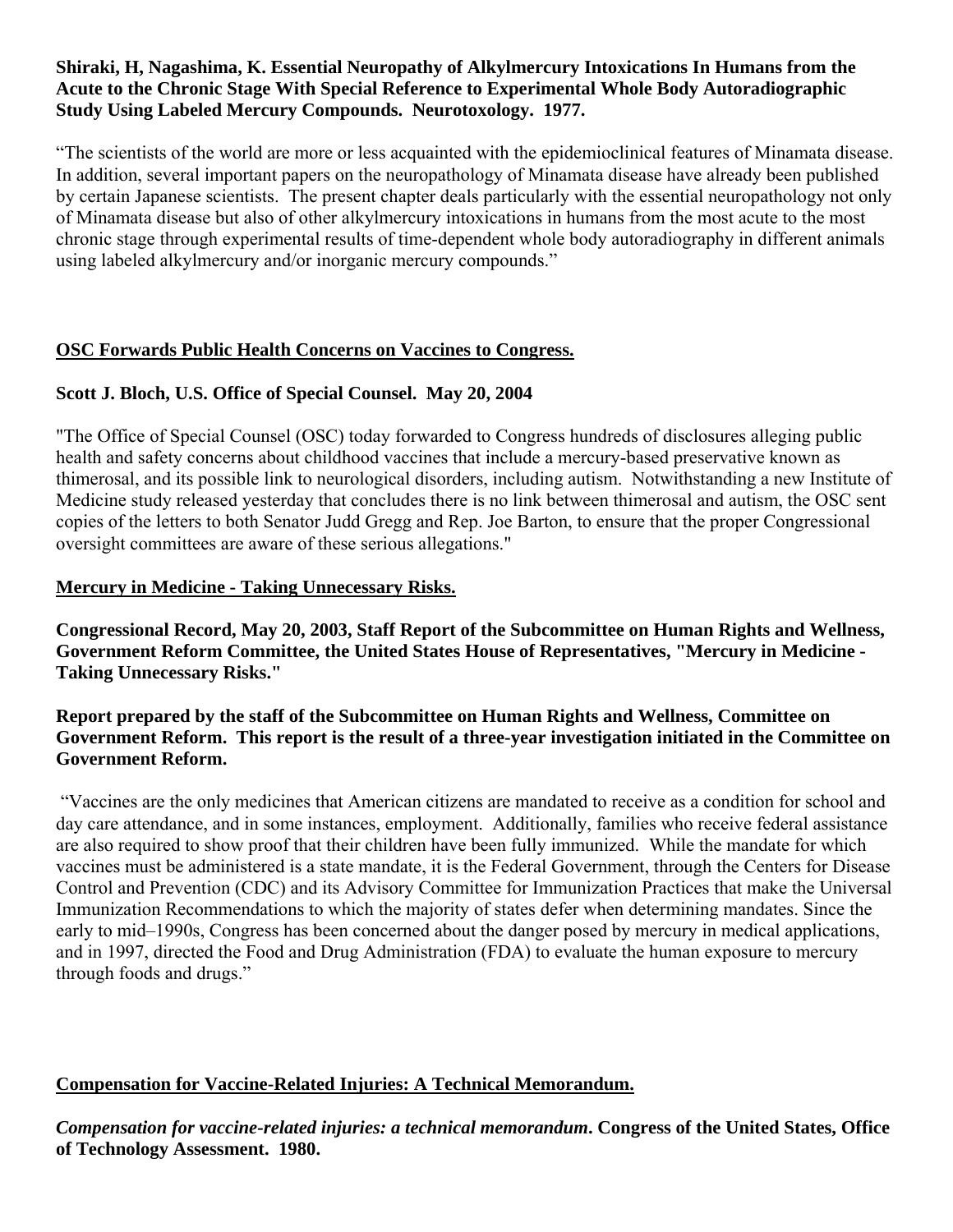"In September 1979, the Office of Technology Assessment published a report A Review of Selected Federal Vaccine and Immunization Policies. That report included a chapter that reviewed issues related to legal liability and compensation for vaccine‐related injuries. The report noted that all vaccines, even when properly manufactured and administered, may pose risks to users. Under the existing legal liability system, persons injured as a result of vaccination must go to court and establish fault for their injury in order to receive compensation. To establish fault, the plaintiff (injured person) generally sues one or more of the participants in the vaccination process (e.g., administers the vaccine). The report noted that in three major cases in the past 11 years, plaintiffs have won large judgments against vaccine manufacturers for injuries caused by nondefective and properly administered vaccines. The resulting uncertainty for manufacturers has affected their willingness to produce and supply vaccines.

Because of these problems, OTA suggested that it might be desirable to establish a federally operated program to compensate vaccinees injured as a result of being vaccinated in public immunization programs.

Early in 1980, the House Interstate and Foreign Commerce Committee asked OTA to delineate the specific elements and principles necessary for inclusion in a legislative proposal to implement this option. This memorandum does not analyze the positives and negatives of establishing such a program. It begins with the assumption that establishing a compensation program is desirable, and then discusses the questions that Congress must answer in developing such a program."

## **Influenza Vaccine: Review of Effectiveness of the U.S. Immunization Program, and Policy Considerations.**

## **Geier, DA, King, PG, Geier, MR. Influenza Vaccine: Review of Effectiveness of the U.S. Immunization Program, and Policy Considerations. Journal of American Physicians and Surgeons. Fall 2006; 11(3).**

"A number of studies have reported that influenza vaccine (IV) administration has been less than optimally effective in certain subpopulations. This study examines yearly influenza death rate, yearly influenza case rate, and yearly rate of hospitalizations with influenza as the first-listed discharge diagnosis. By these measures, the yearly U.S. mass influenza vaccination campaign has been ineffective in preventing influenza in vaccine recipients. The use of antiviral drugs to treat influenza, in light of the potential for an influenza pandemic, needs further consideration."

## **Incidence of Influenza in Ontario following the Universal Influenza Immunization Campaign.**

## **Groll, DL, Thomson, DJ. Incidence of Influenza in Ontario following the Universal Influenza Immunization Campaign. Vaccine 24 (2006) 5245-5250.**

"The purpose of this study was to determine whether the incidence of influenza in Ontario, Canada has decreased following the introduction of the Universal Influenza Immunization Campaign (UIIC) in 2000. All laboratory-confirmed influenza cases in Ontario, from January 1990 to August 2005 were analyzed using multitaper time series analysis. We found that there has not been a decrease in the mean monthly influenza rate following the introduction of the UIIC (109.5 (S.D. 20) versus 160 (S.D> 50.3) p>0.1). Despite increased vaccine distribution and financial resources towards promotion, the incidence of influenza in Ontario has not decreased following the introduction of the UIIC."

#### **Assessment of the Efficacy and Effectiveness of Influenza Vaccines in Healthy Children: Systematic Review.**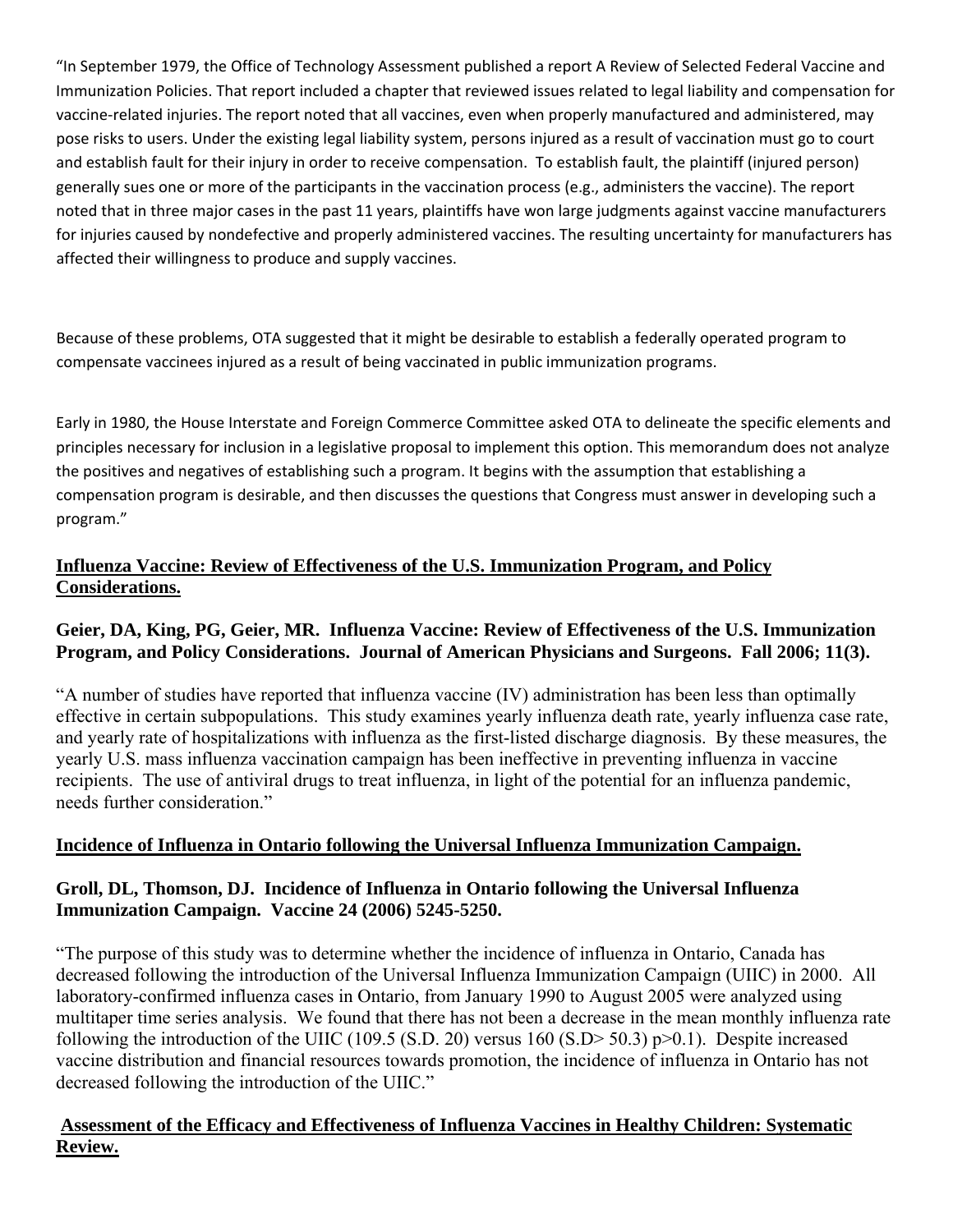#### **Jefferson, T, Smith, S, Demicheli, v, Harnden, A, Rivetti, A, Di Pietrantonj, D. Assessment of the Efficacy and Effectiveness of Influenza Vaccines in Healthy Children: Systematic Review. Lancet. 2005; 365.**

"Background: We aimed to assess evidence of efficacy and effectiveness of live attenuated and inactivated influenza vaccines in children up to 16 years of age.

Methods: We searched the Cochrane Library, MEDLINE, EMBASE Biological Abstracts, and Science Citation Index to June, 2004, in any language, and contacted vaccine manufacturers and authors of relevant studies to identify additional data. We included randomised, cohort, and case-control studies comparing efficacy of vaccines against influenza (reduction in laboratory-confirmed cases), effectiveness of vaccines against influenza-like illness (reduction in symptomatic cases), or both, with placebo or no intervention. We analysed the following outcomes: influenza, influenza-like illness, admissions, school absences, complications, and secondary transmission.

Findings: We included 14 randomised controlled trials, eight cohort studies, one case-control study, and one randomised controlled trial of intraepidemic use of the vaccines. Live attenuated influenza vaccines had 79% efficacy and 38% effectiveness in children older than 2 years compared with placebo or no immunisation. Inactivated vaccines had lower efficacy (65%) than live attenuated vaccines, and in children aged 2 years or younger they had similar effects to placebo. Effectiveness of inactivated vaccines was about 28% in children older than 2 years. Vaccines were effective in reducing long school absences (relative risk 0·14 [95% CI 0·07– 0·27]). Studies assessing the effects of vaccines against secondary cases, lower-respiratory tract disease suggested no difference with placebo or standard care, but lacked statistical power.

Interpretation: Influenza vaccines (especially two-dose live attenuated vaccines) are efficacious in children older than 2 years. Efficacy and effectiveness of the vaccines differed strikingly. Only two small studies assessed the effects of influenza vaccines on hospital admissions and no studies assessed reductions in mortality, serious complications, and community transmission of influenza. If influenza immunisation in children is to be recommended as public-health policy, large-scale studies assessing such important outcomes and undertaking direct comparisons of vaccines are urgently needed."

#### **Impact of Influenza Vaccination on Seasonal Mortality in the US Elderly Population.**

## **Simonsen L, Reichert TA, Viboud C, Blackwelder WC, Taylor RJ, Miller MA. Impact of Influenza Vaccination on Seasonal Mortality in the US Elderly Population. Arch Intern Med. 2005; 165:265-272.**

Background: Observational studies report that influenza vaccination reduces winter mortality risk from any cause by 50% among the elderly. Influenza vaccination coverage among elderly persons ( 65 years) in the United States increased from between 15% and 20% before 1980 to 65% in 2001. Unexpectedly, estimates of influenza-related mortality in this age group also increased during this period. We tried to reconcile these conflicting findings by adjusting excess mortality estimates for aging and increased circulation of influenza A(H3N2) viruses.

Methods: We used a cyclical regression model to generate seasonal estimates of national influenza-related mortality (excess mortality) among the elderly in both pneumonia and influenza and all-cause deaths for the 33 seasons from 1968 to 2001. We stratified the data by 5-year age group and separated seasons dominated by A(H3N2) viruses from other seasons.

Results: For people aged 65 to 74 years, excess mortality rates in A(H3N2)-dominated seasons fell between 1968 and the early 1980s but remained approximately constant thereafter. For persons 85 years or older, the mortality rate remained flat throughout. Excess mortality in A(H1N1) and B seasons did not change. All-cause excess mortality for persons 65 years or older never exceeded 10% of all winter deaths.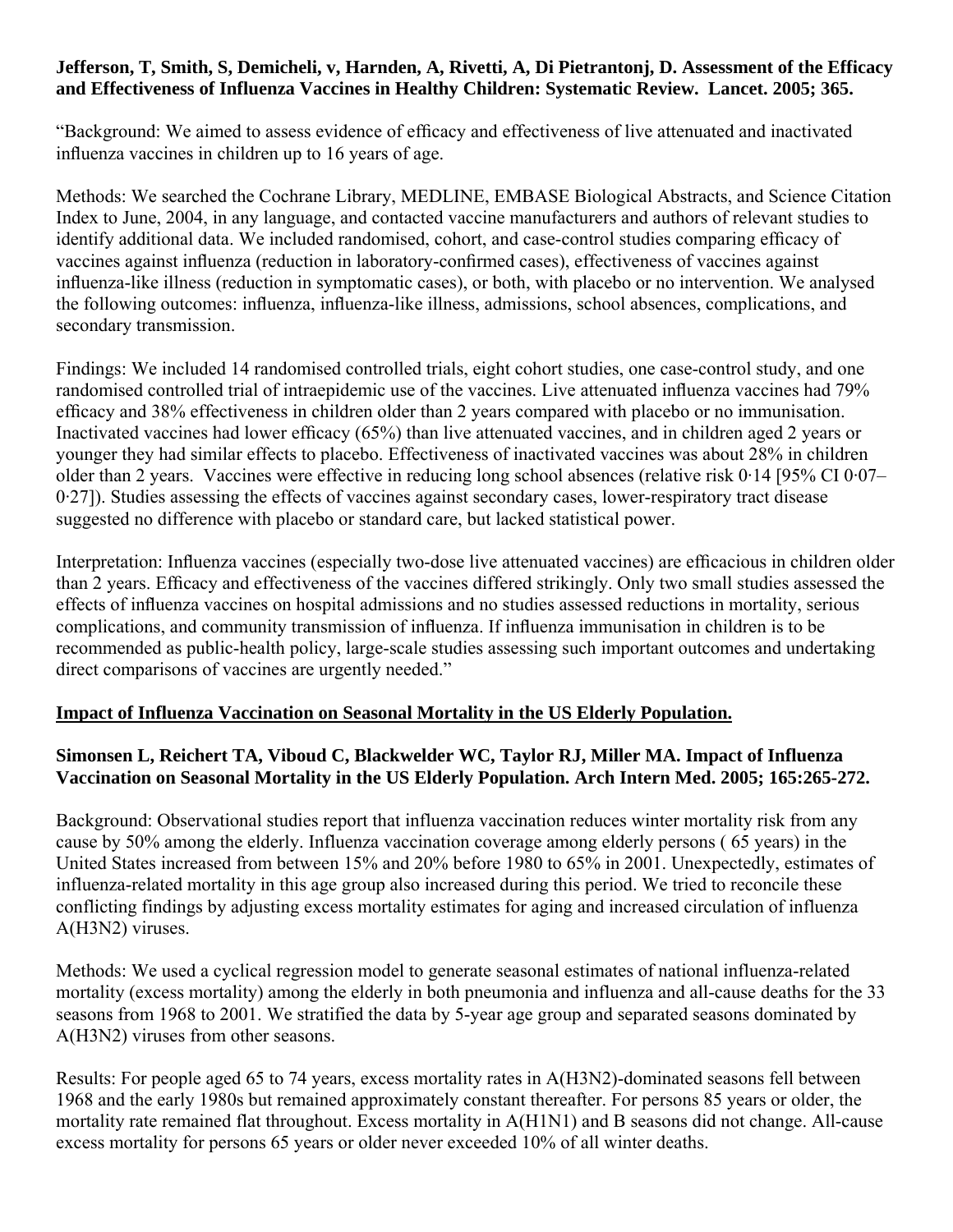Conclusions: We attribute the decline in influenza-related mortality among people aged 65 to 74 years in the decade after the 1968 pandemic to the acquisition of immunity to the emerging A(H3N2) virus. We could not correlate increasing vaccination coverage after 1980 with declining mortality rates in any age group. Because fewer than 10% of all winter deaths were attributable to influenza in any season, we conclude that observational studies substantially overestimate vaccination benefit.

#### **A Review of Thimerosal (Merthiolate) and its Ethylmercury Breakdown Product: Specific Historical Considerations Regarding Safety and Effectiveness.**

#### **Geier DA, Sykes LK, Geier MR. A review of Thimerosal (Merthiolate) and its ethylmercury breakdown product: specific historical considerations regarding safety and effectiveness. J Toxicol Environ Health B 2007;10:575-96.**

 "Thimerosal (Merthiolate) is an ethylmercury-containing pharmaceutical compound that is 49.55% mercury and that was developed in 1927. Thimerosal has been marketed as an antimicrobial agent in a range of products, including topical antiseptic solutions and antiseptic ointments for treating cuts, nasal sprays, eye solutions, vaginal spermicides, diaper rash treatments, and perhaps most importantly as a preservative in vaccines and other injectable biological products, including Rho(D)-immune globulin preparations, despite evidence, dating to the early 1930s, indicating Thimerosal to be potentially hazardous to humans and ineffective as an antimicrobial agent. Despite this, Thimerosal was not scrutinized as part of U.S. pharmaceutical products until the 1980s, when the U.S. Food and Drug Administration finally recognized its demonstrated ineffectiveness and toxicity in topical pharmaceutical products, and began to eliminate it from these. Ironically, while Thimerosal was being eliminated from topicals, it was becoming more and more ubiquitous in the recommended immunization schedule for infants and pregnant women. Furthermore, Thimerosal continues to be administered, as part of mandated immunizations and other pharmaceutical products, in the United States and globally. The ubiquitous and largely unchecked place of Thimerosal in pharmaceuticals, therefore, represents a medical crisis."

#### **Influenza Treatment Studies**

#### **Prevention and Treatment of Seasonal Influenza.**

## **Glezen, WP. Prevention and Treatment of Seasonal Influenza. N Engl J Med. 2008; 359:2579-85.**

"In February, 2007, fever developed in a previously healthy 15-year-old girl, with a peak temperature of 102◦ F (38.9◦ C) and mild upper respiratory congestion. The next day she was seen by her primary care physician. A rapid screening test for group A streptococcus was negative, and oseltamivir was prescribed. After two doses, she continued to have fever and also had nausea and emesis, malaise, and restlessness but could not get out of bed. Two days later, she was taken to the local emergency room, where she was found to be hypotensive. Despite intensive resuscitative efforts, she died 12 hours later; the postmortem examination showed necrotizing pneumonia and extensive alveolar hemorrhage. A viral culture confirmed an influenza A (H1N1 infection, and methicillin-resistant Staphylcoccus aureus was isolated from a tracheal aspirate. Could this death have been prevented?"

## **Zanamivir Prophylaxis: An Effective Strategy for the Prevention of Influenza Types A and B within Households.**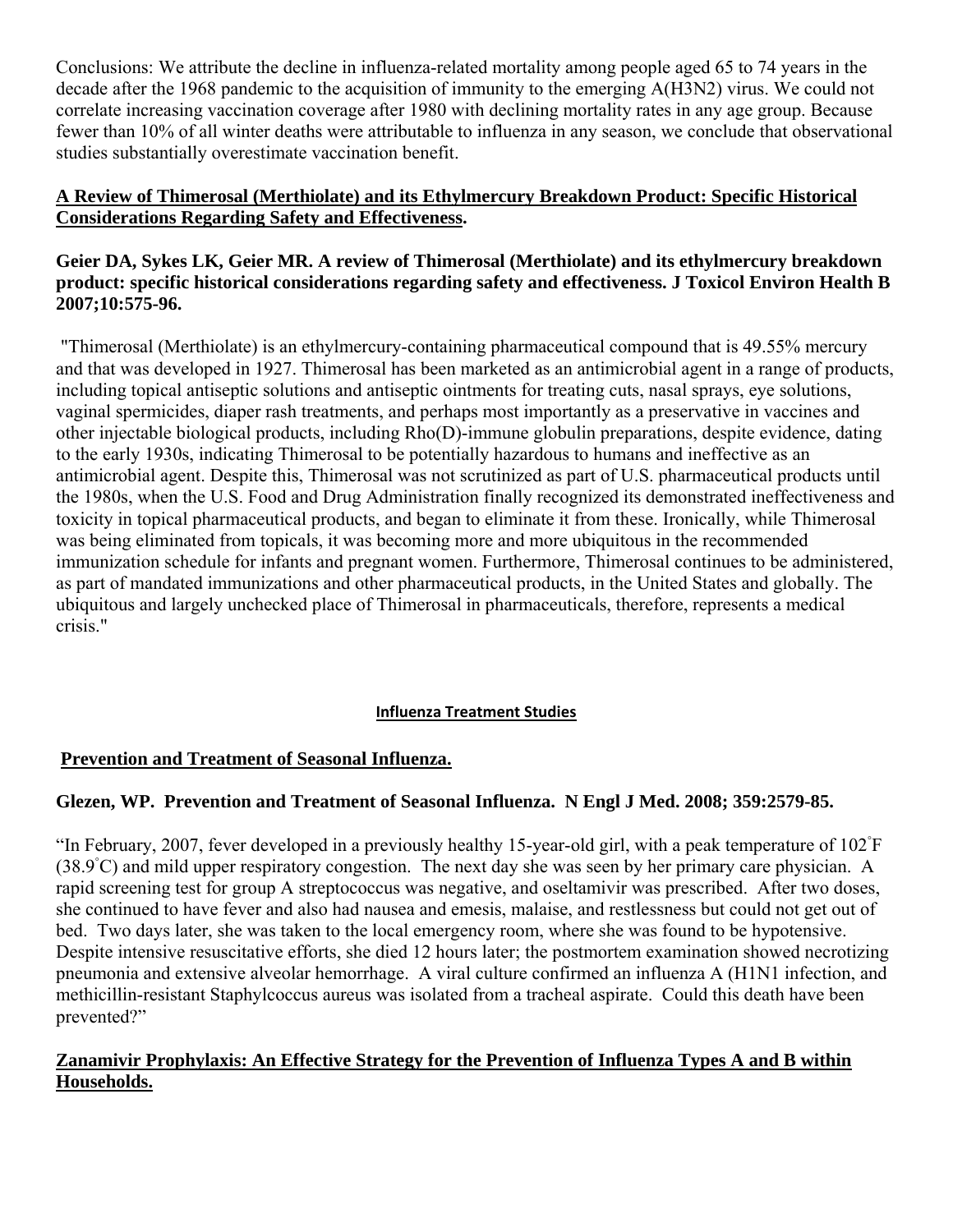#### **Monto, AS, Pichichero, ME, Blanckenberg, SJ, Ruuskanen, O, Cooper, C, Fleming, DM, Kerr, C. Zanamivir Prophylaxis: An Effective Strategy for the Prevention of Influenza Types A and B within Households. Journal of Infectious Diseases 2002; 186:1582-8.**

"A double-blind, randomized study of inhaled zanamivir for the prevention of influenza in families was conducted. Once a person with a suspected case of influenza was identified (index patient), treatment of all other household members (contacts) 5 years old was initiated. Contacts received either 10 mg zanamivir or placebo inhaled once daily for 10 days. Index patients received relief medication only. In total, 487 households (242 placebo and 245 zanamivir) were enrolled, with 1291 contacts randomly assigned to receive prophylaxis. Four percent of zanamivir versus 19% of placebo households (P ! .001 ) had at least 1 contact who developed symptomatic, laboratory-confirmed influenza, representing 81% protective efficacy (95% confidence interval, 64%–90%). Protective efficacy was similarly high for individuals (82%) and against both influenza types A and B (78% and 85%, respectively, for households). Zanamivir was well tolerated and was effective in preventing influenza types A and B within households where the index patient was not treated."

## **Randomized, Placebo-Controlled Studies of Inhaled Zanamivir in the Treatment of Influenza A and B: Pooled Efficacy Analysis.**

## **Monto, AS, Webster, A, Keene, O. Randomized, Placebo-Controlled Studies of Inhaled Zanamivir in the Treatment of Influenza A and B: Pooled Efficacy Analysis. Journal of Antimicrobial Chemotherapy. 1999;44:23-29.**

"Zanamivir, a potent, highly selective inhibitor of influenza virus A and B neuraminidase, has been evaluated in seven, similarly designed, placebo-controlled studies of the treatment of influenza. Patients with typical influenza symptoms were recruited when influenza was known to be circulating in the community. Six of these studies included a zanamivir 10 mg inhaled bd (for 5 days) treatment arm, the dose regimen submitted to regulatory agencies. Pooled analyses were conducted to evaluate efficacy more precisely in terms of the alleviation of symptoms in population subgroups and for secondary endpoints. Median time to alleviation of symptoms, the primary endpoint, was reduced from 6.0 days in the placebo group (n 1102) to 5.0 days in the zanamivir group (n 1133),  $P < 0.001$ . In febrile, laboratory-confirmed, influenza-positive (IP) patients, time to alleviation was reduced from 6.5 days to 5.0 days, a treatment benefit of 1.5 days ( $P \le 0.001$ ). A larger treatment benefit (3 days) was seen in IP patients who had severe symptoms at entry ( $n=474$ ,  $P < 0.001$ ), compared with 1 day in patients whose symptoms were not severe (n 1098,  $P \le 0.001$ ). Similarly, a 3 day treatment benefit (P 0.003) was observed in IP patients aged 50 years (n=263), compared with 1 day (P < 0.001) in patients aged <50 years. In 'high-risk' IP patients (recruited into all treatment studies), there was a treatment benefit of 2.5 days (n=305, P=0.006). Pooled analyses of secondary end-points showed statistically significant reductions in antibiotic use, time to return to normal activities and use of relief medication. In addition, reductions in symptom scores were apparent shortly after commencing zanamivir treatment. By the evening of the second day of treatment, the median total symptom score had fallen by 44% in zanamivir recipients compared with 33% in placebo recipients ( $P < 0.001$ ). These results highlight the groups likely to show greatest benefit from zanamivir treatment, and confirm the clinical relevance of the treatment benefit."

#### **Effectivness of Oseltamivir in Preventing Influenza in Household Contacts: A Randomized Control Trial.**

## **Welliver, R, Monto, AS, Carewicz, O, Shatteman, E, Hassman, M, Hedrick, J, Jackson, HC, Huson, L, Ward, P, Oxford, JS. Effectivness of Oseltamivir in Preventing Influenza in Household Contacts: A Randomized Control Trial. JAMA. 2001;285(6).**

"Context Influenza virus is easily spread among the household contacts of an infected person, and prevention of influenza in household contacts can control spread of influenza in the community.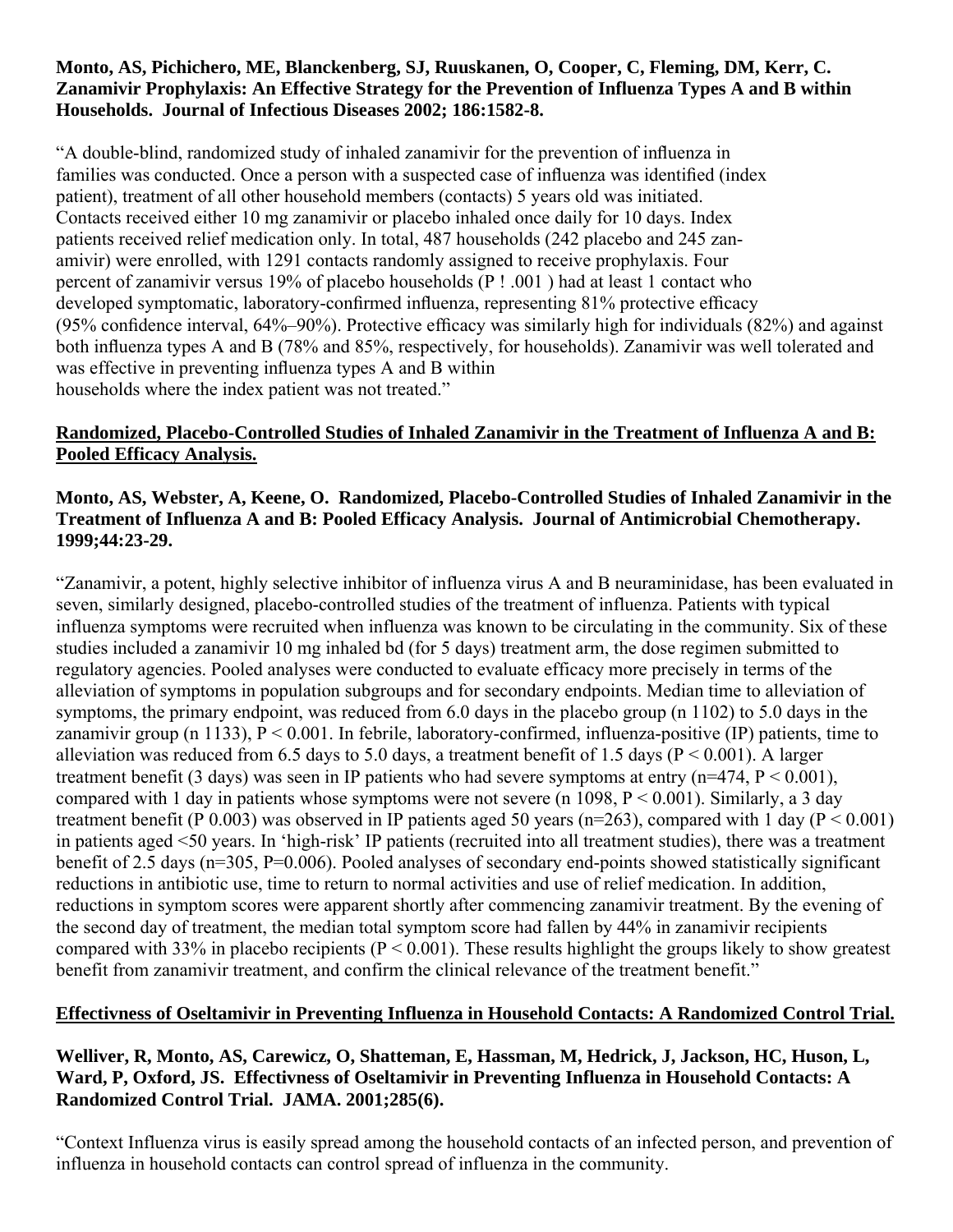Objective: To investigate the efficacy of oseltamivir in preventing spread of influenza to household contacts of influenza-infected index cases (ICs).

Design and Setting: Randomized, double-blind, placebo-controlled study conducted at 76 centers in North America and Europe during the winter of 1998-1999.

Participants: Three hundred seventy-seven ICs, 163 (43%) of whom had laboratoryconfirmed influenza infection, and 955 household contacts (aged 12 years) of all ICs (415 contacts of influenza-positive ICs).

Interventions: Household contacts were randomly assigned by household cluster to take 75 mg of oseltamivir (n  $=$  493) or placebo (n = 462) once daily for 7 days within 48 hours of symptom onset in the IC. The ICs did not receive antiviral treatment.

Main Outcome Measure: Clinical influenza in contacts of influenza-positive ICs,confirmed in a laboratory by detection of virus shedding in nose and throat swabs or a 4-fold or greater increase in influenza-specific serum antibody titer between base-line and convalescent serum samples.

Results: In contacts of an influenza-positive IC, the overall protective efficacy of oseltamivir against clinical influenza was 89% for individuals (95% confidence interval [CI], 67%-97%; P .001) and 84% for households (95% CI, 49%-95%; P .001). In contacts of all ICs, oseltamivir also significantly reduced incidence of clinical influenza, with 89% protective efficacy (95% CI, 71%-96%; P .001). Viral shedding was inhibited in contacts taking oseltamivir, with 84% protective efficacy (95% CI, 57%-95%; P .001). All virus isolates from oseltamivir recipients retained sensitivity to the active metabolite. Oseltamivir was well tolerated; gastrointestinal

tract effects were reported with similar frequency in oseltamivir (9.3%) and placebo (7.2%) recipients.

Conclusion: In our sample, postexposure prophylaxis with oseltamivir, 75 mg once daily for 7 days, protected close contacts of influenza-infected persons against influenza illness, prevented outbreaks within households, and was well tolerated."

#### **The Role of Antivirals in the Control of Influenza.**

## **Monto, AS. The Role of Antivirals in the Control of Influenza. Vaccine. 2003.; 21:1796-1800.**

"Antivirals are effective in the prophylaxis and therapy of influenza and are likely to be active against a new pandemic variant. They can be divided into the M2 inhibitors, amantadine and rimantadine, and the neuraminidase inhibitors (NIs), zanamivir and oseltamivir. The former are limited in activity to type A viruses, while the latter are also active against type B viruses. Both classes of drugs are approximately 70–90% efficacious when used as prophylaxis. However, the use of M2 inhibitors in therapy is frequently limited by side effects, more common with amantadine, by the emergence of antiviral resistance and by the lack of demonstrated prevention of complications. In contrast, the NIs are better tolerated, antiviral resistance has not emerged as a significant problem and limited evidence suggests they may reduce the frequency of influenza complications. Antiviral agents have not been widely used for either prophylaxis or treatment of annual influenza epidemics. During the early months of the next pandemic they will be the only specific agents that could be used for prevention and treatment. Their availability will depend entirely on the creation of stockpiles of these agents well in advance of the arrival of the pandemic."

#### **Guillain-Barré Syndrome Following Influenza Vaccination**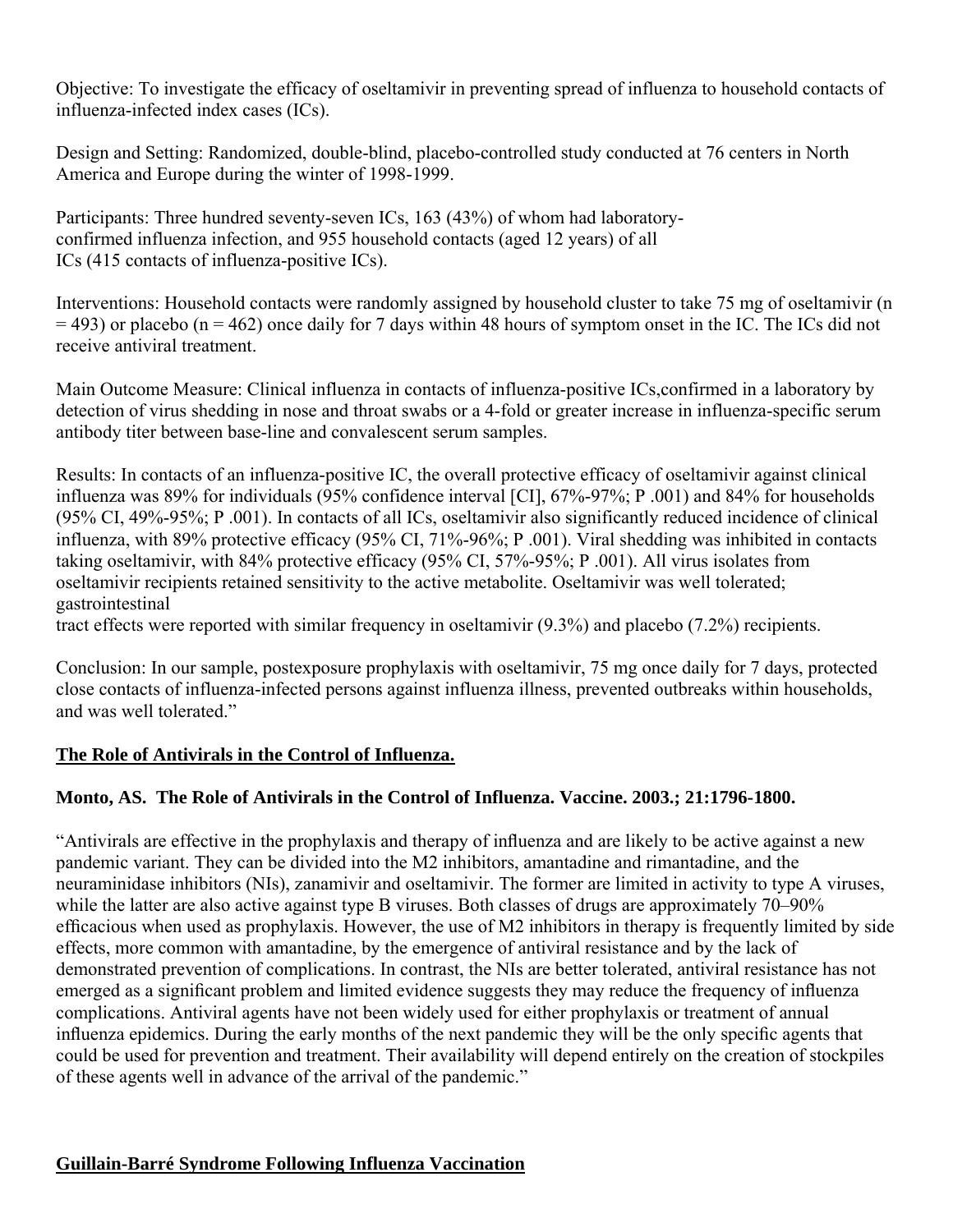Haber, P DeStefano, F, Angulo, FJ, Iskander, J, Shadomy, SV, Weintraub, E, Chen, RT. Guillain-Barré Syndrome Following Influenza Vaccination. JAMA. 2004;292:2478-2481.

"Context: An unexplained increase in the risk of Guillain-Barré syndrome (GBS) occurred among recipients of the swine influenza vaccine in 1976-1977. Guillain-Barré syndrome remains the most frequent neurological condition reported after influenza vaccination to the Vaccine Adverse Events Reporting System (VAERS) since its inception in 1990.

Objective: To evaluate trends of reports to VAERS of GBS following influenza vaccination in adults.

Design, Setting, and Participants: VAERS is the US national spontaneous reporting system for adverse events following vaccination. Reports of GBS in persons 18 years or older following influenza vaccination were evaluated for each influenza season from July 1, 1990, through June 30, 2003. The number of people vaccinated was estimated from the National Health Interview Survey and US census data. Beginning in 1994, active follow-up was conducted to verify GBS diagnosis and obtain other clinical details.

Main Outcome Measure: Reporting rates of GBS following influenza vaccination over time.

Results: From July 1990 through June 2003, VAERS received 501 reports of GBS following influenza vaccination in adults. The median onset interval (13 days) was longer than that of non-GBS reports of adverse events after influenza vaccine (1 day) (P .001). The annual reporting rate decreased 4-fold from a high of 0.17 per 100 000 vaccinees in 1993-1994 to 0.04 in 2002-2003 (P .001). A GBS diagnosis was confirmed in 82% of reports. Preceding illness within 4 weeks of vaccination was identified in 24% of reported cases.

Conclusions: From 1990 to 2003, VAERS reporting rates of GBS after influenza vaccination decreased. The long onset interval and low prevalence of other preexisting illnesses are consistent with a possible causal association between GBS and influenza vaccine. These findings require additional research, which can lead to a fuller understanding of the causes of GBS and its possible relationship with influenza vaccine.

## **Influenza Vaccination and Guillain Barre Syndrome.**

## **Geier,MR, Geier, DA, Zahalskyc, AC. Influenza Vaccination and Guillain Barre Syndrome. Clinical Immunology. 2003.**

"Acute and severe Guillain Barre Syndrome (GBS) cases reported following influenza vaccine to the Vaccine Adverse Events Reporting System (VAERS) database from 1991 through 1999 were examined. Endotoxin lysate assay in influenza vaccines. There were a total of 382 cases of GBS reported to the VAERS database following influenza vaccination (male/female ratio, 1.2). The median onset of GBS following influenza vaccine was 12 days (interquartile range, 7 days to 21 days). There was an increased risk of acute GBS (relative risk, 4.3; 95% confidence interval, 3.0 to 6.4) and severe GBS (relative risk, 8.5; 95% confidence interval, 3.7 to 18.9) in comparison to an adult tetanus– diphtheria (Td) vaccine control group. There were maximums in the incidence of GBS following influenza vaccine that occurred approximately every third year (1993, 1996, and 1998) and statistically significant variation in the incidence of GBS among different influenza manufacturers. Influenza vaccines contained from a 125- to a 1250-fold increase in endotoxin concentrations in comparison to an adult Td vaccine control and endotoxin concentrations varied up to 10-fold among different lots and manufacturers of influenza vaccine. The biologic mechanism for GBS following influenza vaccine may involve the synergistic effects of endotoxin and vaccine-induced autoimmunity. There were minimal potential reporting biases in the data reported to the VAERS database in this study. Patients should make an informed consent decision on whether to take this optional vaccine based upon its safety and efficacy and physicians should vigilantly report GBS following influenza vaccination to the VAERS in the United States so that continued evaluation of the safety of influenza vaccine may be undertaken."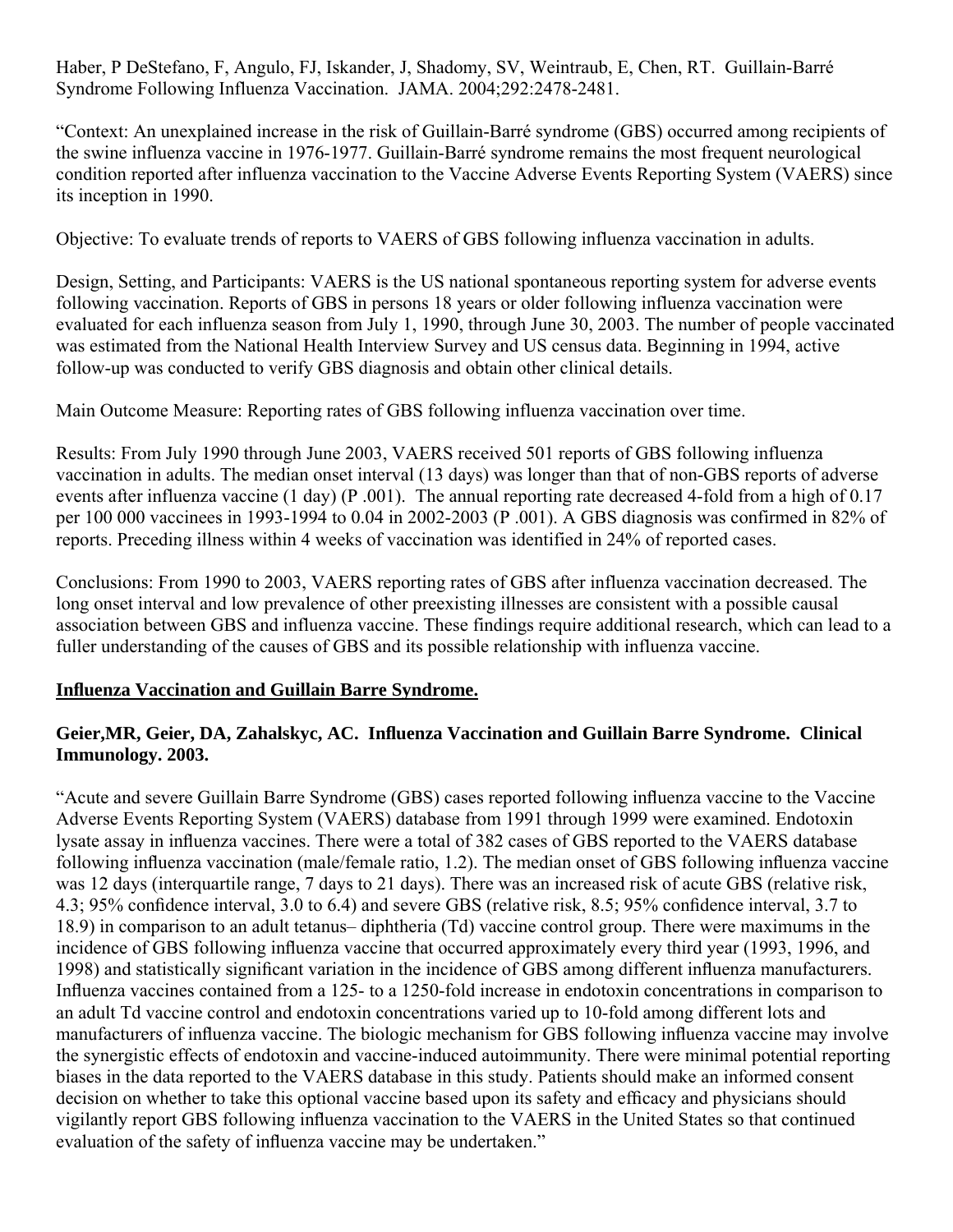#### **Mitochondrial dysfunction, impaired oxidative‐reduction activity, degeneration, and death in human neuronal and fetal cells induced by low‐level exposure to thimerosal and other metal compounds.**

#### **D.A. Geier, P.G. King, and M.R. Geier. Toxicological & Environmental Chemistry**

**Vol. 91, No. 4, June 2009, 735–749.**

"Thimerosal (ethylmercurithiosalicylic acid), an ethylmercury (EtHg)‐releasing compound (49.55% mercury (Hg)), was used in a range of medical products for more than 70 years. Of particular recent concern, routine administering of Thimerosal‐containing biologics/childhood vaccines have become significant sources of Hg exposure for some fetuses/infants. This study was undertaken to investigate cellular damage among in vitro human neuronal (SH‐SY‐5Y

neuroblastoma and 1321N1 astrocytoma) and fetal (nontransformed) model systems using cell vitality assays and microscope‐based digital image capture techniques to assess potential damage induced by Thimerosal and other metal compounds (aluminum (Al) sulfate, lead (Pb)(II) acetate, methylmercury (MeHg) hydroxide, and mercury (Hg)(II) chloride) where the cation was

reported to exert adverse effects on developing cells. Thimerosal‐associated cellular damage was also evaluated for similarity to pathophysiological findings observed in patients diagnosed with autistic disorders (ADs). Thimerosalinduced cellular damage as evidenced by concentration‐ and time‐dependent mitochondrial damage, reduced oxidative–reduction activity, cellular degeneration, and cell death in the in vitro human neuronal and fetal model systems studied. Thimerosal at low nanomolar (nM) concentrations induced significant cellular toxicity in human neuronal and fetal cells. Thimerosal‐induced cytoxicity is similar to that observed in AD pathophysiologic studies. Thimerosal was found to be significantly more toxic than the other metal compounds examined. Future studies need to be conducted to evaluate additional mechanisms underlying Thimerosal-induced cellular damage and assess potential co-exposures to other compounds that may increase or decrease Thimerosal-mediated toxicity."

## **Prenatal and Postnatal Mercury Expousre, Breastfeeding and Neurodevelopment During the First 5 Years.**

## **Marques RC, Dorea JG, Bernardi VE, Bastos WR, Malm O. Prenatal and postnatal mercury expousre, breastfeeding and neurodevelopment during the first 5 years. Cog Behav Neurol 2009;22:134-41.**

 "OBJECTIVE: We evaluated the association between infant hair-Hg and Gesell schedules (GS). BACKGROUND: Longitudinal assessment of prenatal and postnatal Hg exposure during the first 60 months. METHODS: We used hair-Hg as a marker of postnatal Hg exposure (inorganic and methyl-Hg from breast milk, and ethyl-Hg from thimerosal) and GS measured at 6, 36, and 60 months. RESULTS: Hair-Hg at 6 months responded to events related to Hg exposure and breastfeeding. However, most neurodevelopment delays observed at 6 months were overcome with infant growth; at 60 months 87% of children showed adequate GS (>85). Length of lactation and hair-Hg were each significantly correlated with GS, but in opposite ways: length of lactation was positive and significantly correlated with all GS at 60 months; hair-Hg concentrations were negative and significantly correlated with GS at 6 months ( $r=-0.333$ ; P=0.002) and 60 months ( $r=-0.803$ ; P=0.010), but not at 36 months. Multiple regression models showed that the GS outcome at 60 months depended on GS at 36 months that in turn was influenced by infants' developmental and Hg exposure variables. GS at 6 months was significantly influenced by prenatal (maternal and infant hair-Hg at birth) and postnatal Hg exposure at 6 months..."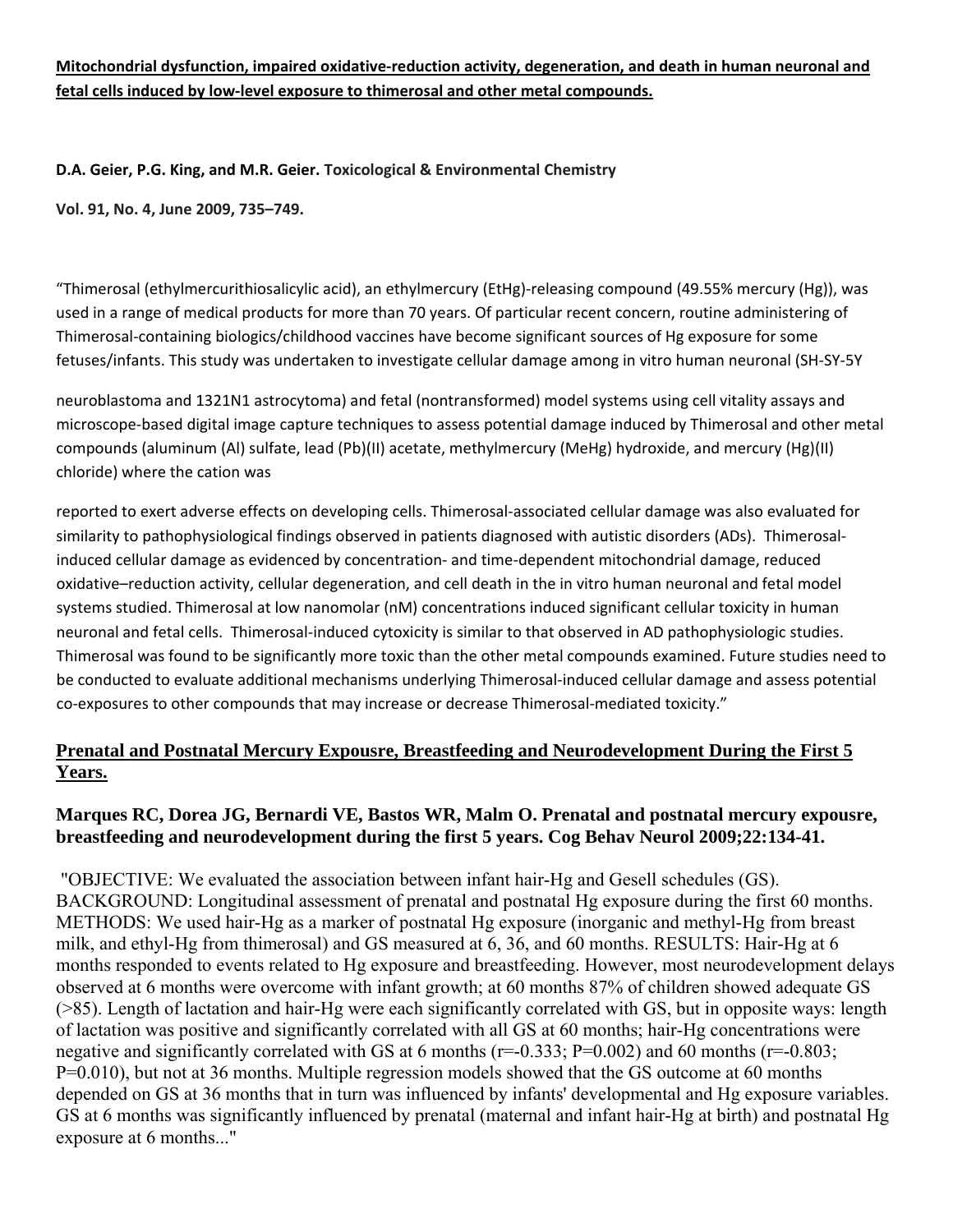#### **Principal Component Analysis and Discrimination of Variables Associated with Pre- and Post-Natal Exposure to Mercury.**

## **Marques RC, Barnardi JV, Dorea JG, Bastos WR, Malm O. Principal component analysis and discrimination of variables associated with pre- and post-natal exposure to mercury. Int J Hyg Environ Health 2008;211:606-14.**

 "The variance of variables associated with neurodevelopment at 180 days, pre-natal variables (Hg in placenta, blood and hair) and post-natal Hg exposure (including Thimerosal-containing vaccines, TCV) were examined in 82 exclusively breastfed infants using principal component analysis (PCA). This multivariate method was applied to identify hierarchy and sets of interrelated variables. The PCA yielded a two-factor solution, explaining 92% of variance and summarizing most of the relevant information in the dataset matrix: the first component represented birth weight and vaccine (first doses of Hepatitis B and DTP) variability and explained 57% of variance; the second component represented a gradient of neurodevelopment (Gesell scores) and explained 35% of variance. The third component explained only 3% of the remaining 8% variance. Beside CNS priming by breastfeeding, infant development (birth weight) and time of immunization with TCV should be considered in epidemiological studies. PCA can classify sets of variables related to vaccination and neuromotor development schedules, clearly discriminating between earlier and later TCV exposures of exclusively breastfed infants. In conclusion, the incommensurable concept of the chance of toxic risk caused by TCV-EtHg exposure against the proven benefit of immunization is in no way disputed here. However, infant neurodevelopmental (ND) disorders linked to Thimerosal-Hg stands in need of proof, but PCA points to the possibility of identifying exposure risk variables associated with ND schedules."

#### **Thimerosal and Children's Neurodevelopmental Disorders.**

#### **Maya L, Luna F. Thimerosal and children's neurodevelopmental disorders. An Fac Med Lima 2006;67:243-62.**

"The causal relationship between thimerosal (ethylmercury), preservative in pediatric vaccines, and the increase in children's neurodevelopmental disorders as a result of the increase in immunization schemes is evaluated. The scientific information on thimerosal was reviewed, and evidence found in epidemiological, ecological, biomolecular, toxicology, biosafety, fetal toxicology and reproductive health studies signal the possible causal association of thimerosol exposure and neurodevelopmental disorders of the child. Such neurotoxicity occurs in infants and fetuses of vaccinated pregnant women, due to cumulative doses of mercury. The various types of evidence imply thimerosal as the causal agent, aggravating or triggering neurodevelopmental disorders of the child. The toxicity of mercury forced the progressive withdrawal of thimerosal. Unfortunately, in the vaccines, there was a substantial delay in demonstrating the negative impact of thimerosal. Currently, there exist vaccines without thimerosol, whose use is causing a lower incidence of children's neurodevelopmental disorders."

#### **Thimerosal Exposure in Infants and Neurodevelopmental Disorders: An Assessment of Computerized Medical Records in the Vaccine Safety Datalink.**

## **Young HA, Geier DA, Geier MR. Thimerosal exposure in infants and neurodevelopmental disorders: an assessment of computerized medical records in the Vaccine Safety Datalink. J Neurol Sci 2008;271:110-8.**

 "The study evaluated possible associations between neurodevelopmental disorders (NDs) and exposure to mercury (Hg) from Thimerosal-containing vaccines (TCVs) by examining the automated Vaccine Safety Datalink (VSD). A total of 278,624 subjects were identified in birth cohorts from 1990–1996 that had received their first oral polio vaccination by 3 months of age in the VSD. The birth cohort prevalence rate of medically diagnosed International Classification of Disease, 9th revision (ICD-9) specific NDs and control outcomes were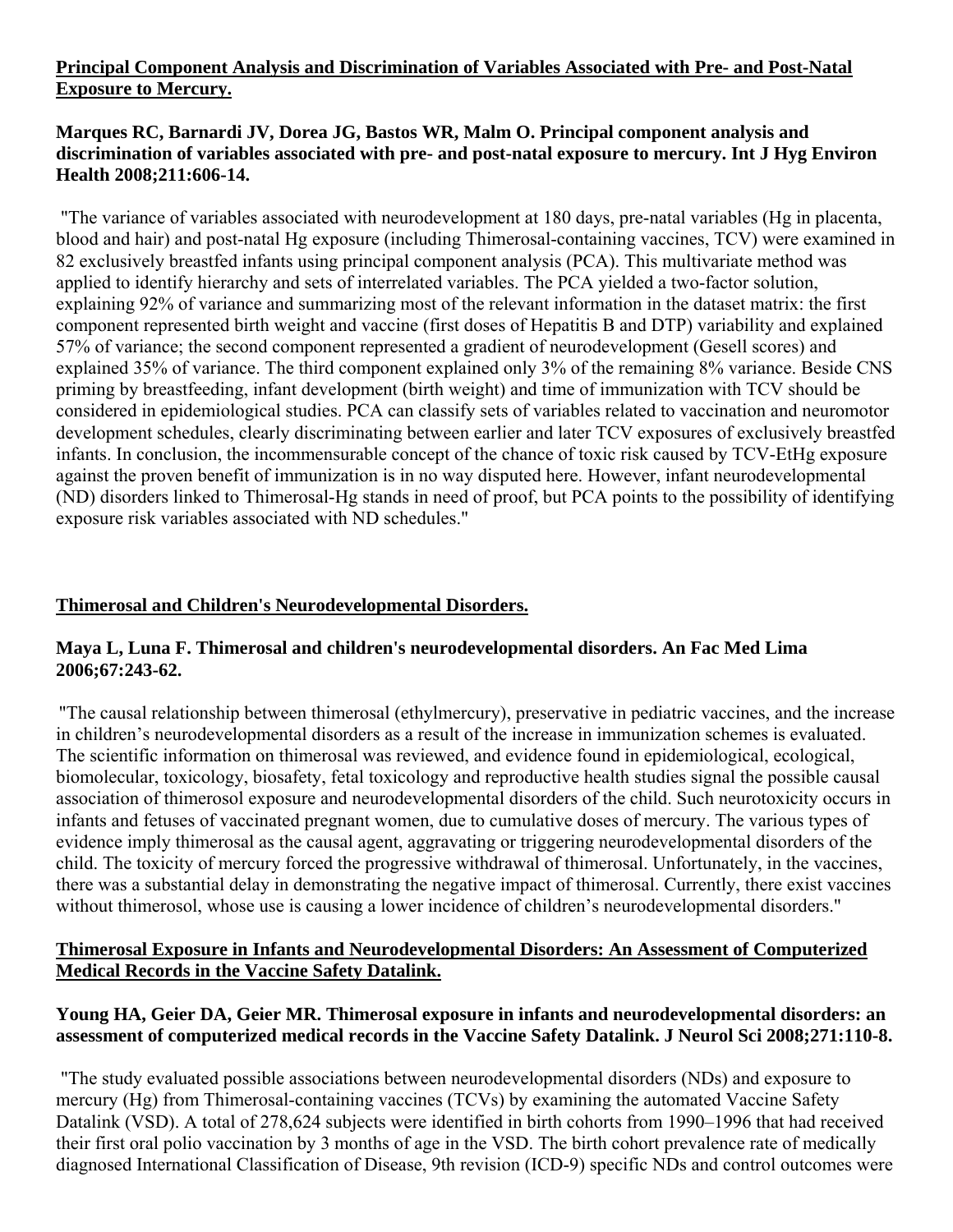calculated. Exposures to Hg from TCVs were calculated by birth cohort for specific exposure windows from birth-7 months and birth-13 months of age. Poisson regression analysis was used to model the association between the prevalence of outcomes and Hg doses from TCVs. Consistent significantly increased rate ratios were observed for autism, autism spectrum disorders, tics, attention deficit disorder, and emotional disturbances with Hg exposure from TCVs. By contrast, none of the control outcomes had significantly increased rate ratios with Hg exposure from TCVs. Routine childhood vaccination should be continued to help reduce the morbidity and mortality associated with infectious diseases, but efforts should be undertaken to remove Hg from vaccines. Additional studies should be conducted to further evaluate the relationship between Hg exposure and NDs."

#### **A Meta-Analysis Epidemiological Assessment of Neurodevelopmental Disorders Following Vaccines Administered from 1994 through 2000 in the United States.**

#### **Geier DA, Geier MR. A meta-analysis epidemiological assessment of neurodevelopmental disorders following vaccines administered from 1994 through 2000 in the United States. Neuro Endocrinol Lett 2006;27:401-13.**

 "BACKGROUND: Thimerosal is an ethylmercury-containing compound (49.6% mercury by weight) used as at the preservative level in vaccines (0.005% to 0.01%). METHODS: Statistical modeling in a meta-analysis epidemiological assessment of the Vaccine Adverse Event Reporting System (VAERS) for neurodevelopment disorders (NDs) reported following Diphtheria-Tetanus-whole-cell-Pertussis (DTP) vaccines in comparison to Diphtheria-Tetanus-whole-cell-Pertussis-Haemophilus Influenzae Type b (DTPH) vaccines (administered: 1994-1997) and following Thimerosal-containing Diphtheria-Tetanus-acellular-Pertussis (DTaP), vaccines in comparison to Thimerosal-free DTaP vaccines (administered: 1997-2000), was undertaken. RESULTS: Significantly increased adjusted (sex, age, vaccine type, vaccine manufacturer) risks of autism, speech disorders, mental retardation, personality disorders, thinking abnormalities, ataxia, and NDs in general, with minimal systematic error or confounding, were associated with TCV exposure. CONCLUSION: It is clear from the results of the present epidemiological study and other recently published data associating mercury exposure with childhood NDs, additional ND research should be undertaken in the context of evaluating mercuryassociated exposures, especially from Thimerosal-containing vaccines."

#### **An Assessment of Downward Trends in Neurodevelopmental Disorders in the United States Following Removal of Thimerosal from Childhood Vaccines.**

## **Geier DA, Geier MR. An assessment of downward trends in neurodevelopmental disorders in the United States following removal of Thimerosal from childhood vaccines. Med Sci Monit 2006;12(6):CR231-9.**

The US is in the midst of an epidemic of neurodevelopmental disorders (NDs). Thimerosal is an ethylmercurycontaining compound added to some childhood vaccines. Several previous epidemiological studies conducted in the US have associated Thimerosal-containing vaccine (TCV) administration with NDs.

An ecological study was undertaken to evaluate NDs reported to the Vaccine Adverse Event Reporting System (VAERS) from 1991 through 2004 by date of receipt and by date of vaccine administration. The NDs examined included autism, mental retardation, and speech disorders. Statistical trend analysis was employed to evaluate the effects of removal of Thimerosal on the proportion of NDs reported to VAERS.

There was a peak in the proportion of ND reports received by VAERS in 2001–2002 and in the proportion of ND reports by date of vaccine administration in 1998. There were significant reductions in the proportion of NDs reported to VAERS as Thimerosal was begun to be removed from childhood vaccines in the US from mid-1999 onwards.

The present study provides the first epidemiological evidence showing that as Thimerosal was removed from childhood vaccines, the number of NDs has decreased in the US. The analysis techniques utilized attempted to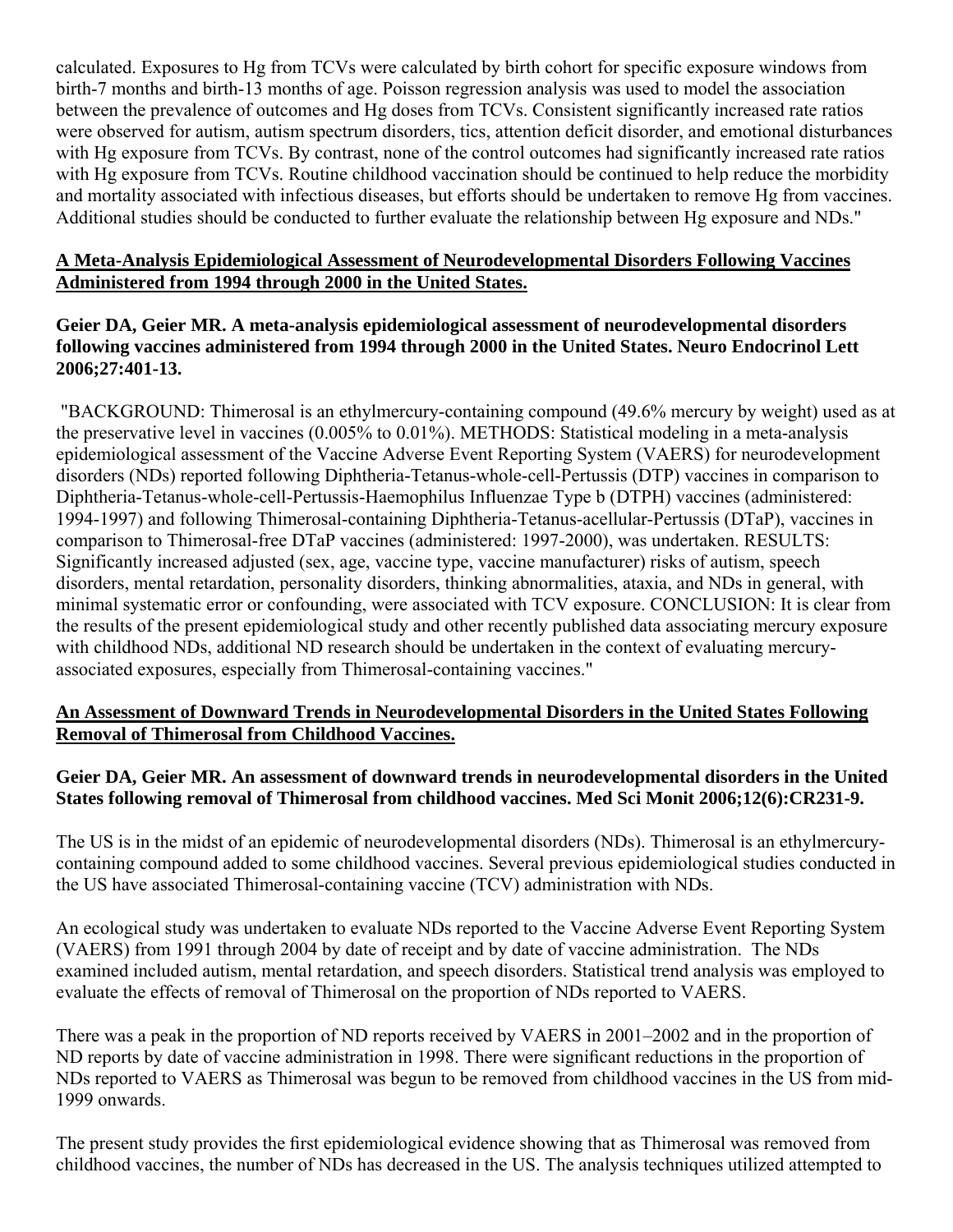minimize chance or bias/confounding. Additional research should be conducted to further evaluate the relationship between TCVs and NDs. This is especially true because the handling of vaccine safety data from the National Immunization Program of the CDC has been called into question by the Institute of Medicine of the National Academy of Sciences in 2005.

## **Neurodevelopmental Disorders, Maternal Rh-Negativity, and Rho(D) Immune Globulins: A Multi-Center Assessment.**

## **Geier DA, Mumper E, Gladfelter B, Coleman L, Geier MR. Neuro Endocrinol Lett 2008;29:272-80.**

 "BACKGROUND: Many formulations of Thimerosal (49.55% mercury by weight)-containing Rho(D) immune globulins (TCRs) were routinely administered to Rh-negative mothers in the US prior to 2002. OBJECTIVES: It was hypothesized: (1) if prenatal Rho(D)-immune globulin preparation exposure was a risk factor for neurodevelopmental disorders (NDs) then more children with NDs would have Rh-negative mothers compared to controls; and (2) if Thimerosal in the Rho(D)-immune globulin preparations was the ingredient associated with NDs, following the removal of Thimerosal from all manufactured Rho(D)-immune globulin preparations from 2002 in the US the frequency of maternal Rh-negativity among children with NDs should be similar to control populations. METHODS: Maternal Rh-negativity was assessed at two sites (Clinic A-Lynchburg, VA; Clinic B-Rockville and Baltimore, MD) among 298 Caucasian children with NDs and known Rh-status. As controls, maternal Rh-negativity frequency was determined from 124 Caucasian children (born 1987-2001) without NDs at Clinic A, and the Rh-negativity frequency was determined from 1,021 Caucasian pregnant mothers that presented for prenatal genetic care at Clinic B (1980-1989). Additionally, 22 Caucasian patients with NDs born from 2002 onwards (Clinics A and B) were assessed for maternal Rh-negativity. RESULTS: There were significant and comparable increases in maternal Rh-negativity among children with NDs (Clinic: A=24.2%), autism spectrum disorders (Clinic: A=28.3%, B=25.3%), and attention-deficitdisorder/attention-deficit-hyperactivity-disorder (Clinic: A=26.3%) observed at both clinics in comparison to both control groups (Clinic: A=12.1%, B=13.9%) employed. Children with NDs born post-2001 had a maternal Rh-negativity frequency (13.6%) similar to controls. CONCLUSION: This study associates TCR exposure with some NDs in children."

#### **Early Downward Trends in Neurodevelopmental Disorders Following Removal of Thimerosal-Containing Vaccines.**

David A. Geier, B.A., Mark R. Geier, M.D., Ph.D. Journal of American Physicians and Surgeons; Spring 2006; 11(1).

"Contemporaneously with the epidemic rise in neurodevelopmental disorders (NDs), first observed in the United States during the 1990s, the childhood immunization schedule was

expanded by the U.S. Centers for Disease Control and Prevention (CDC) to include several additional thimerosalcontaining vaccines (TCVs). On July 7, 1999, a joint recommendation was made by the American Academy of Pediatrics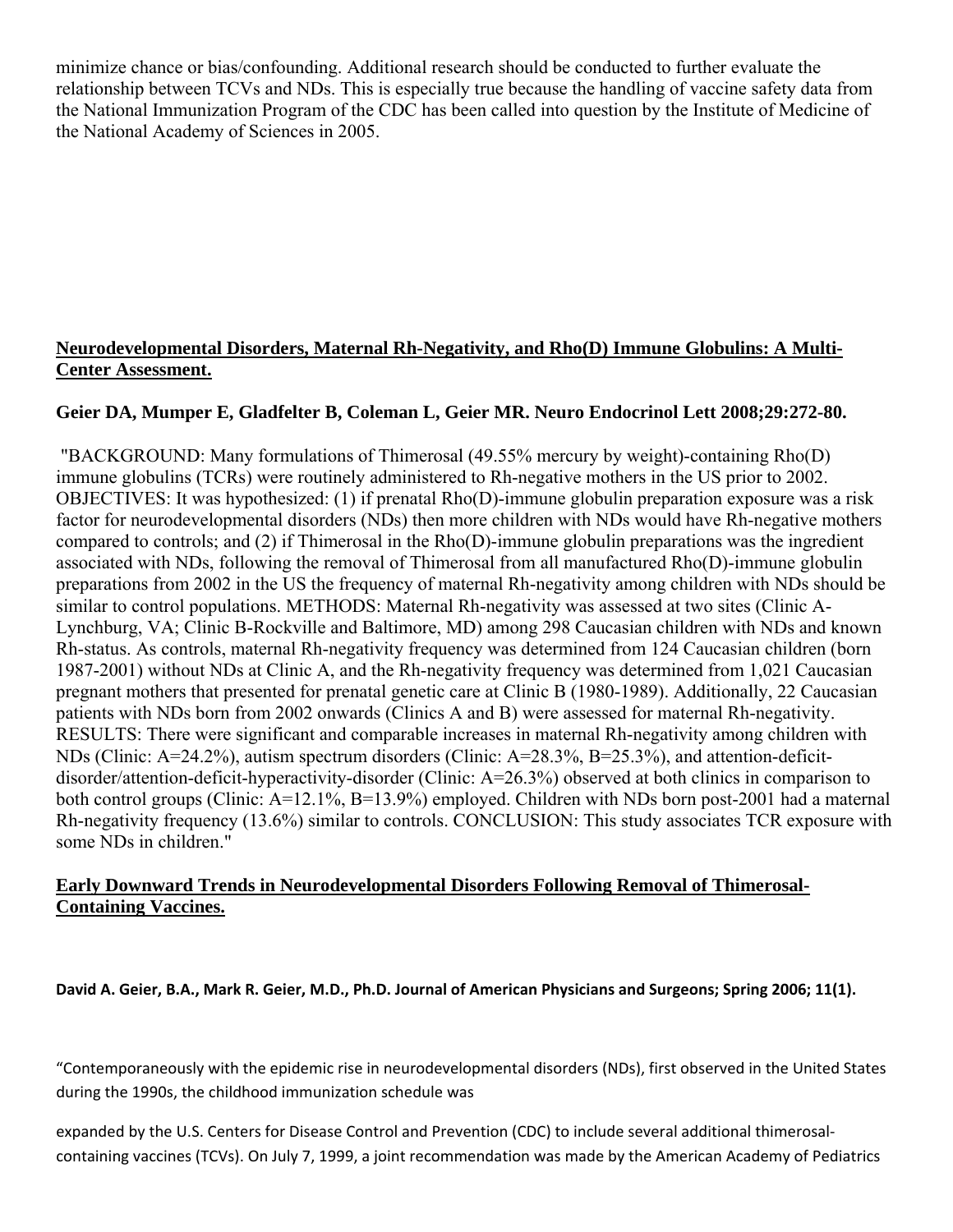(AAP) and the U.S. Public Health Service (PHS) to remove thimerosal from vaccines. A two‐phase study was undertaken to evaluate trends in diagnosis of new NDs entered into the Vaccine Adverse Event Reporting System (VAERS) and the California Department of Developmental Services (CDDS) databases on a reporting quarter basis, from 1994 through 2005. Significant increasing trends in newly diagnosed NDs were observed in both databases 1994 through mid‐2002. Significant decreasing trends in newly diagnosed NDs were observed in both databases from mid‐2002 through 2005. The results indicate that the trends in newly diagnosed NDs correspond directly to the expansion and subsequent contraction of the cumulative mercury dose to which children were exposed from TCVs through the U.S. immunization schedule."

#### **Neurodevelopmental Disorders after Thimerosal‐Containing Vaccines:**

#### **A Brief Communication.**

#### **Mark R. Geier, David A. Geier, Society for Experimental Medicine. 2003.**

"We were initially highly skeptical that differences in the concentrations of thimerosal in vaccines would have any effect on the incidence rate of neurodevelopmental disorders after childhood immunization. This study presents the first epidemiologic evidence, based upon tens of millions of doses of vaccine administered in the United States, that associates increasing thimerosal from vaccines with neurodevelopmental disorders. Specifically, an analysis of the Vaccine Adverse Events Reporting System (VAERS) database showed statistical increases in the incidence rate of autism (relative risk  $[RR] = 6.0$ ), mental retardation  $(RR = 6.1)$ , and speech disorders  $(RR = 2.2)$  after thimerosal-containing diphtheria, tetanus, and acellular pertussis (DTaP) vaccines in comparison with thimerosal‐free DTaP vaccines. The male/female ratio indicated that autism (17) and speech disorders (2.3) were reported more in males than females after thimerosal‐containing DTaP vaccines, whereas mental retardation (1.2) was more evenly reported among male and female vaccine recipients. Controls were employed to determine if biases were present in the data, but none were found. It was determined that overall adverse reactions were reported in similar-aged populations after thimerosalcontaining DTaP (2.4  $\pm$  3.2 years old) and thimerosal-free DTaP (2.1  $\pm$  2.8 years old) vaccinations. Acute control adverse reactions such as deaths (RR = 1.0), vasculitis (RR = 1.2), seizures (RR = 1.6), ED visits (RR = 1.4), total adverse reactions  $(RR = 1.4)$ , and gastroenteritis  $(RR = 1.1)$  were reported similarly after thimerosalcontaining and thimerosal-free DTaP vaccines. An association between neurodevelopmental disorders and thimerosalcontaining

DTaP vaccines was found, but additional studies should be conducted to confirm and extend this study."

#### **NeuroDevelopmental Disorders Following Thimerosal‐Containing Childhood Immunizations: A Follow‐up Analysis**

**Mark R. Geier, David A. Geier, International Journal of Toxicology, 23:369‐376, 2004.**

"The authors previously published the first epidemiological study from the United States associating thimerosal from childhood vaccines with neurodevelopmental disorders (NDs) based upon assessment of the Vaccine Adverse Event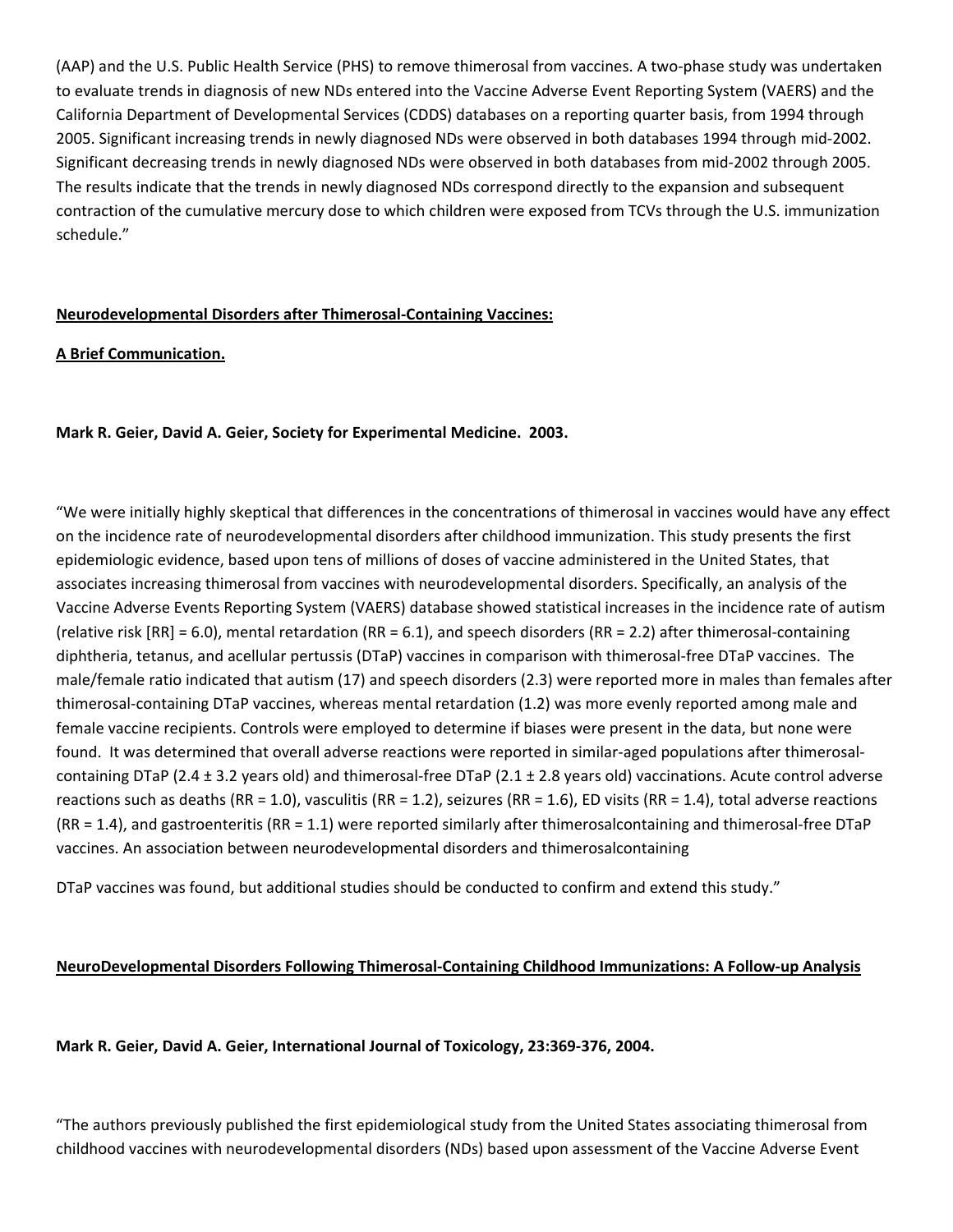Reporting System (VAERS). A number of years have gone by since their previous analysis of the VAERS. The present study was undertaken to determining whether the previously observed effect between thimerosal‐containing childhood vaccines and NDs are still apparent in the VAERS as children have had a chance to further mature and potentially be diagnosed with additional NDs. In the present study, a cohort of children receiving thimerosal‐containing diphtheria‐ tetanus‐acellular pertussis (DTaP) vaccines in comparison to a cohort of children receiving thimerosal‐containing diphtheria‐tetanus‐acellular pertussis (DTaP) vaccines in comparison to a cohort of children receiving thimerosal‐free DTaP vaccines administered from 1997 through 2000 based upon an assessment of adverse events reported to the VAERS were evaluated. It was determined that there were significantly increased odds ratios (Ors) for autism (OR=1/8, p<.05), mental retardation (OR‐2.6, p<.002), speech disorder (OR‐2.1, p<.02), personality disorders (OR‐2.6, p<.01), and thinking abnormality (OR=8.2, p<.01) adverse events reported to the VAERS following thimerosal‐containing DTaP vaccines in comparison to thimerosal‐free DTaP vaccines. Potential confounders and reporting biases were found to be minimal in this assessment of the VAERS. It was observed, even though the media has reported a potential association between autism and thimerosal exposure, that the other NDs analyzed in this assessment of the VAERS had significantly higher ORs than autism following thimerosal-containing DTaP vaccines in comparison to thimerosal-free DTaP vaccines. The present study provides additional epidemiological evidence supporting previous epidemiological, clinical and experimental evidence that administration of thimerosal‐containing vaccines in the United States resulted in a significant number of children developing NDs.

## A Two-Phased Population Epidemiological Study of the Safety of Thimerosal-Containing Vaccines: A Follow-Up **Analysis.**

#### **Mark R. Geier, David A. Geier. Med Sci Monit, 2005; 11(4): CR160‐170**

"Background: Thimerosal is an ethylmercury‐containing preservative in vaccines. Toxicokinetic studies have shown children received doses of mercury from thimerosal‐containing vaccines (TCVs) that were in excess of safety guidelines. Previously, an ecological study showing a significant association between TCVs and neurodevelopmental disorders (NDs) in the US was published in this journal.

Material/Methods: A two phased population‐based epidemiological study was undertaken. Phase one evaluated reported NDs to the Vaccine Adverse Event Reporting System (VAERS) following thimerosal‐containing Diphtheria‐ Tetanus‐acellular‐Pertussis (DTaP) vaccines in comparison to thimerosal‐free DTaP vaccines administered from 1997 through 2001. Phase two evaluated the automated Vaccine Safety Datalink (VSD) for cumulative exposures to mercury from TCVs at 1‐, 2‐, 3‐, and 6‐months‐of‐age for infants born from 1992 through 1997 and the eventual risk of developing NDs.

Results: Phase one showed significantly increased risks for autism, speech disorders, mental retardation, personality disorders, and thinking abnormalities reported to VAERS following thimerosal‐containing DTaP vaccines in comparison to thimerosal‐free DTaP vaccines. Phase two showed significant associations between cumulative exposures to thimerosal and the following types of NDs: unspecified developmental delay, tics, attention deficit disorder (ADD), language delay, speech delay, and neurodevelopmental delays in general.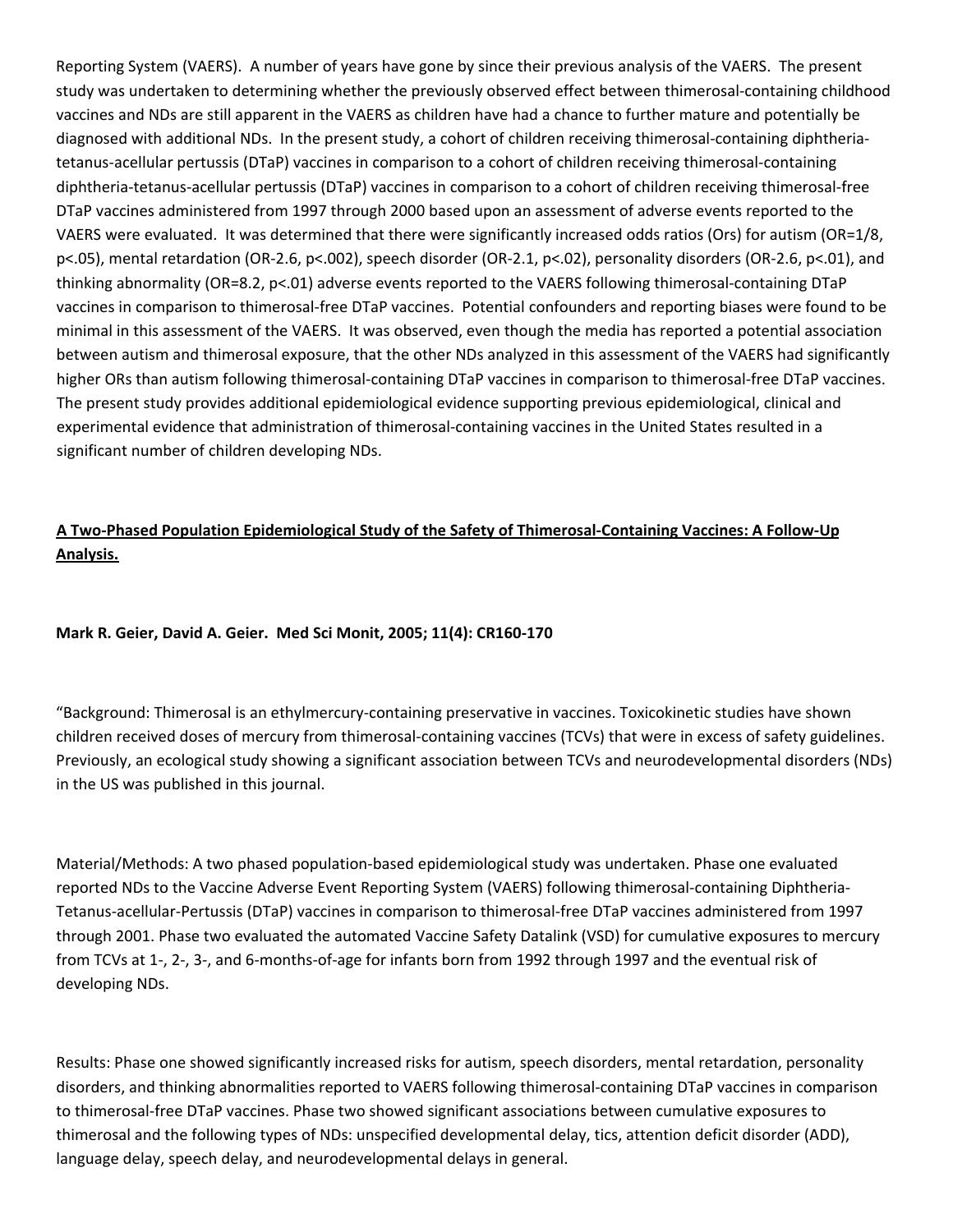Conclusions: This study showed that exposure to mercury from TCVs administered in the US was a consistent significant risk factor for the development of NDs. It is clear from these data and other recent publications linking TCVs with NDs that additional ND research should be undertaken in the context of evaluating mercury‐associated exposures and thimerosal‐free vaccines should be made available."

## **An Assessment of Downward Trends in Neurodevelopmental Disorders in the United States Following Removal of Thimerosal from Childhood Vaccines.**

**Mark R. Geier, David A. Geier. Med Sci Monit, 2006; 12(6): CR231‐239.**

"Background: The US is in the midst of an epidemic of neurodevelopmental disorders (NDs). Thimerosal is an ethylmercury‐containing compound added to some childhood vaccines. Several previous epidemiological studies conducted in the US have associated Thimerosal‐containing vaccine (TCV) administration with NDs.

Material/Methods: An ecological study was undertaken to evaluate NDs reported to the Vaccine Adverse Event Reporting System (VAERS) from 1991 through 2004 by date of receipt and by date of vaccine administration. The NDs examined included autism, mental retardation, and speech disorders. Statistical trend analysis was employed to evaluate the effects of removal of Thimerosal on the proportion of NDs reported to VAERS.

Results: There was a peak in the proportion of ND reports received by VAERS in 2001–2002 and in the proportion of ND reports by date of vaccine administration in 1998. There were signifi cant reductions in the proportion of NDs reported to VAERS as Thimerosal was begun to be removed from childhood vaccines in the US from mid‐1999 onwards.

Conclusions: The present study provides the fi rst epidemiological evidence showing that as Thimerosal was removed from childhood vaccines, the number of NDs has decreased in the US. The analysis techniques utilized attempted to minimize chance or bias/confounding. Additional research should be conducted to further evaluate the relationship between TCVs and NDs. This is especially true because the handling of vaccine safety data from the National Immunization Program of the CDC has been called into question by the Institute of Medicine of the National Academy of Sciences in 2005."

## **An Evaluation of the Effects of Thimerosal on Neurodevelopmental Disorders Reported Following DTP and Hib Vaccines in Comparison to DTPH Vaccine in the United States.**

Mark R. Geier, David A. Geier. Journal of Toxicology and Environmental Health, Part A, 69:1481-1495, 2006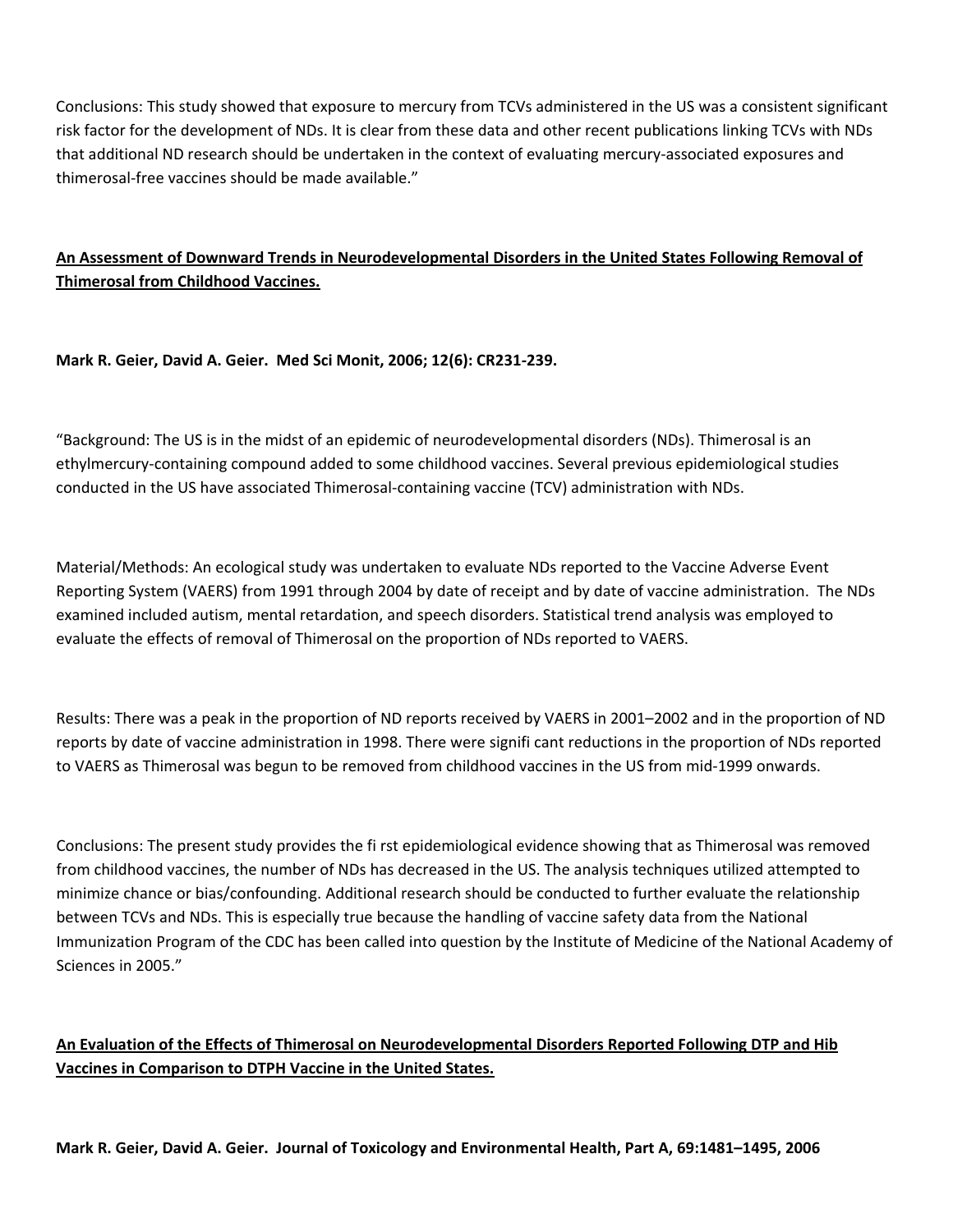"Thimerosal is an ethylmercury (49.55% mercury by weight) preservative historically added to some vaccines. Toxico kinetic studies showed children in the United States received doses ofmercury from Thimerosal‐containing vaccines (TCVs) in excess of safety guidelines. In the United States during the 1990s, diphtheria–tetanus–pertussis (DTP) and Haemophilus influenza type b (Hib) vaccines (maximally, 50 mg mercury per joint administration) and diphtheria– tetanus–pertussis–Haemophilus influenzae type b (DTPH) vaccines (25 mg mercury per administration)were given to children in the same childhood vaccination schedule at 2, 4, 6, and 15–18 mo, so that children receiving DTP and Hib vaccines may have maximally received an additional 100 mg more mercury exposure from TCVs than children administered DTPH vaccines. A case‐control epidemiological study of neurodevelopmental disorders (NDs) reported to the Vaccine Adverse Event Reporting System (VAERS) (online public access version; updated 31 August 2004) following administration of DTP vaccines in comparison DTPH vaccines manufactured by Lederle Laboratories (Pearl River, NY) from 1994 through 1998 was undertaken. Significantly increased odds ratios for autism, speech disorders, mental retardation, infantile spasms, and thinking abnormalities reported to VAERS were found following DTP vaccines in comparison to DTPH vaccines with minimal bias or systematic error. Additional ND research should be undertaken in the context of evaluating mercury‐associated exposures, especially since in 2005 the Institute of Medicine issued a report calling into question handling of vaccine safety data by the National Immunization Program of the Centers for Disease Control and Prevention."

#### **Hepatitis B Triple Series Vaccine and Developmental Disability in US Children Aged 1-9 Years.**

#### **Gallagher C, Goodman M. Hepatitis B triple series vaccine and developmental disability in US children aged 1-9 years. Toxicol Environ Chem 2008;90:997-1008.**

 "This study investigated the association between vaccination with the Hepatitis B triple series vaccine prior to 2000 and developmental disability in children aged 1–9 years (n=1824), proxied by parental report that their child receives early intervention or special education services (EIS). National Health and Nutrition Examination Survey 1999–2000 data were analyzed and adjusted for survey design by Taylor Linearization using SAS version 9.1 software, with SAS callable SUDAAN version 9.0.1. The odds of receiving EIS were approximately nine times as great for vaccinated boys (n=46) as for unvaccinated boys (n=7), after adjustment for confounders. This study found statistically significant evidence to suggest that boys in United States who were vaccinated with the triple series Hepatitis B vaccine, during the time period in which vaccines were manufactured with thimerosal, were more susceptible to developmental disability than were unvaccinated boys."

#### **Hepatitis B Vaccination of Male Neonates and Autism.**

#### **Gallagher CM, Goodman MS. Hepatitis B vaccination of male neonates and autism. AEP 2009;19:659.**

 "PURPOSE: Universal newborn immunization with hepatitis B vaccine was recommended in 1991; however, safety findings are mixed. The Vaccine Safety Datalink Workgroup reported no association between hepatitis B vaccination at birth and febrile episodes or neurological adverse events. Other studies found positive associations between hepatitis B vaccination and ear infection, pharyngitis, and chronic arthritis; as well as receipt of early intervention/special education services (EIS); in probability samples of U.S. children. Children with autistic spectrum disorder (ASD) comprise a growing caseload for EIS. We evaluated the association between hepatitis B vaccination of male neonates and parental report of ASD. METHODS: This cross-sectional study used U.S. probability samples obtained from National Health Interview Survey 1997–2002 datasets. Logistic regression modeling was used to estimate the effect of neonatal hepatitis B vaccination on ASD risk